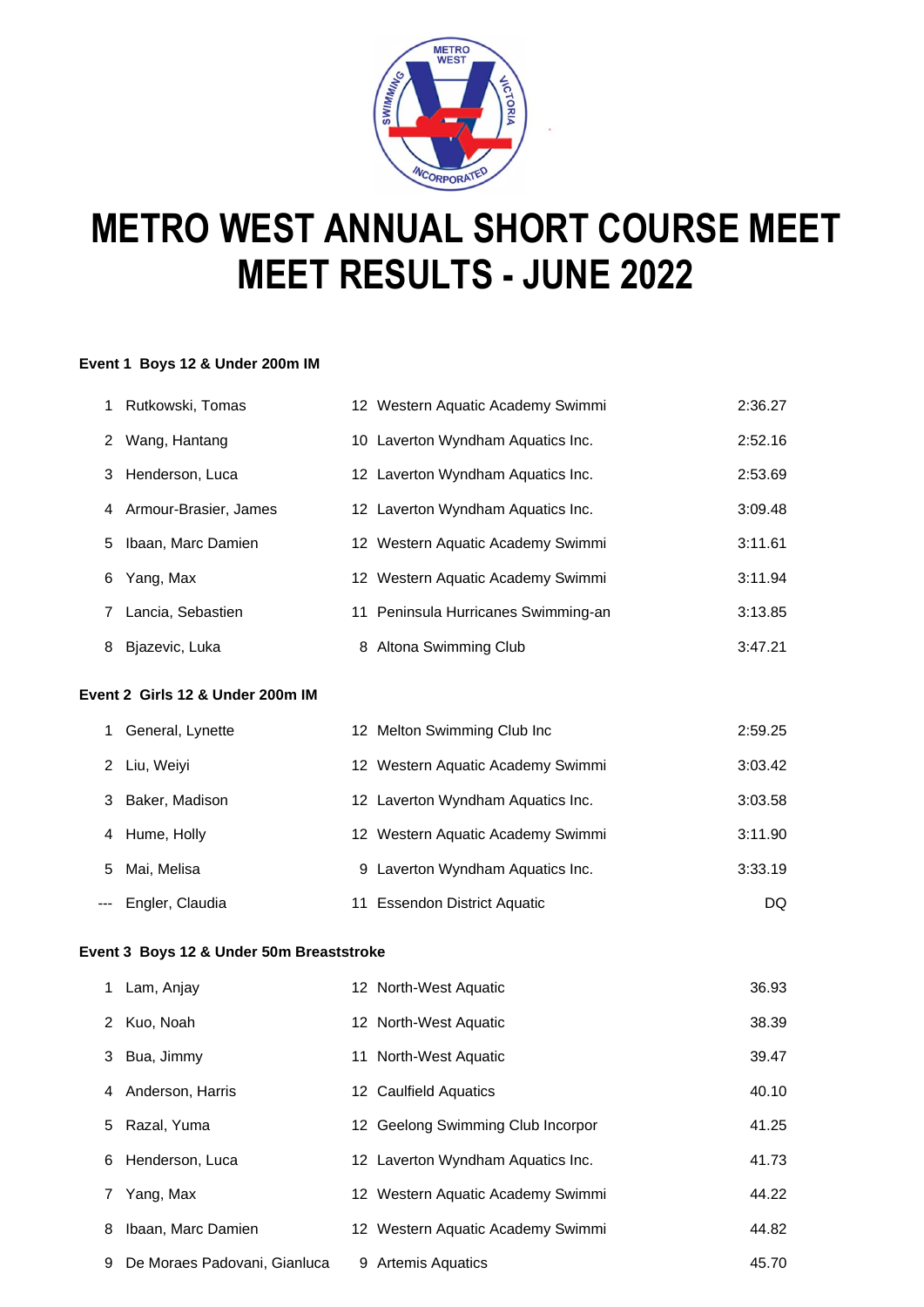| 10 Nishimori, Hugo       | 12 Melton Swimming Club Inc       | 45.79   |
|--------------------------|-----------------------------------|---------|
| 11 Armour-Brasier, James | 12 Laverton Wyndham Aquatics Inc. | 46.10   |
| 12 Bayley, George        | 12 Hume City Swimming Club Inc    | 46.81   |
| 13 Lam, Jacob            | 10 North-West Aquatic             | 47.07   |
| 14 Mhalgi, Siddharth     | 12 Laverton Wyndham Aquatics Inc. | 50.24   |
| 15 Golubovic, Filip      | 11 Western Melbourne Propulsion I | 51.62   |
| 16 Seeley, Oliver        | 10 D5 Swimming Club               | 52.23   |
| 17 Dawood, Aser          | 9 Laverton Wyndham Aquatics Inc.  | 59.50   |
| 18 Bjazevic, Luka        | 8 Altona Swimming Club            | 1:00.30 |

# **Event 4 Girls 12 & Under 50m Breaststroke**

| 1  | Theophanous-Maddison, Amelie |    | 12 Ringwood Swimming Club Inc     | 37.36 |
|----|------------------------------|----|-----------------------------------|-------|
| 2  | Lachama, Halaena             |    | 11 Melton Swimming Club Inc       | 40.27 |
| З  | Nguyen, Angelina             |    | 12 Essendon District Aquatic      | 40.41 |
| 4  | David, Audreanna             |    | 11 Hume City Swimming Club Inc    | 41.55 |
| 5  | Liu, Weiyi                   |    | 12 Western Aquatic Academy Swimmi | 43.19 |
| 6  | Reynolds, Zarah              |    | 12 Bendigo East Swimming Club     | 44.49 |
| 7  | Anderson, Georgia            |    | 11 Laverton Wyndham Aquatics Inc. | 46.77 |
| 8  | Hume, Chloe                  |    | 11 Western Aquatic Academy Swimmi | 46.82 |
| 9  | Reynolds, Zoe                |    | 12 Bendigo East Swimming Club     | 47.62 |
| 10 | Tole, Adelaide               |    | 12 Western Aquatic Academy Swimmi | 47.75 |
| 11 | Vuong, Melissa               |    | 11 Laverton Wyndham Aquatics Inc. | 48.36 |
|    | 12 Stokes, Eleanor           |    | 10 Western Aquatic Academy Swimmi | 50.16 |
| 13 | Van Leest, Zoe               |    | 12 Laverton Wyndham Aquatics Inc. | 50.40 |
|    | 14 Sadler, Lucy              |    | 11 Melbourne Swimming Club-ng     | 51.00 |
| 15 | Batzogiannis, Marissa        |    | 11 Western Aquatic Academy Swimmi | 51.16 |
| 16 | Mai, Melisa                  |    | 9 Laverton Wyndham Aquatics Inc.  | 51.44 |
| 17 | Jones, Perryn                |    | 11 Western Aquatic Academy Swimmi | 51.63 |
| 18 | Cruz, Jouela Sophiel         |    | 10 Western Aquatic Academy Swimmi | 52.24 |
| 19 | Cruz, Jouele Shamziel        |    | 10 Western Aquatic Academy Swimmi | 53.22 |
| 20 | Russell, Matilda             |    | 12 Western Aquatic Academy Swimmi | 53.23 |
| 21 | Mihaljevic, Jasmina          |    | 10 Hume City Swimming Club Inc    | 54.01 |
| 22 | Busuttil, Aleisha            |    | 12 Melton Swimming Club Inc       | 54.49 |
| 23 | Bowditch, Natalia            |    | 11 Laverton Wyndham Aquatics Inc. | 55.14 |
| 24 | Medved, Amelia               | 11 | North-West Aquatic                | 55.58 |
| 25 | Gatt, Mila                   |    | 10 Laverton Wyndham Aquatics Inc. | 56.15 |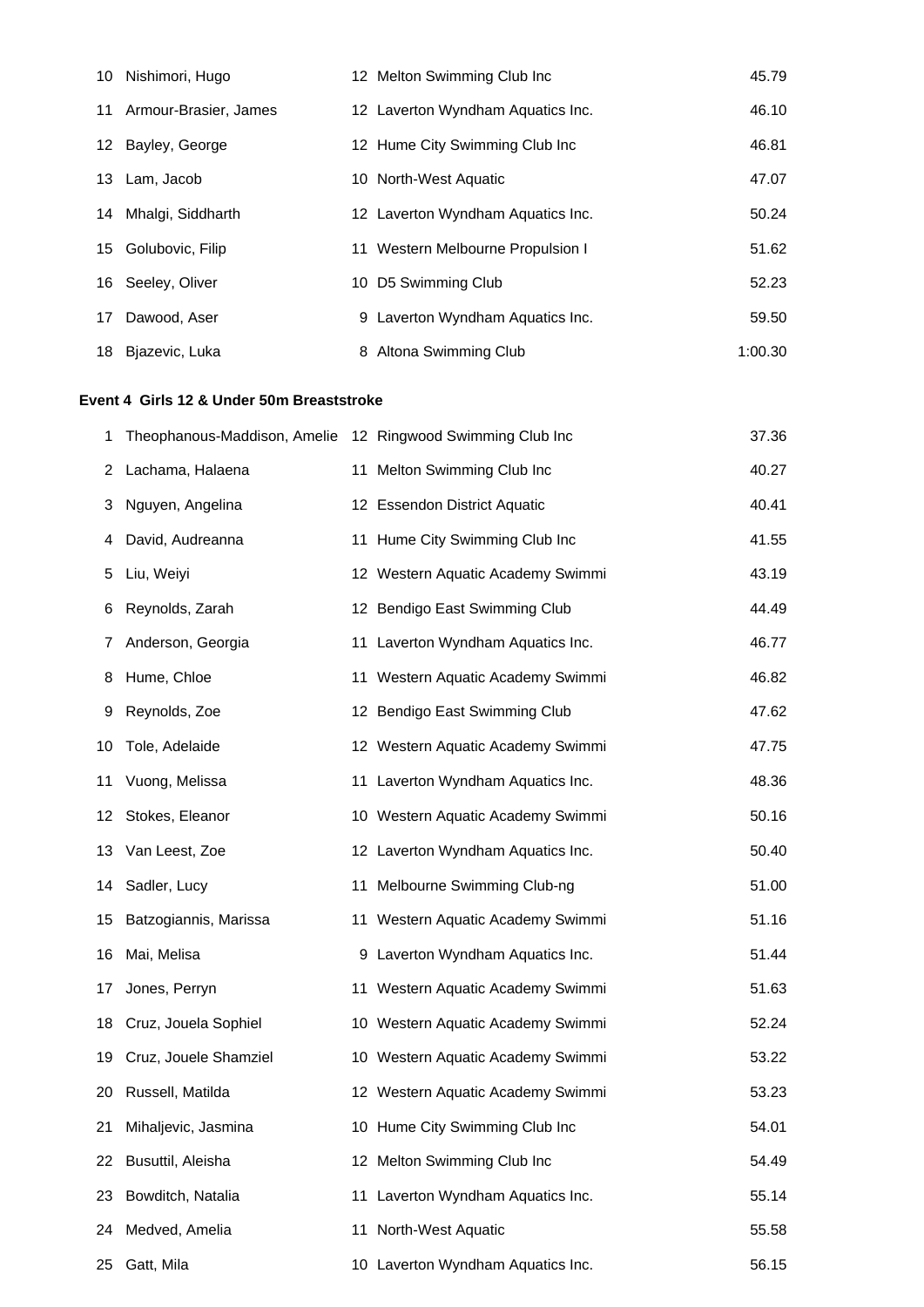|       | 26 Ibaan, Lara Beatrice |   | 9 Western Aquatic Academy Swimmi  | 56.40   |
|-------|-------------------------|---|-----------------------------------|---------|
| 27    | Vuong, Chi Ha           |   | 9 Laverton Wyndham Aquatics Inc.  | 56.79   |
|       | 28 Humphreys, Aimee     |   | 12 Laverton Wyndham Aquatics Inc. | 57.64   |
|       | 29 Li. Xier             |   | 8 Laverton Wyndham Aquatics Inc.  | 59.97   |
| 30    | Mtandwa, Chelsy         |   | 9 Hume City Swimming Club Inc     | 1:13.09 |
|       | Heyer, Ruby             |   | 12 Hume City Swimming Club Inc    | DQ.     |
| $---$ | Li. Serena              | 8 | Laverton Wyndham Aquatics Inc.    | DQ.     |

# **Event 5 Boys 12 & Under 100m Backstroke**

| Paradiso, Gianluca   | 12 CA Tritons Inc                    | 1:15.38 |
|----------------------|--------------------------------------|---------|
| 2 Davies, Spencer    | 12 Melton Swimming Club Inc          | 1:23.46 |
| 3 Wong, Gabriel      | 12 Laverton Wyndham Aquatics Inc.    | 1:25.83 |
| --- Golubovic, Filip | Western Melbourne Propulsion I<br>11 | DQ.     |

## **Event 6 Girls 12 & Under 100m Backstroke**

| 1  | Wang, Ya Ruolan         | 11 Essendon District Aquatic      | 1:14.78 |
|----|-------------------------|-----------------------------------|---------|
| 2  | Ma, Lucy                | 11 St Leonard's College Swimming  | 1:21.31 |
| 3  | Reynolds, Zarah         | 12 Bendigo East Swimming Club     | 1:21.63 |
| 4  | Miller, Taylor          | 11 Melton Swimming Club Inc       | 1:22.24 |
| 5  | Baker, Madison          | 12 Laverton Wyndham Aquatics Inc. | 1:22.90 |
| 6  | Ristig, Hannah          | 12 North-West Aquatic             | 1:24.24 |
| 7  | General, Lynette        | 12 Melton Swimming Club Inc       | 1:24.53 |
| 8  | Villegas, Romina        | 11 Melton Swimming Club Inc       | 1:25.43 |
| 9  | Li, Nicole              | 11 Laverton Wyndham Aquatics Inc. | 1:26.57 |
|    | 10 Lidgett-Egan, Imogen | 12 Melton Swimming Club Inc       | 1:26.85 |
| 11 | Anderson, Georgia       | 11 Laverton Wyndham Aquatics Inc. | 1:27.77 |
|    | 12 Conlan, Clementine   | 11 Cheltenham Amateur Swimming CI | 1:29.61 |
|    | 13 Zhai, Chloe          | 9 Altona Swimming Club            | 1:33.63 |
|    | 14 Kranen, Kiarnah      | 11 South Gippsland Bass Swimming  | 1:40.84 |
|    | 15 Hutchinson, Ally     | 11 Western Melbourne Propulsion I | 1:44.16 |
|    | 16 Shea, Ella           | 9 Western Aquatic Academy Swimmi  | 1:46.08 |
|    | Sadler, Lucy            | 11 Melbourne Swimming Club-ng     | DQ      |
|    | Ibaan, Lara Beatrice    | 9 Western Aquatic Academy Swimmi  | DQ      |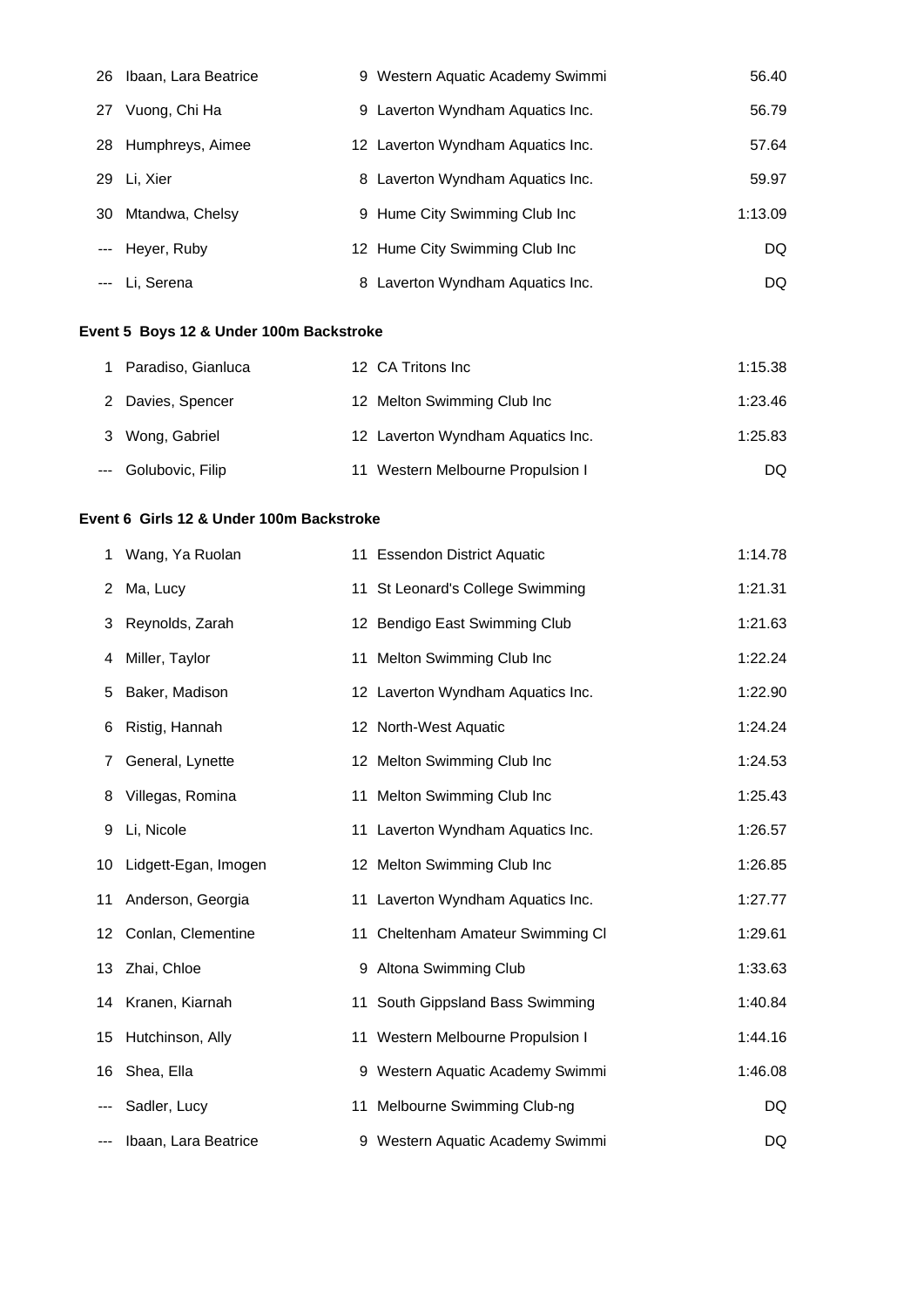#### **Event 7 Boys 12 & Under 200m Freestyle**

|   | 1 Rutkowski, Tomas  | 12 Western Aquatic Academy Swimmi | 2:17.29 |
|---|---------------------|-----------------------------------|---------|
|   | 2 Kuo, Noah         | 12 North-West Aquatic             | 2:23.21 |
|   | 3 Lam, Anjay        | 12 North-West Aquatic             | 2:24.23 |
|   | 4 Anderson, Harris  | 12 Caulfield Aquatics             | 2:35.34 |
|   | 5 Henderson, Luca   | 12 Laverton Wyndham Aquatics Inc. | 2:36.89 |
| 6 | Wang, Hantang       | 10 Laverton Wyndham Aquatics Inc. | 2:37.90 |
| 7 | Conheady, Dax       | 12 Geelong Swimming Club Incorpor | 2:37.95 |
| 8 | Cao, William        | 12 Mlc Aquatic Inc (Victoria)     | 2:38.29 |
| 9 | Nishimori, Hugo     | 12 Melton Swimming Club Inc       | 2:53.79 |
|   | 10 Zimo Song, Tiger | 11 Laverton Wyndham Aquatics Inc. | 3:06.34 |
|   | 11 Berens, Noah     | 10 Melton Swimming Club Inc       | 3:17.37 |
|   | 12 Bjazevic, Luka   | 8 Altona Swimming Club            | 3:22.44 |

## **Event 8 Girls 12 & Under 200m Freestyle**

| Mifsud, Mia          | 12 Essendon District Aquatic      | 2:19.92 |
|----------------------|-----------------------------------|---------|
| 2 Harvey, Maddeleine | 11 Cheltenham Amateur Swimming CI | 2:32.59 |
| 3 Li, Nicole         | 11 Laverton Wyndham Aquatics Inc. | 2:58.34 |
| 4 Zhai, Chloe        | 9 Altona Swimming Club            | 3:03.79 |
| 5 Humphreys, Aimee   | 12 Laverton Wyndham Aquatics Inc. | 3:42.85 |

## **Event 9 Boys 12 & Under 50m Butterfly**

| 1  | Rutkowski, Tomas             | 12 Western Aquatic Academy Swimmi   | 30.73      |
|----|------------------------------|-------------------------------------|------------|
|    | 2 Henderson, Luca            | 12 Laverton Wyndham Aquatics Inc.   | 33.17      |
|    | 3 Joseph, Lachlan            | 11 Melbourne Swimming Club-ng       | 35.04      |
| 4  | Wong, Gabriel                | 12 Laverton Wyndham Aquatics Inc.   | 35.72      |
| 5. | Carson, Hugo                 | 12 Western Aquatic Academy Swimmi   | 38.82      |
| 6  | Yang, Max                    | 12 Western Aquatic Academy Swimmi   | 40.21      |
| 7  | Lancia, Sebastien            | 11 Peninsula Hurricanes Swimming-an | 40.84      |
| 8  | Ibaan, Marc Damien           | 12 Western Aquatic Academy Swimmi   | 43.77      |
| 9  | De Moraes Padovani, Gianluca | 9 Artemis Aquatics                  | 44.10      |
|    | 10 Seeley, Oliver            | 10 D5 Swimming Club                 | 44.12      |
|    | 11 Golubovic, Filip          | 11 Western Melbourne Propulsion I   | 45.80      |
|    | 12 Lam, Jacob                | 10 North-West Aquatic               | 52.06      |
|    | 13 Bjazevic, Luka            | 8 Altona Swimming Club              | 57.66      |
|    | 14 Mhalgi, Siddharth         | 12 Laverton Wyndham Aquatics Inc.   | 58.72      |
|    | --- Dawood, Aser             | 9 Laverton Wyndham Aquatics Inc.    | <b>DNF</b> |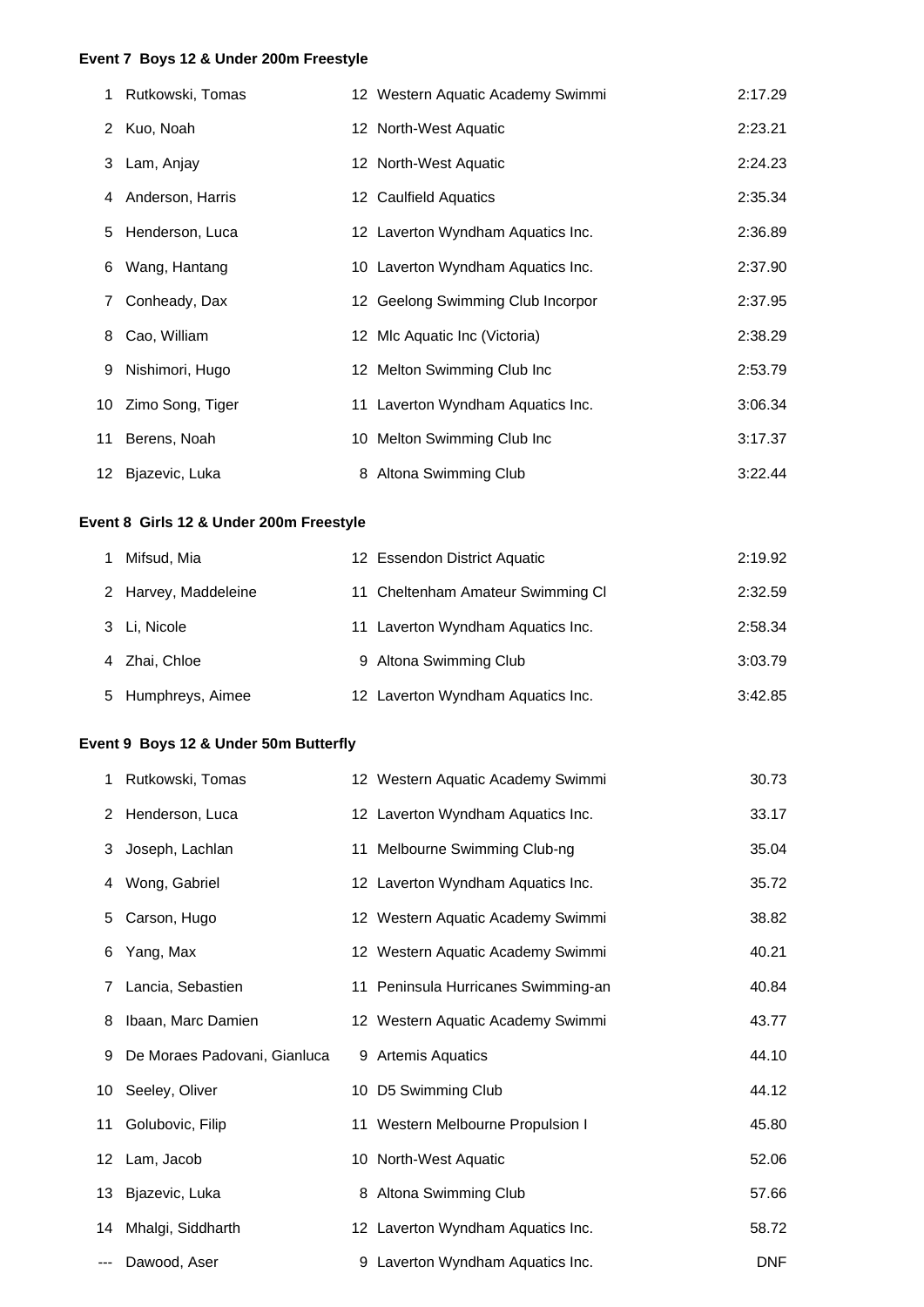# **Event 10 Girls 12 & Under 50m Butterfly**

| 1  | David, Audreanna                           | 11 Hume City Swimming Club Inc    | 33.98   |
|----|--------------------------------------------|-----------------------------------|---------|
| 2  | Reynolds, Zarah                            | 12 Bendigo East Swimming Club     | 37.60   |
| 3  | Villegas, Romina                           | 11 Melton Swimming Club Inc       | 38.16   |
| 4  | Jones, Perryn                              | 11 Western Aquatic Academy Swimmi | 38.31   |
| 5  | Lidgett-Egan, Imogen                       | 12 Melton Swimming Club Inc       | 38.32   |
| 6  | Lachama, Halaena                           | 11 Melton Swimming Club Inc       | 38.52   |
| 7  | Medved, Sienna                             | 12 North-West Aquatic             | 38.97   |
| 8  | Liu, Weiyi                                 | 12 Western Aquatic Academy Swimmi | 39.93   |
| 9  | Andres, Katherine                          | 11 Western Aquatic Academy Swimmi | 39.94   |
| 10 | Sadler, Lucy                               | 11 Melbourne Swimming Club-ng     | 43.14   |
| 11 | Vuong, Melissa                             | 11 Laverton Wyndham Aquatics Inc. | 45.87   |
| 12 | Cruz, Jouele Shamziel                      | 10 Western Aquatic Academy Swimmi | 46.34   |
| 13 | Batzogiannis, Marissa                      | 11 Western Aquatic Academy Swimmi | 47.57   |
| 14 | Bowditch, Natalia                          | 11 Laverton Wyndham Aquatics Inc. | 48.28   |
| 15 | Mai, Melisa                                | 9 Laverton Wyndham Aquatics Inc.  | 49.59   |
| 16 | Zhai, Chloe                                | 9 Altona Swimming Club            | 51.24   |
| 17 | Mihaljevic, Jasmina                        | 10 Hume City Swimming Club Inc    | 51.51   |
| 18 | Engler, Claudia                            | 11 Essendon District Aquatic      | 52.58   |
| 19 | Vuong, Chi Ha                              | 9 Laverton Wyndham Aquatics Inc.  | 53.42   |
| 20 | Ibaan, Lara Beatrice                       | 9 Western Aquatic Academy Swimmi  | 54.16   |
| 21 | Li, Xier                                   | 8 Laverton Wyndham Aquatics Inc.  | 55.33   |
| 22 | Mtandwa, Chelsy                            | 9 Hume City Swimming Club Inc     | 1:01.83 |
|    | Amal, Anushka                              | 12 Laverton Wyndham Aquatics Inc. | DQ      |
|    | Atti, Cattleya                             | 9 Western Aquatic Academy Swimmi  | DQ      |
|    | Event 11 Boys 12 & Under 100m Breaststroke |                                   |         |
| 1  | Riches, Jacob                              | 12 Geelong Swimming Club Incorpor | 1:23.33 |
| 2  | Kuo, Noah                                  | 12 North-West Aquatic             | 1:25.46 |
| 3  | Davies, Spencer                            | 12 Melton Swimming Club Inc       | 1:25.66 |
| 4  | Bua, Jimmy                                 | 11 North-West Aquatic             | 1:29.27 |
| 5  | Anderson, Harris                           | 12 Caulfield Aquatics             | 1:29.79 |
| 6  | Razal, Yuma                                | 12 Geelong Swimming Club Incorpor | 1:34.19 |
| 7  | Yang, Max                                  | 12 Western Aquatic Academy Swimmi | 1:37.71 |
| 8  | Ibaan, Marc Damien                         | 12 Western Aquatic Academy Swimmi | 1:38.20 |
| 9  | De Moraes Padovani, Gianluca               | 9 Artemis Aquatics                | 1:41.64 |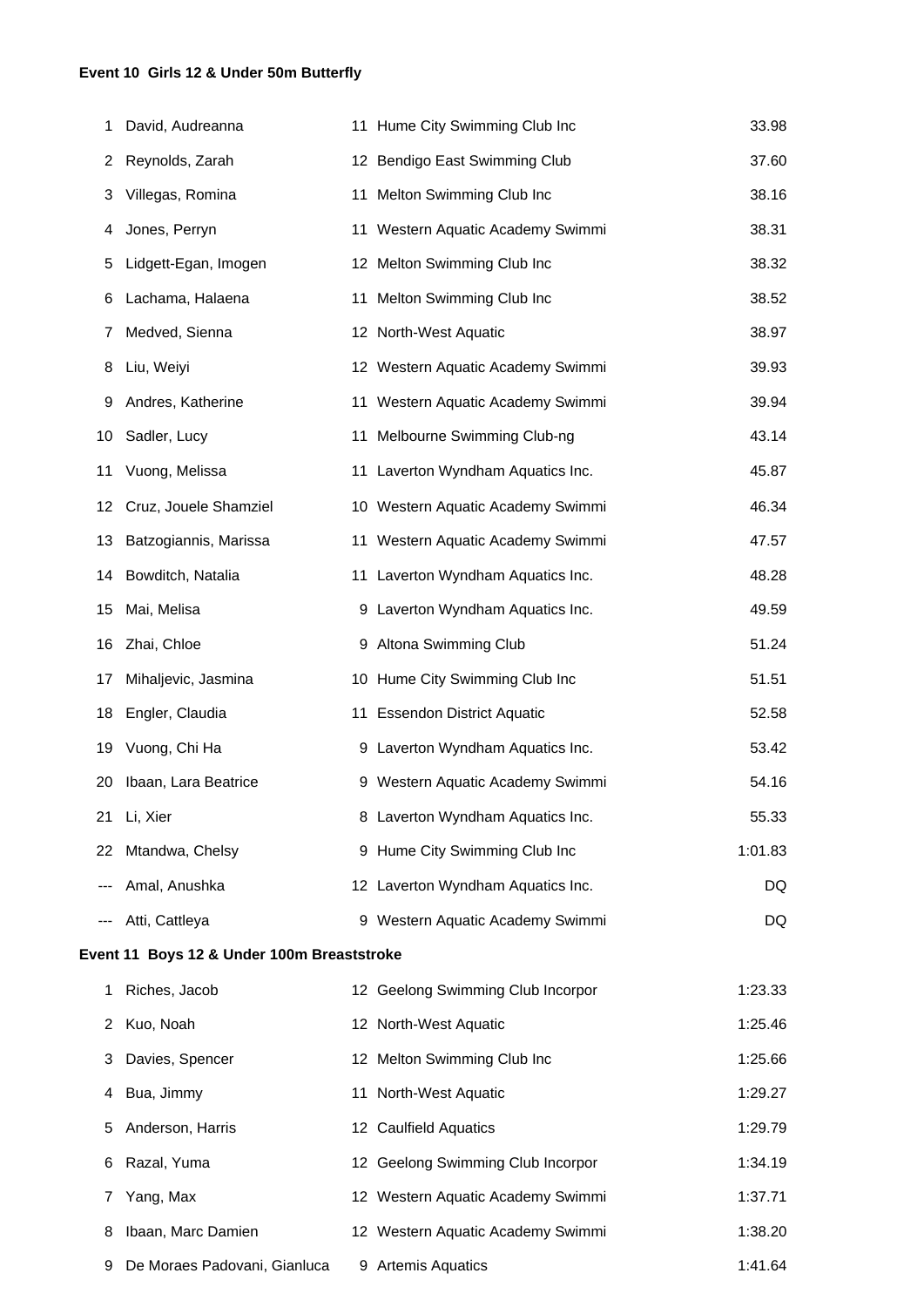#### **Event 12 Girls 12 & Under 100m Breaststroke**

| 1  | Theophanous-Maddison, Amelie 12 Ringwood Swimming Club Inc |                                   | 1:25.04 |
|----|------------------------------------------------------------|-----------------------------------|---------|
| 2  | General, Lynette                                           | 12 Melton Swimming Club Inc       | 1:30.86 |
| 3  | Andres, Katherine                                          | 11 Western Aquatic Academy Swimmi | 1:32.97 |
| 4  | Wang, Ya Ruolan                                            | 11 Essendon District Aquatic      | 1:34.56 |
| 5  | Lidgett-Egan, Imogen                                       | 12 Melton Swimming Club Inc       | 1:36.83 |
| 6  | Liu, Weiyi                                                 | 12 Western Aquatic Academy Swimmi | 1:37.84 |
| 7  | Conlan, Clementine                                         | 11 Cheltenham Amateur Swimming CI | 1:39.11 |
| 8  | Miller, Taylor                                             | 11 Melton Swimming Club Inc       | 1:41.26 |
| 9  | Li, Nicole                                                 | 11 Laverton Wyndham Aquatics Inc. | 1:42.40 |
| 10 | Baker, Madison                                             | 12 Laverton Wyndham Aquatics Inc. | 1:44.99 |
| 11 | Vuong, Melissa                                             | 11 Laverton Wyndham Aquatics Inc. | 1:45.44 |
| 12 | Hume, Chloe                                                | 11 Western Aquatic Academy Swimmi | 1:46.20 |
| 13 | Batzogiannis, Marissa                                      | 11 Western Aquatic Academy Swimmi | 1:48.41 |
| 14 | Tole, Adelaide                                             | 12 Western Aquatic Academy Swimmi | 1:49.16 |
| 15 | Chen, Fallon                                               | 11 Melbourne Swimming Club-ng     | 1:51.24 |
| 16 | Kranen, Kiarnah                                            | 11 South Gippsland Bass Swimming  | 1:54.77 |
| 17 | Stokes, Eleanor                                            | 10 Western Aquatic Academy Swimmi | 2:00.22 |
| 18 | Gatt, Mila                                                 | 10 Laverton Wyndham Aquatics Inc. | 2:02.90 |
| 19 | Vuong, Chi Ha                                              | 9 Laverton Wyndham Aquatics Inc.  | 2:03.93 |
| 20 | Ibaan, Lara Beatrice                                       | 9 Western Aquatic Academy Swimmi  | 2:06.87 |
|    | Event 13 Boys 12 & Under 200m Backstroke                   |                                   |         |
| 1  | Lam, Anjay                                                 | 12 North-West Aquatic             | 2:48.81 |
| 2  | Wang, Hantang                                              | 10 Laverton Wyndham Aquatics Inc. | 2:57.33 |
| 3  | Zimo Song, Tiger                                           | 11 Laverton Wyndham Aquatics Inc. | 3:25.14 |
|    |                                                            |                                   |         |
|    | Event 14 Girls 12 & Under 200m Backstroke                  |                                   |         |
| 1  | Mifsud, Mia                                                | 12 Essendon District Aquatic      | 2:36.38 |
|    | Event 15 Boys 12 & Under 50m Freestyle                     |                                   |         |
| 1  | Rutkowski, Tomas                                           | 12 Western Aquatic Academy Swimmi | 28.33   |
| 2  | Paradiso, Gianluca                                         | 12 CA Tritons Inc                 | 28.42   |
| 3  | Kuo, Noah                                                  | 12 North-West Aquatic             | 30.51   |
| 4  | Davies, Spencer                                            | 12 Melton Swimming Club Inc       | 31.30   |
| 5  | Wong, Gabriel                                              | 12 Laverton Wyndham Aquatics Inc. | 31.42   |
| 6  | Henderson, Luca                                            | 12 Laverton Wyndham Aquatics Inc. | 31.59   |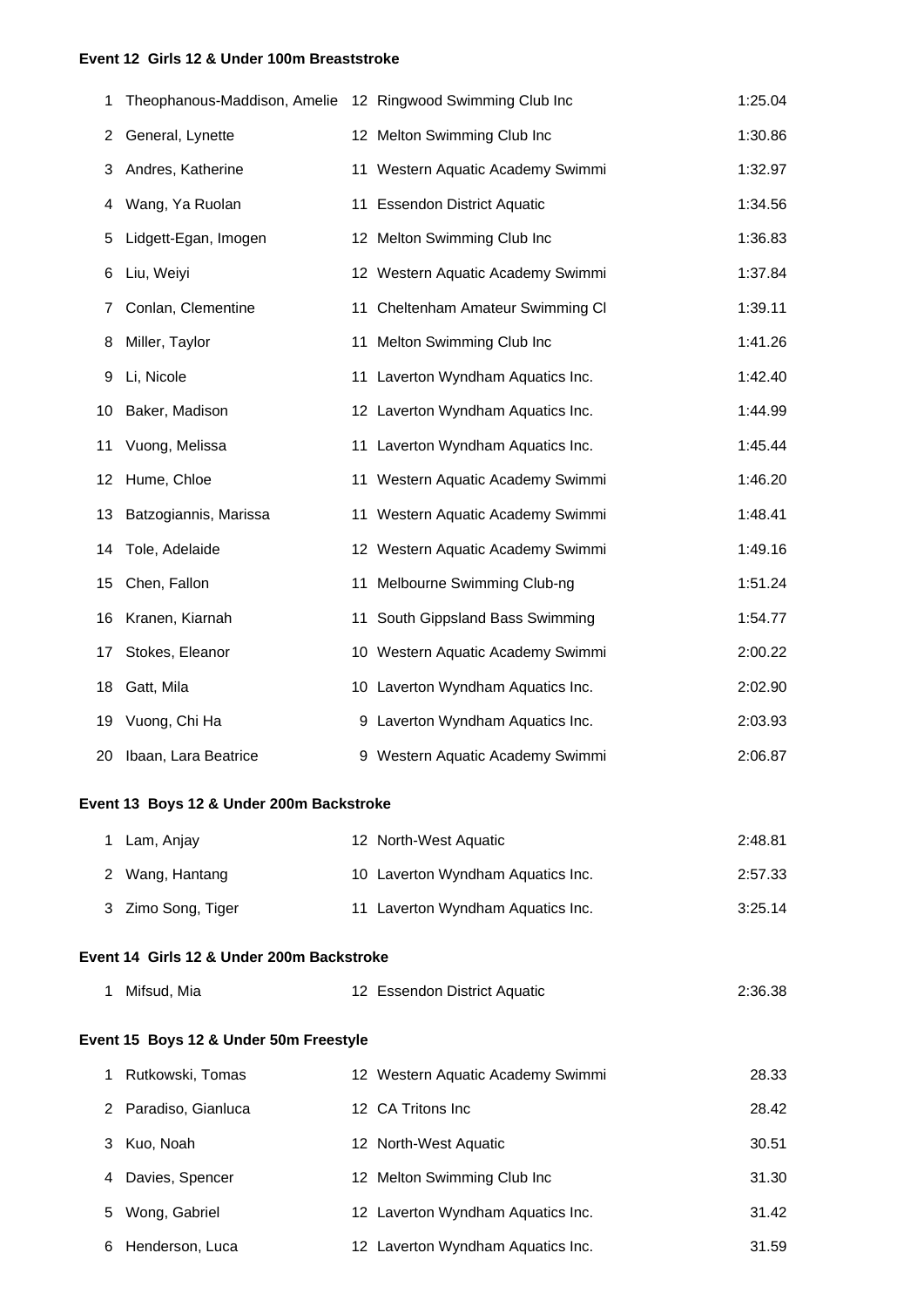| 7   | Bua, Jimmy                   | 11 North-West Aquatic             | 31.76   |
|-----|------------------------------|-----------------------------------|---------|
| 8   | Armour-Brasier, James        | 12 Laverton Wyndham Aquatics Inc. | 33.11   |
| 9   | Anderson, Harris             | 12 Caulfield Aquatics             | 33.53   |
| 10  | Carson, Hugo                 | 12 Western Aquatic Academy Swimmi | 34.37   |
| 11  | Corry, Ashton                | 11 Yarraville Swimming Club Inc.  | 34.54   |
| 12. | Fenton, Archie               | 11 Laverton Wyndham Aquatics Inc. | 35.15   |
| 13  | Yang, Max                    | 12 Western Aquatic Academy Swimmi | 35.48   |
| 14  | Seeley, Oliver               | 10 D5 Swimming Club               | 36.06   |
| 15  | Danny, Gavin                 | 12 Laverton Wyndham Aquatics Inc. | 36.10   |
| 16  | Ibaan, Marc Damien           | 12 Western Aquatic Academy Swimmi | 36.44   |
| 17  | Golubovic, Filip             | 11 Western Melbourne Propulsion I | 36.70   |
| 18  | De Moraes Padovani, Gianluca | 9 Artemis Aquatics                | 37.15   |
| 19  | Lam, Jacob                   | 10 North-West Aquatic             | 37.21   |
| 20  | Hogendoorn, Jake             | 9 Altona Swimming Club            | 37.52   |
| 21  | Dawood, Aser                 | 9 Laverton Wyndham Aquatics Inc.  | 38.56   |
| 22  | Berens, Noah                 | 10 Melton Swimming Club Inc       | 40.55   |
| 23  | Bjazevic, Luka               | 8 Altona Swimming Club            | 42.00   |
| 24  | Mhalgi, Siddharth            | 12 Laverton Wyndham Aquatics Inc. | 44.14   |
| 25  | Nair, Yash                   | 9 Laverton Wyndham Aquatics Inc.  | 49.87   |
| 26  | McKellar, Lachlan            | 8 Hume City Swimming Club Inc     | 1:11.40 |
|     | Bayley, George               | 12 Hume City Swimming Club Inc    | DQ      |

# **Event 16 Girls 12 & Under 50m Freestyle**

| 1 Hume, Holly        | 12 Western Aquatic Academy Swimmi | 30.67 |
|----------------------|-----------------------------------|-------|
| 2 David, Audreanna   | 11 Hume City Swimming Club Inc    | 31.11 |
| 3 Nguyen, Angelina   | 12 Essendon District Aquatic      | 31.33 |
| 4 Ma, Lucy           | 11 St Leonard's College Swimming  | 32.89 |
| *5 Ristig, Hannah    | 12 North-West Aquatic             | 33.52 |
| *5 Lachama, Halaena  | 11 Melton Swimming Club Inc       | 33.52 |
| 7 Miller, Taylor     | 11 Melton Swimming Club Inc       | 33.61 |
| 8 Jones, Perryn      | 11 Western Aquatic Academy Swimmi | 33.90 |
| 9 Anderson, Georgia  | 11 Laverton Wyndham Aquatics Inc. | 34.67 |
| 10 Reynolds, Zoe     | 12 Bendigo East Swimming Club     | 35.02 |
| 11 Andres, Katherine | 11 Western Aquatic Academy Swimmi | 35.06 |
| 12 Liu, Weiyi        | 12 Western Aquatic Academy Swimmi | 35.42 |
| 13 Donoghue, Madison | 12 Melton Swimming Club Inc       | 35.67 |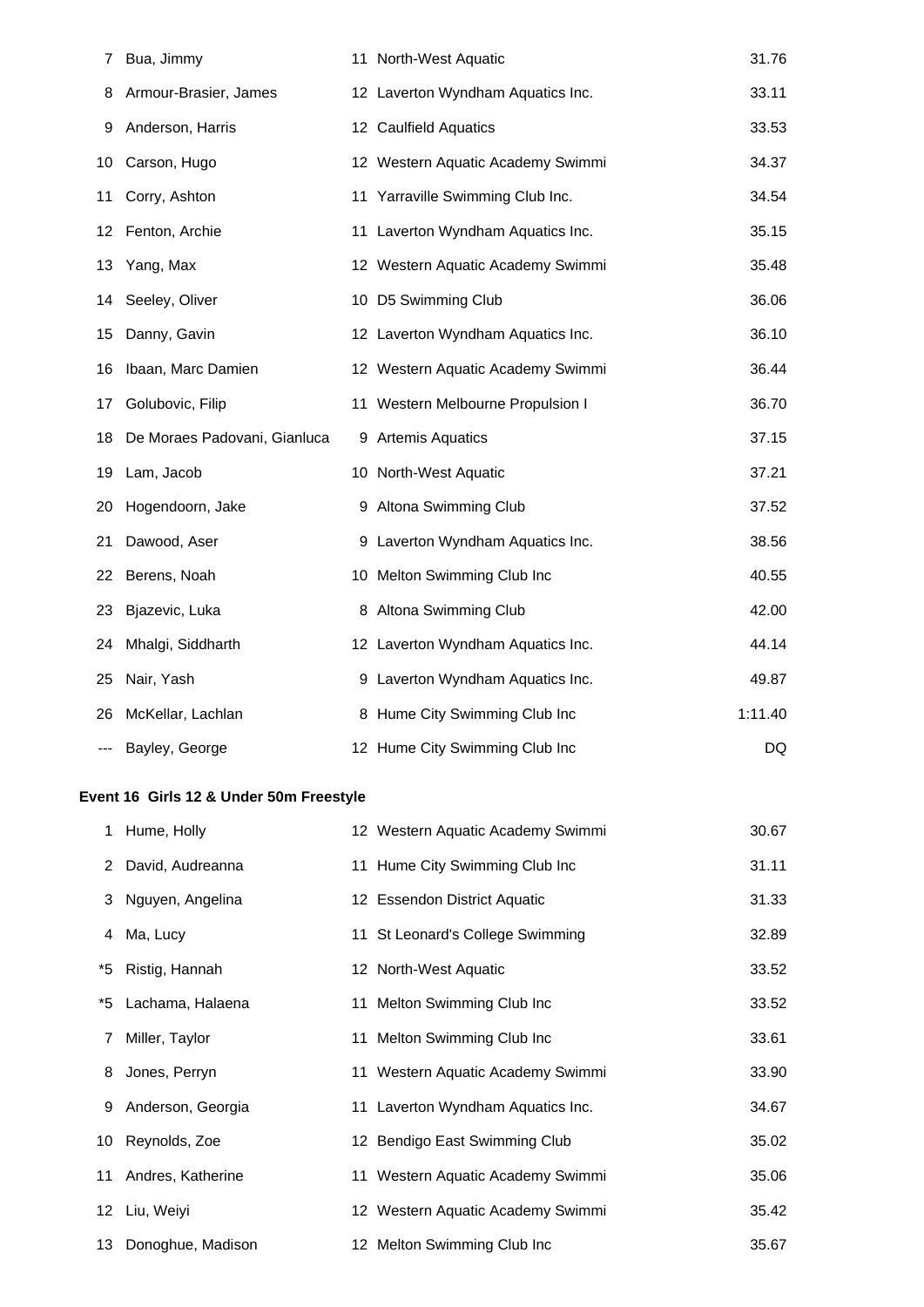| 14 | Conlan, Clementine    |    | 11 Cheltenham Amateur Swimming CI | 35.83   |
|----|-----------------------|----|-----------------------------------|---------|
| 15 | Tole, Adelaide        |    | 12 Western Aquatic Academy Swimmi | 36.74   |
| 16 | Welch, Shasha         |    | 11 Western Aquatic Academy Swimmi | 37.33   |
| 17 | Cruz, Jouela Sophiel  |    | 10 Western Aquatic Academy Swimmi | 37.42   |
| 18 | Amal, Anushka         |    | 12 Laverton Wyndham Aquatics Inc. | 37.84   |
| 19 | Sadler, Lucy          | 11 | Melbourne Swimming Club-ng        | 38.07   |
| 20 | Van Leest, Zoe        |    | 12 Laverton Wyndham Aquatics Inc. | 38.26   |
| 21 | Vuong, Melissa        |    | 11 Laverton Wyndham Aquatics Inc. | 38.33   |
| 22 | Zhai, Chloe           |    | 9 Altona Swimming Club            | 38.41   |
| 23 | Hutchinson, Ally      |    | 11 Western Melbourne Propulsion I | 39.32   |
| 24 | Stokes, Eleanor       |    | 10 Western Aquatic Academy Swimmi | 39.55   |
| 25 | Mihaljevic, Jasmina   |    | 10 Hume City Swimming Club Inc    | 40.54   |
| 26 | Heyer, Ruby           |    | 12 Hume City Swimming Club Inc    | 40.68   |
| 27 | Shea, Ella            |    | 9 Western Aquatic Academy Swimmi  | 40.94   |
| 28 | Batzogiannis, Marissa |    | 11 Western Aquatic Academy Swimmi | 41.22   |
| 29 | Ibaan, Lara Beatrice  |    | 9 Western Aquatic Academy Swimmi  | 41.25   |
| 30 | Busuttil, Aleisha     |    | 12 Melton Swimming Club Inc       | 41.67   |
| 31 | Bowditch, Natalia     |    | 11 Laverton Wyndham Aquatics Inc. | 42.71   |
| 32 | Mtandwa, Chelsy       |    | 9 Hume City Swimming Club Inc     | 43.47   |
| 33 | Atti, Cattleya        |    | 9 Western Aquatic Academy Swimmi  | 44.85   |
|    | 34 Mai, Melisa        |    | 9 Laverton Wyndham Aquatics Inc.  | 45.36   |
| 35 | Vuong, Chi Ha         |    | 9 Laverton Wyndham Aquatics Inc.  | 46.40   |
| 36 | Humphreys, Aimee      |    | 12 Laverton Wyndham Aquatics Inc. | 46.86   |
| 37 | Li, Xier              |    | 8 Laverton Wyndham Aquatics Inc.  | 54.39   |
| 38 | Bayley, Alice         |    | 7 Hume City Swimming Club Inc     | 1:01.29 |
|    |                       |    |                                   |         |

# **Event 17 Boys 12 & Under 100m Butterfly**

| Rutkowski, Tomas  | 12 Western Aquatic Academy Swimmi | 1:09.41 |
|-------------------|-----------------------------------|---------|
| 2 Riches, Jacob   | 12 Geelong Swimming Club Incorpor | 1:13.97 |
| 3 Joseph, Lachlan | 11 Melbourne Swimming Club-ng     | 1:24.18 |
| 4 Wang, Hantang   | 10 Laverton Wyndham Aquatics Inc. | 1:24.25 |
| 5 Danny, Gavin    | 12 Laverton Wyndham Aquatics Inc. | 1:35.82 |

# **Event 18 Girls 12 & Under 100m Butterfly**

| 1 Wang, Ya Ruolan    | 11 Essendon District Aquatic      | 1:18.13 |
|----------------------|-----------------------------------|---------|
| 2 General, Lynette   | 12 Melton Swimming Club Inc       | 1:19.85 |
| 3 Harvey, Maddeleine | 11 Cheltenham Amateur Swimming CI | 1:23.58 |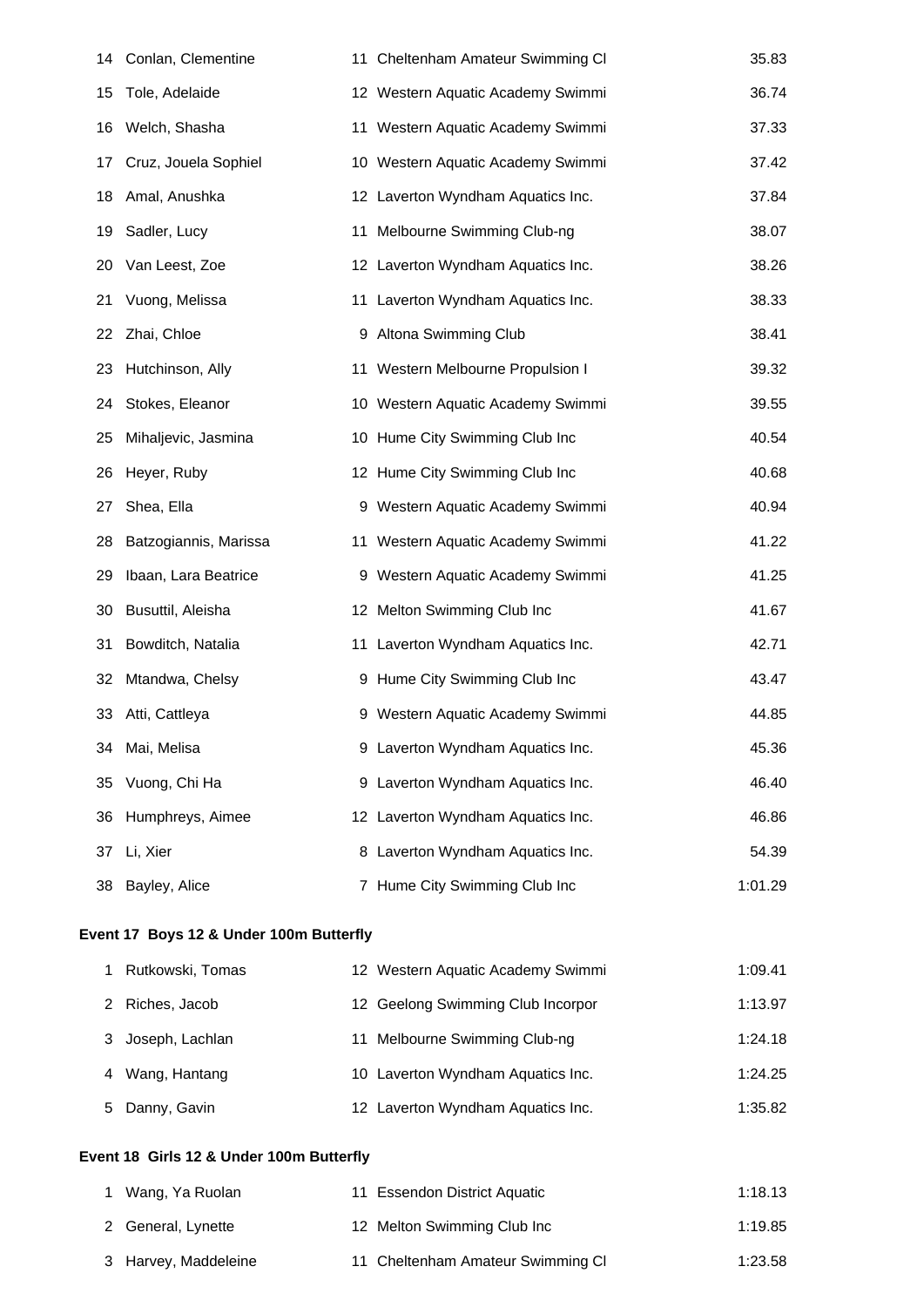|   | 4 Berens, Zoe             | 12 Melton Swimming Club Inc                                  | 1:24.76 |
|---|---------------------------|--------------------------------------------------------------|---------|
|   | 5 Trofimichina, Anastasia | 11 St Leonard's College Swimming                             | 1:28.32 |
|   |                           | 6 Theophanous-Maddison, Amelie 12 Ringwood Swimming Club Inc | 1:31.67 |
| 7 | Medved, Sienna            | 12 North-West Aquatic                                        | 1:37.44 |

# **Event 19 Boys 12 & Under 200m Breaststroke**

|   | Lam, Anjay                   | 12 North-West Aquatic             | 3:00.48 |
|---|------------------------------|-----------------------------------|---------|
|   | 2 Conheady, Dax              | 12 Geelong Swimming Club Incorpor | 3:06.65 |
|   | 3 Nishimori, Hugo            | 12 Melton Swimming Club Inc       | 3:25.01 |
| 4 | De Moraes Padovani, Gianluca | 9 Artemis Aquatics                | 3:33.99 |
|   | 5 Berens, Noah               | 10 Melton Swimming Club Inc       | 4:09.48 |

#### **Event 20 Girls 12 & Under 200m Breaststroke**

|   | Nguyen, Angelina      | 12 Essendon District Aquatic      | 3:16.12 |
|---|-----------------------|-----------------------------------|---------|
|   | Lachama, Halaena      | 11 Melton Swimming Club Inc       | 3:16.42 |
| 3 | Villegas, Romina      | 11 Melton Swimming Club Inc       | 3:29.08 |
|   | 4 Hogendoorn, Madolyn | 9 Altona Swimming Club            | 3:41.73 |
|   | 5 Hume, Chloe         | 11 Western Aquatic Academy Swimmi | 3:58.22 |

# **Event 21 Boys 12 & Under 50m Backstroke**

| 1  | Wong, Gabriel         | 12 Laverton Wyndham Aquatics Inc. | 38.07   |
|----|-----------------------|-----------------------------------|---------|
| 2  | Henderson, Luca       | 12 Laverton Wyndham Aquatics Inc. | 38.29   |
| 3  | Armour-Brasier, James | 12 Laverton Wyndham Aquatics Inc. | 40.32   |
| 4  | Carson, Hugo          | 12 Western Aquatic Academy Swimmi | 41.25   |
| 5  | White-Gould, Morrison | 12 Laverton Wyndham Aquatics Inc. | 41.97   |
| 6  | Corry, Ashton         | 11 Yarraville Swimming Club Inc.  | 42.72   |
| 7  | Fenton, Archie        | 11 Laverton Wyndham Aquatics Inc. | 43.07   |
| 8  | Golubovic, Filip      | 11 Western Melbourne Propulsion I | 43.34   |
| 9  | Danny, Gavin          | 12 Laverton Wyndham Aquatics Inc. | 43.44   |
| 10 | Zimo Song, Tiger      | 11 Laverton Wyndham Aquatics Inc. | 45.17   |
|    | 11 Lam, Jacob         | 10 North-West Aquatic             | 45.61   |
|    | 12 Ibaan, Marc Damien | 12 Western Aquatic Academy Swimmi | 46.44   |
|    | 13 Bayley, George     | 12 Hume City Swimming Club Inc    | 48.83   |
|    | 14 Dawood, Aser       | 9 Laverton Wyndham Aquatics Inc.  | 50.38   |
|    | 15 Bjazevic, Luka     | 8 Altona Swimming Club            | 55.83   |
|    | 16 Nair, Yash         | 9 Laverton Wyndham Aquatics Inc.  | 1:03.66 |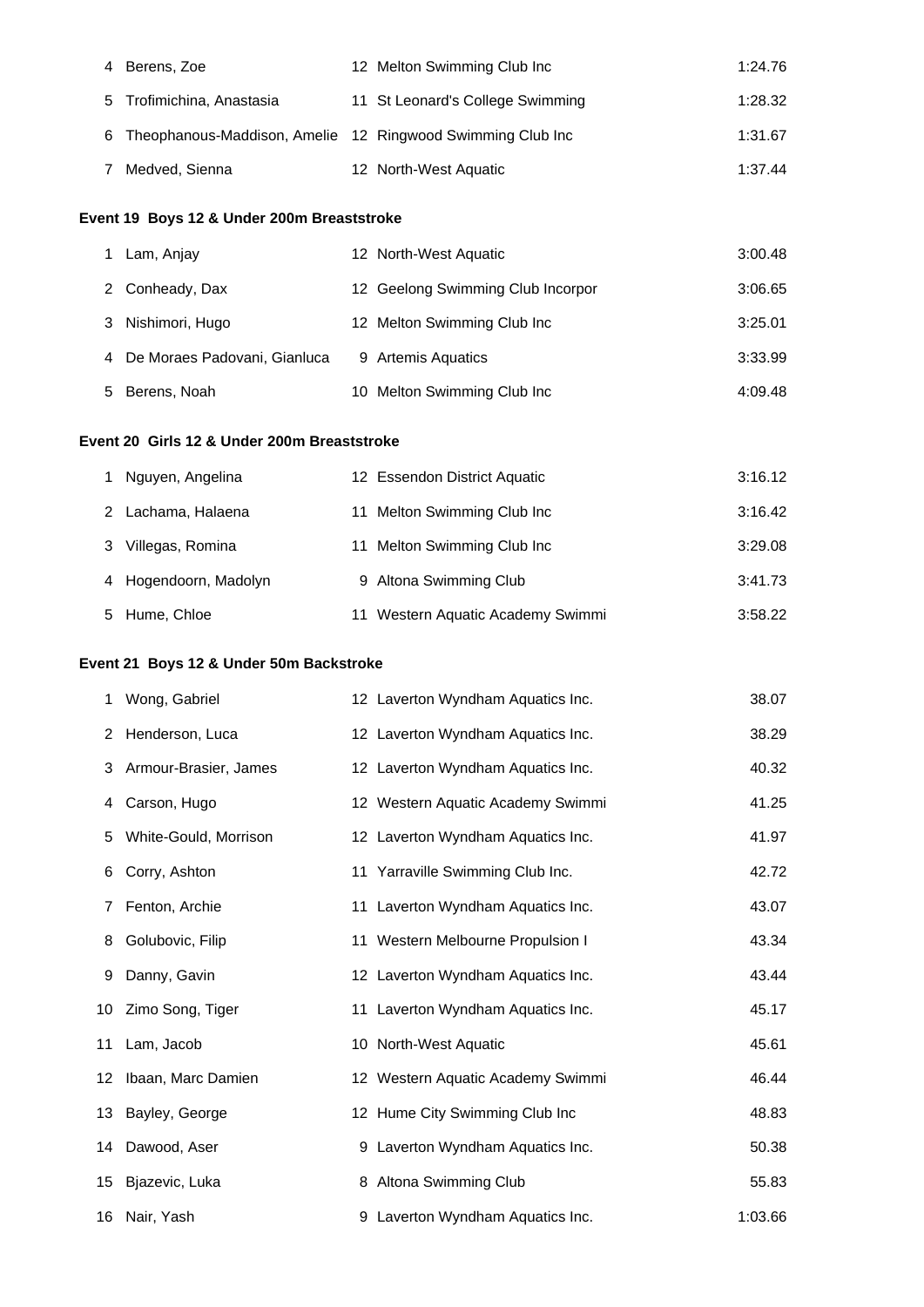### **Event 22 Girls 12 & Under 50m Backstroke**

| 1   | David, Audreanna     | 11 Hume City Swimming Club Inc    | 36.41   |
|-----|----------------------|-----------------------------------|---------|
| 2   | Ma, Lucy             | 11 St Leonard's College Swimming  | 37.38   |
| 3   | Ristig, Hannah       | 12 North-West Aquatic             | 37.66   |
| 4   | Hume, Holly          | 12 Western Aquatic Academy Swimmi | 37.95   |
| 5   | Reynolds, Zoe        | 12 Bendigo East Swimming Club     | 38.49   |
| 6   | Andres, Katherine    | 11 Western Aquatic Academy Swimmi | 41.14   |
| 7   | Welch, Shasha        | 11 Western Aquatic Academy Swimmi | 42.91   |
| 8   | Donoghue, Madison    | 12 Melton Swimming Club Inc       | 43.21   |
| 9   | Zhai, Chloe          | 9 Altona Swimming Club            | 43.61   |
| 10  | Medved, Amelia       | 11 North-West Aquatic             | 44.45   |
| 11  | Van Leest, Zoe       | 12 Laverton Wyndham Aquatics Inc. | 46.23   |
| 12  | Vuong, Melissa       | 11 Laverton Wyndham Aquatics Inc. | 46.26   |
| 13  | Shea, Ella           | 9 Western Aquatic Academy Swimmi  | 49.13   |
| 14  | Ibaan, Lara Beatrice | 9 Western Aquatic Academy Swimmi  | 49.51   |
| *15 | Li, Xier             | 8 Laverton Wyndham Aquatics Inc.  | 49.89   |
| *15 | McKellar, Alice      | 11 Hume City Swimming Club Inc    | 49.89   |
| 17  | Stokes, Eleanor      | 10 Western Aquatic Academy Swimmi | 50.12   |
| 18  | Mai, Melisa          | 9 Laverton Wyndham Aquatics Inc.  | 50.36   |
| 19  | Mtandwa, Chelsy      | 9 Hume City Swimming Club Inc     | 51.26   |
| 20  | Vuong, Chi Ha        | 9 Laverton Wyndham Aquatics Inc.  | 54.28   |
| 21  | Li, Serena           | 8 Laverton Wyndham Aquatics Inc.  | 1:40.72 |
|     | Bayley, Alice        | 7 Hume City Swimming Club Inc     | DQ      |

# **Event 23 Boys 12 & Under 100m Freestyle**

| 1 Rutkowski, Tomas   | 12 Western Aquatic Academy Swimmi | 1:01.11 |
|----------------------|-----------------------------------|---------|
| 2 Paradiso, Gianluca | 12 CA Tritons Inc.                | 1:01.91 |
| 3 Riches, Jacob      | 12 Geelong Swimming Club Incorpor | 1:02.27 |
| 4 Kuo, Noah          | 12 North-West Aquatic             | 1:07.23 |
| 5 Davies, Spencer    | 12 Melton Swimming Club Inc       | 1:10.79 |
| 6 Bua, Jimmy         | 11 North-West Aquatic             | 1:10.90 |
| 7 Razal, Yuma        | 12 Geelong Swimming Club Incorpor | 1:11.15 |
| 8 Henderson, Luca    | 12 Laverton Wyndham Aquatics Inc. | 1:11.35 |
| 9 Wang, Hantang      | 10 Laverton Wyndham Aquatics Inc. | 1:12.99 |
| 10 Anderson, Harris  | 12 Caulfield Aquatics             | 1:14.63 |
| 11 Wong, Gabriel     | 12 Laverton Wyndham Aquatics Inc. | 1:15.74 |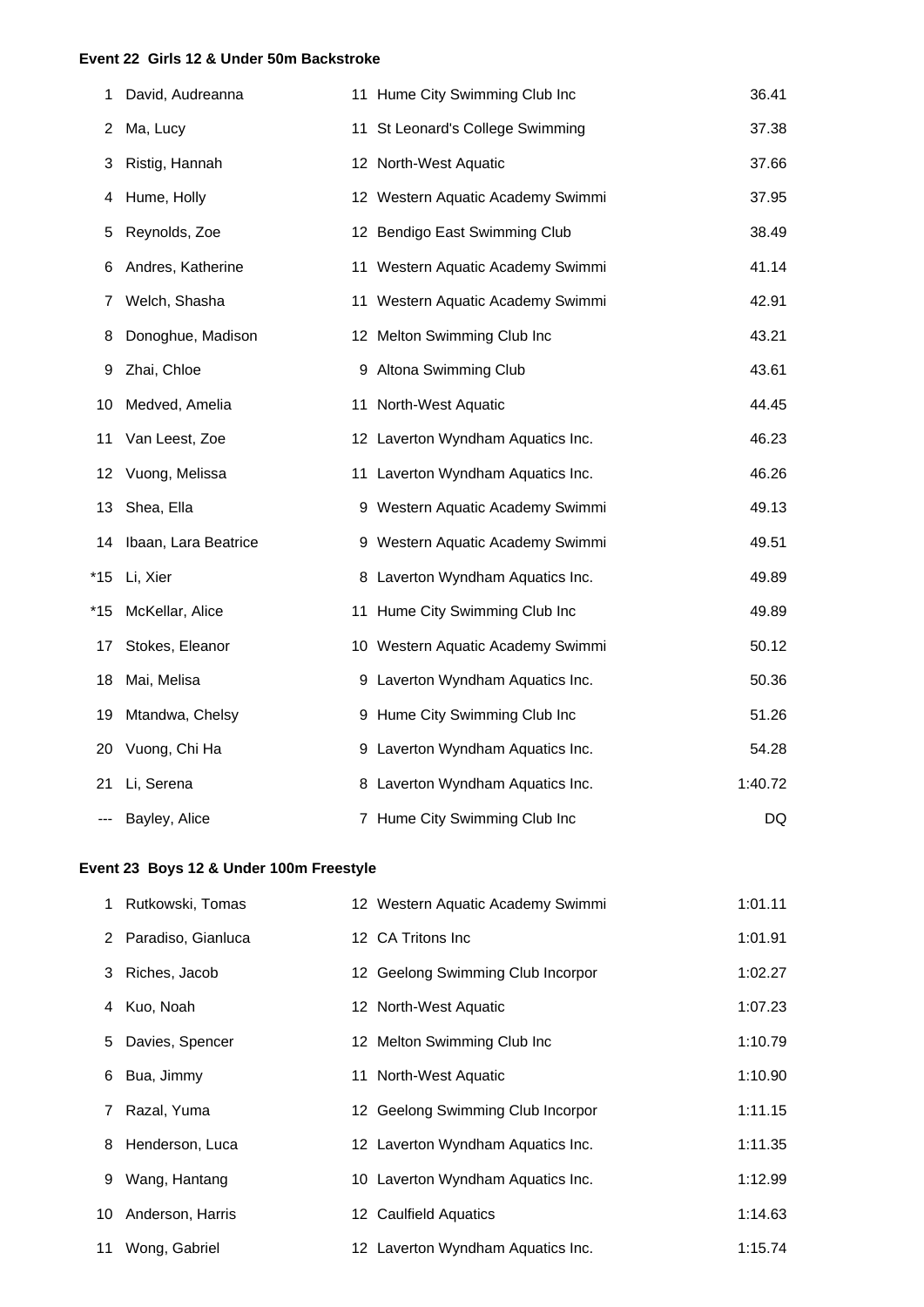|    | 12 Conheady, Dax                | 12 Geelong Swimming Club Incorpor | 1:16.31 |
|----|---------------------------------|-----------------------------------|---------|
|    | 13 Seeley, Oliver               | 10 D5 Swimming Club               | 1:20.44 |
|    | 14 Ibaan, Marc Damien           | 12 Western Aquatic Academy Swimmi | 1:20.91 |
|    | 15 Armour-Brasier, James        | 12 Laverton Wyndham Aquatics Inc. | 1:21.07 |
|    | 16 Danny, Gavin                 | 12 Laverton Wyndham Aquatics Inc. | 1:22.76 |
|    | 17 De Moraes Padovani, Gianluca | 9 Artemis Aquatics                | 1:25.23 |
|    | 18 White-Gould, Morrison        | 12 Laverton Wyndham Aquatics Inc. | 1:25.25 |
| 19 | Dawood, Aser                    | 9 Laverton Wyndham Aquatics Inc.  | 1:32.20 |
| 20 | Biazevic, Luka                  | 8 Altona Swimming Club            | 1:40.17 |

# **Event 24 Girls 12 & Under 100m Freestyle**

| 1               | Wang, Ya Ruolan              | 11 Essendon District Aquatic      | 1:07.62 |
|-----------------|------------------------------|-----------------------------------|---------|
| 2               | Harvey, Maddeleine           | 11 Cheltenham Amateur Swimming CI | 1:09.68 |
| 3               | Hume, Holly                  | 12 Western Aquatic Academy Swimmi | 1:10.21 |
| 4               | Theophanous-Maddison, Amelie | 12 Ringwood Swimming Club Inc     | 1:11.31 |
| 5               | Nguyen, Angelina             | 12 Essendon District Aquatic      | 1:11.68 |
| 6               | Ma, Lucy                     | 11 St Leonard's College Swimming  | 1:11.97 |
| 7               | General, Lynette             | 12 Melton Swimming Club Inc       | 1:12.03 |
| 8               | Reynolds, Zarah              | 12 Bendigo East Swimming Club     | 1:12.82 |
| 9               | Ristig, Hannah               | 12 North-West Aquatic             | 1:15.06 |
| 10              | Berens, Zoe                  | 12 Melton Swimming Club Inc       | 1:16.14 |
| 11              | Lachama, Halaena             | 11 Melton Swimming Club Inc       | 1:16.30 |
| 12              | Trofimichina, Anastasia      | 11 St Leonard's College Swimming  | 1:16.61 |
| 13.             | Liu, Weiyi                   | 12 Western Aquatic Academy Swimmi | 1:16.84 |
|                 | 14 Medved, Sienna            | 12 North-West Aquatic             | 1:17.15 |
| 15              | Jones, Perryn                | 11 Western Aquatic Academy Swimmi | 1:18.66 |
| 16              | Lidgett-Egan, Imogen         | 12 Melton Swimming Club Inc       | 1:19.10 |
| 17 <sub>1</sub> | Villegas, Romina             | 11 Melton Swimming Club Inc       | 1:19.32 |
| 18.             | Anderson, Georgia            | 11 Laverton Wyndham Aquatics Inc. | 1:20.68 |
| 19              | Cruz, Jouela Sophiel         | 10 Western Aquatic Academy Swimmi | 1:23.30 |
| 20              | Zhai, Chloe                  | 9 Altona Swimming Club            | 1:23.98 |
|                 | 21 Hume, Chloe               | 11 Western Aquatic Academy Swimmi | 1:24.47 |
| 22              | Vuong, Melissa               | 11 Laverton Wyndham Aquatics Inc. | 1:24.85 |
| 23              | Cruz, Jouele Shamziel        | 10 Western Aquatic Academy Swimmi | 1:25.02 |
| 24              | Amal, Anushka                | 12 Laverton Wyndham Aquatics Inc. | 1:25.70 |
| 25              | Mihaljevic, Jasmina          | 10 Hume City Swimming Club Inc    | 1:27.81 |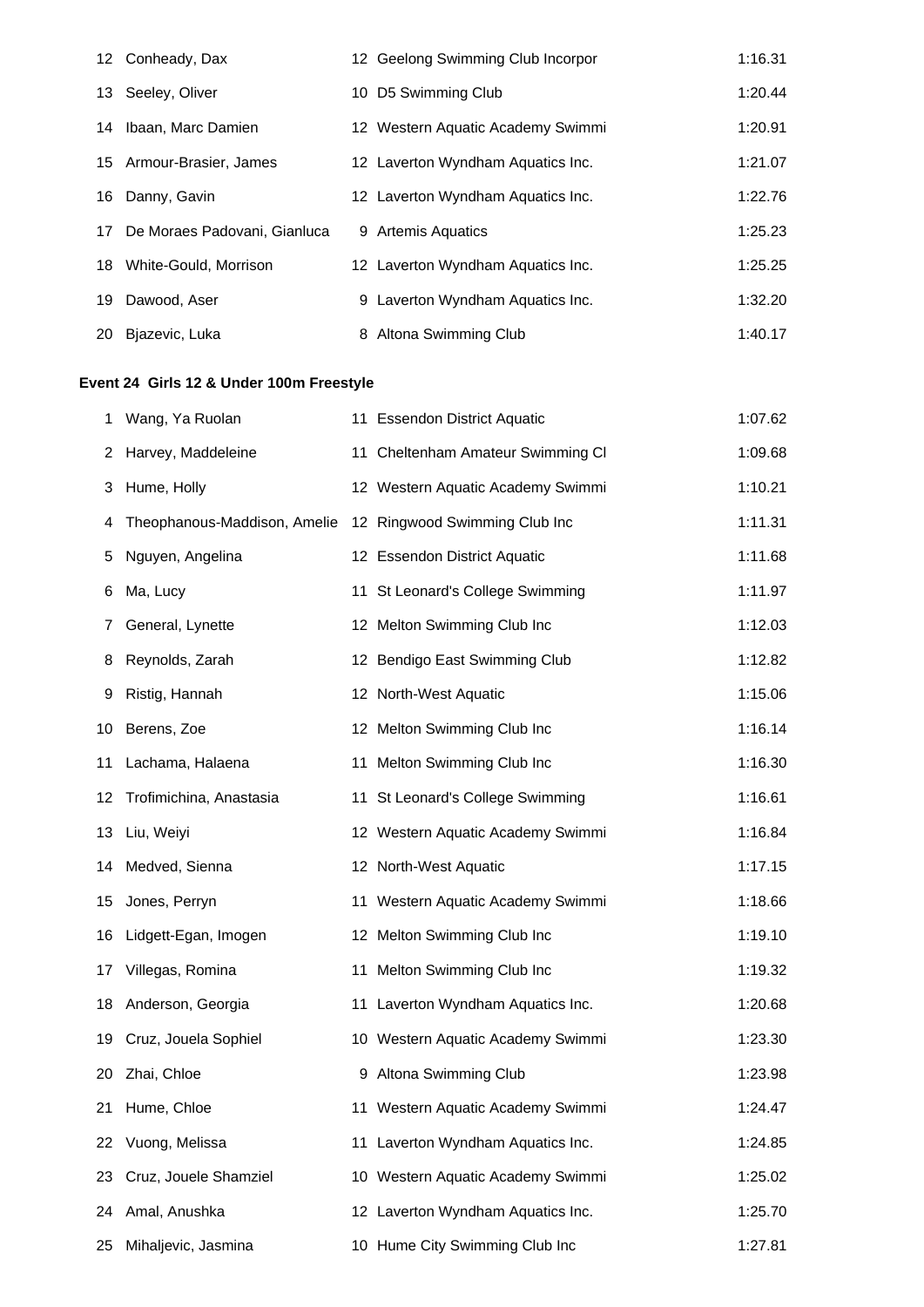| 26 | Medved, Amelia                           | 11 North-West Aquatic               | 1:28.72 |
|----|------------------------------------------|-------------------------------------|---------|
| 27 | Engler, Claudia                          | 11 Essendon District Aquatic        | 1:29.62 |
| 28 | Hutchinson, Ally                         | 11 Western Melbourne Propulsion I   | 1:29.69 |
| 29 | Batzogiannis, Marissa                    | 11 Western Aquatic Academy Swimmi   | 1:31.92 |
| 30 | McKellar, Alice                          | 11 Hume City Swimming Club Inc      | 1:36.69 |
| 31 | Stokes, Eleanor                          | 10 Western Aquatic Academy Swimmi   | 1:38.29 |
| 32 | Shea, Ella                               | 9 Western Aquatic Academy Swimmi    | 1:38.99 |
| 33 | Atti, Cattleya                           | 9 Western Aquatic Academy Swimmi    | 1:41.25 |
|    | 34 Humphreys, Aimee                      | 12 Laverton Wyndham Aquatics Inc.   | 1:45.52 |
| 35 | Vuong, Chi Ha                            | 9 Laverton Wyndham Aquatics Inc.    | 1:45.69 |
|    | Baker, Madison                           | 12 Laverton Wyndham Aquatics Inc.   | DQ      |
|    | Event 25 Boys 12 & Under 200m Butterfly  |                                     |         |
| 1  | Hogendoorn, Jake                         | 9 Altona Swimming Club              | 3:57.34 |
|    | Event 26 Girls 12 & Under 200m Butterfly |                                     |         |
| 1  | Mifsud, Mia                              | 12 Essendon District Aquatic        | 2:33.27 |
|    | Event 27 Boys 12 & Under 100m IM         |                                     |         |
| 1  | Riches, Jacob                            | 12 Geelong Swimming Club Incorpor   | 1:13.35 |
| 2  | Paradiso, Gianluca                       | 12 CA Tritons Inc                   | 1:14.75 |
| 3  | Davies, Spencer                          | 12 Melton Swimming Club Inc         | 1:17.66 |
| 4  | Wang, Hantang                            | 10 Laverton Wyndham Aquatics Inc.   | 1:18.67 |
| 5  | Bua, Jimmy                               | 11 North-West Aquatic               | 1:20.31 |
| 6  | Henderson, Luca                          | 12 Laverton Wyndham Aquatics Inc.   | 1:24.43 |
| 7  | Joseph, Lachlan                          | 11 Melbourne Swimming Club-ng       | 1:24.82 |
| 8  | Wong, Gabriel                            | 12 Laverton Wyndham Aquatics Inc.   | 1:25.00 |
| 9  | White-Gould, Morrison                    | 12 Laverton Wyndham Aquatics Inc.   | 1:29.84 |
| 10 | Ibaan, Marc Damien                       | 12 Western Aquatic Academy Swimmi   | 1:31.25 |
| 11 | Lancia, Sebastien                        | 11 Peninsula Hurricanes Swimming-an | 1:31.59 |
| 12 | Corry, Ashton                            | 11 Yarraville Swimming Club Inc.    | 1:33.55 |
| 13 | Danny, Gavin                             | 12 Laverton Wyndham Aquatics Inc.   | 1:34.31 |
| 14 | Lam, Jacob                               | 10 North-West Aquatic               | 1:38.06 |
| 15 | Golubovic, Filip                         | 11 Western Melbourne Propulsion I   | 1:39.18 |
| 16 | Zimo Song, Tiger                         | 11 Laverton Wyndham Aquatics Inc.   | 1:39.21 |
| 17 | Berens, Noah                             | 10 Melton Swimming Club Inc         | 1:41.34 |
| 18 | Bjazevic, Luka                           | 8 Altona Swimming Club              | 1:52.72 |
|    | Fenton, Archie                           | 11 Laverton Wyndham Aquatics Inc.   | DQ      |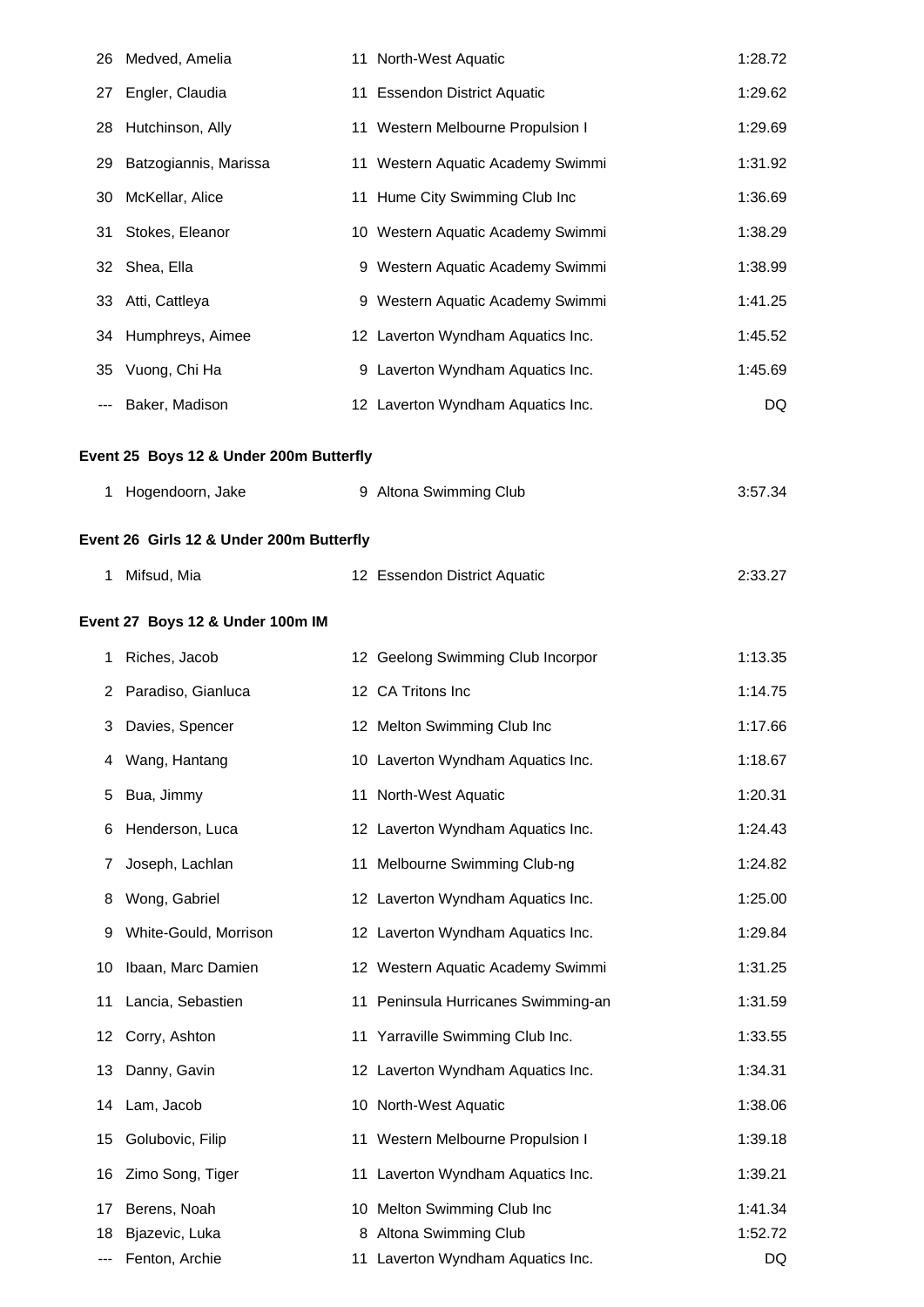#### **Event 28 Girls 12 & Under 100m IM**

| 1  | Wang, Ya Ruolan       | 11 Essendon District Aquatic      | 1:19.71 |
|----|-----------------------|-----------------------------------|---------|
| 2  | Harvey, Maddeleine    | 11 Cheltenham Amateur Swimming CI | 1:20.18 |
| 3  | General, Lynette      | 12 Melton Swimming Club Inc       | 1:21.27 |
| 4  | Ma, Lucy              | 11 St Leonard's College Swimming  | 1:22.13 |
| 5  | Miller, Taylor        | 11 Melton Swimming Club Inc       | 1:23.24 |
| 6  | Ristig, Hannah        | 12 North-West Aquatic             | 1:23.47 |
| 7  | Nguyen, Angelina      | 12 Essendon District Aquatic      | 1:24.41 |
| 8  | Liu, Weiyi            | 12 Western Aquatic Academy Swimmi | 1:24.99 |
| 9  | Berens, Zoe           | 12 Melton Swimming Club Inc       | 1:25.07 |
| 10 | Lidgett-Egan, Imogen  | 12 Melton Swimming Club Inc       | 1:25.42 |
| 11 | Reynolds, Zarah       | 12 Bendigo East Swimming Club     | 1:26.12 |
| 12 | Lachama, Halaena      | 11 Melton Swimming Club Inc       | 1:27.23 |
| 13 | Villegas, Romina      | 11 Melton Swimming Club Inc       | 1:27.50 |
| 14 | Andres, Katherine     | 11 Western Aquatic Academy Swimmi | 1:28.27 |
| 15 | Baker, Madison        | 12 Laverton Wyndham Aquatics Inc. | 1:29.39 |
| 16 | Jones, Perryn         | 11 Western Aquatic Academy Swimmi | 1:30.46 |
| 17 | Reynolds, Zoe         | 12 Bendigo East Swimming Club     | 1:30.83 |
| 18 | Conlan, Clementine    | 11 Cheltenham Amateur Swimming CI | 1:31.03 |
| 19 | Anderson, Georgia     | 11 Laverton Wyndham Aquatics Inc. | 1:32.82 |
| 20 | Vuong, Melissa        | 11 Laverton Wyndham Aquatics Inc. | 1:36.88 |
| 21 | Tole, Adelaide        | 12 Western Aquatic Academy Swimmi | 1:37.23 |
| 22 | Hume, Chloe           | 11 Western Aquatic Academy Swimmi | 1:40.64 |
| 23 | Chen, Fallon          | 11 Melbourne Swimming Club-ng     | 1:41.01 |
| 24 | Mai, Melisa           | 9 Laverton Wyndham Aquatics Inc.  | 1:43.03 |
| 25 | Russell, Matilda      | 12 Western Aquatic Academy Swimmi | 1:43.21 |
| 26 | Hogendoorn, Madolyn   | 9 Altona Swimming Club            | 1:43.60 |
| 27 | Busuttil, Aleisha     | 12 Melton Swimming Club Inc       | 1:45.48 |
| 28 | Batzogiannis, Marissa | 11 Western Aquatic Academy Swimmi | 1:46.60 |
| 29 | Li, Xier              | 8 Laverton Wyndham Aquatics Inc.  | 1:56.71 |
| 30 | Gatt, Mila            | 10 Laverton Wyndham Aquatics Inc. | 2:00.95 |
| 31 | Mtandwa, Chelsy       | 9 Hume City Swimming Club Inc     | 2:05.99 |
|    | Vuong, Chi Ha         | 9 Laverton Wyndham Aquatics Inc.  | DQ      |
|    | Hutchinson, Ally      | 11 Western Melbourne Propulsion I | DQ      |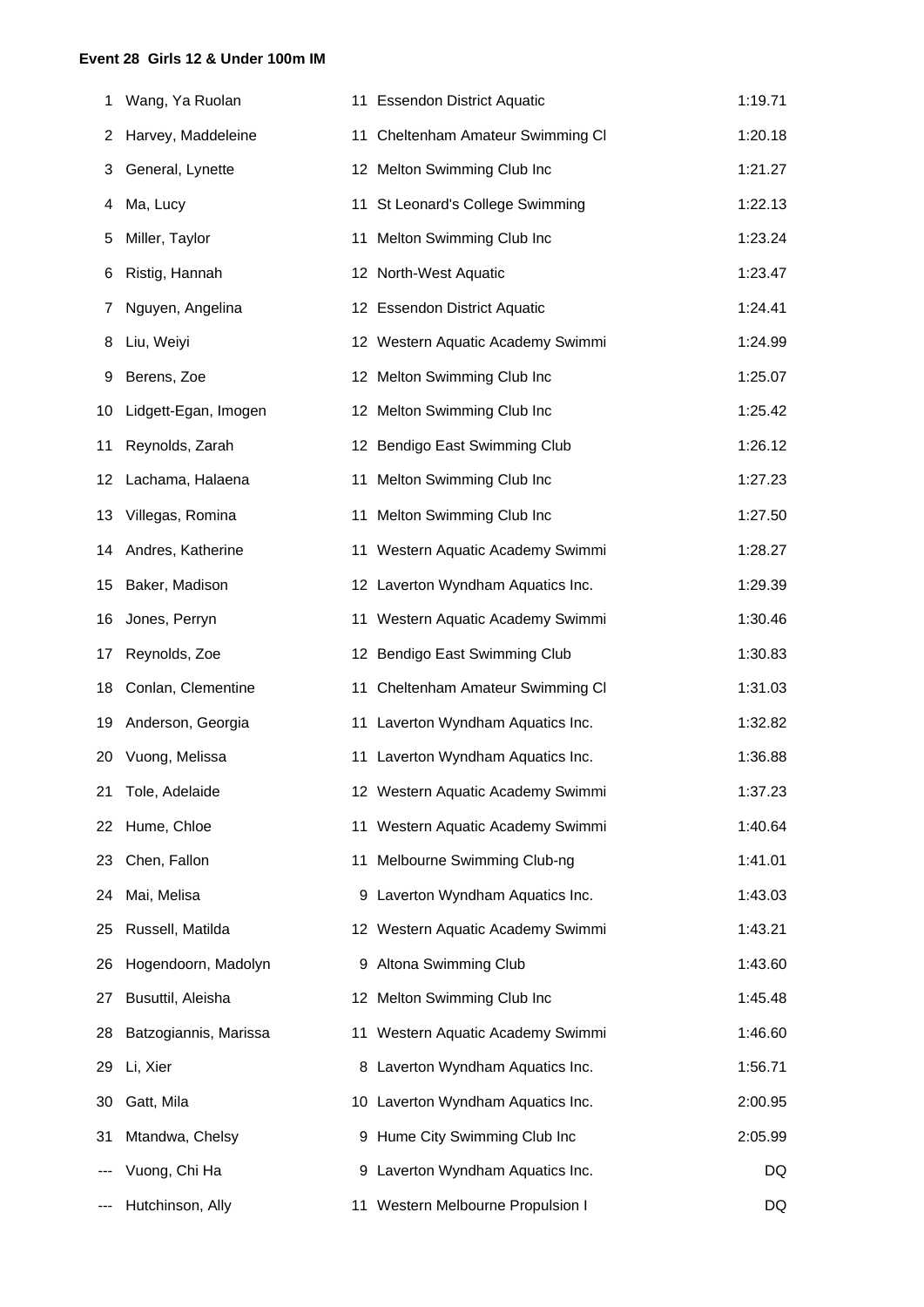#### **Event 29 Men 400m IM**

| Ricchini, Cameron       | 16 Geelong Swimming Club Incorpor | 4:36.61 |  |  |  |
|-------------------------|-----------------------------------|---------|--|--|--|
| 2 Paterson, Nathan      | 18 Melton Swimming Club Inc       | 4:56.51 |  |  |  |
| 3 Trofimichine, Nikolai | 13 St Leonard's College Swimming  | 5:06.59 |  |  |  |
| Villegas, Enrico<br>4   | 14 Melton Swimming Club Inc       | 5:17.50 |  |  |  |
| Event 30 Women 400m IM  |                                   |         |  |  |  |

1 Loo-Kercheval, Darcee 15 EC Waves Swim Club 5:22.03

# **Event 31 Men 400m Freestyle**

| Ricchini, Cameron | 16 Geelong Swimming Club Incorpor | 4:15.12 |
|-------------------|-----------------------------------|---------|
| 2 Tulloch, Joshua | 18 North-West Aquatic             | 4:17.17 |
| 3 Ryland, Andrew  | 15 Melbourne Vicentre Swimming CI | 4:33.37 |
| 4 Berens, Peter   | 14 Melton Swimming Club Inc       | 4:39.11 |
| 5 Riches, Jacob   | 12 Geelong Swimming Club Incorpor | 5:00.77 |

# **Event 32 Women 400m Freestyle**

| 1 Hart, Dominique | 21 Western Melbourne Propulsion I | 4:27.61 |
|-------------------|-----------------------------------|---------|
| 2 Knott, Ruby     | 18 Western Melbourne Propulsion I | 4:30.06 |
| 3 Mahfouz, Layla  | 16 Melton Swimming Club Inc       | 4:35.24 |
| 4 Mifsud, Mia     | 12 Essendon District Aquatic      | 4:54.39 |
| 5 Kartel, Sara    | 14 EC Waves Swim Club             | 4:54.99 |

#### **Event 33 Men 13 & Over 200m IM**

| 1. | Selwood, Adam          | 22 Western Melbourne Propulsion I | 2:05.86 |
|----|------------------------|-----------------------------------|---------|
|    | 2 Zubcic, Luka         | 25 Western Melbourne Propulsion I | 2:09.61 |
| 3  | Wilkinson, Joshua      | 16 Geelong Swimming Club Incorpor | 2:12.25 |
| 4  | Morrow, James          | 17 Western Melbourne Propulsion I | 2:17.66 |
| 5  | Wills, Mitchell        | 24 Melton Swimming Club Inc       | 2:19.52 |
|    | 6 Sutherland, Thomas   | 15 Western Melbourne Propulsion I | 2:19.99 |
| 7  | Simsic, Jack           | 18 Geelong Swimming Club Incorpor | 2:20.86 |
| 8  | Barrett, Alexander     | 16 Cheltenham Amateur Swimming CI | 2:23.81 |
| 9  | Miklosevic, Robert     | 18 Melton Swimming Club Inc       | 2:26.40 |
|    | 10 Carracher, Noah     | 17 Firbank Aquastars              | 2:26.83 |
| 11 | Davies, Mitchell       | 14 Melton Swimming Club Inc       | 2:27.31 |
|    | 12 Buckland, Alexander | 15 Surrey Park Swimming Club Inc  | 2:30.12 |
|    | 13 Gleeson, William    | 16 North-West Aquatic             | 2:34.49 |
|    | 14 Mace, Hunter        | 15 Essendon District Aquatic      | 2:36.96 |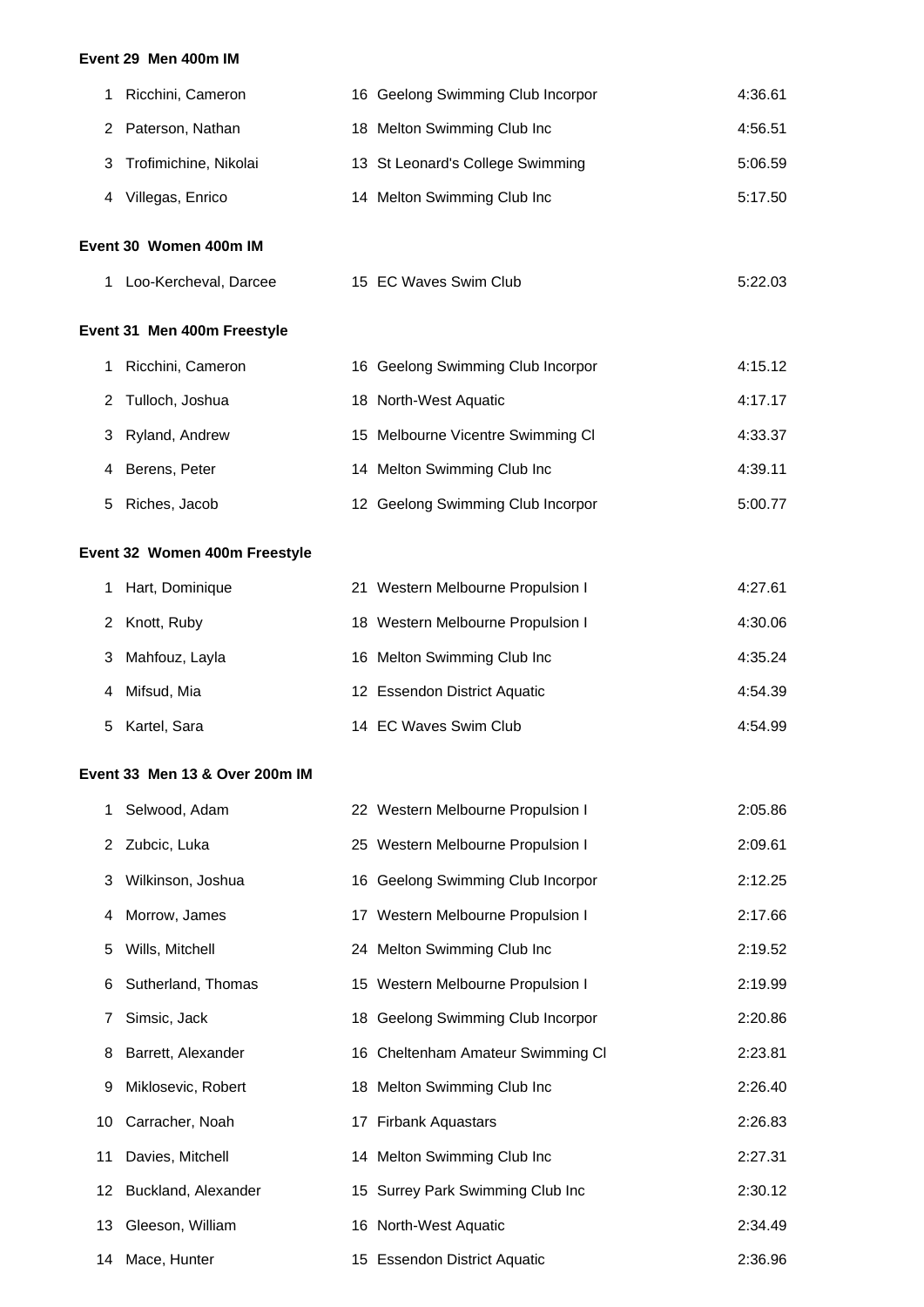| 15  | Ginis, Andreas       | 14 Bendigo East Swimming Club       | 2:37.15 |
|-----|----------------------|-------------------------------------|---------|
| 16  | Jaski, Oscar         | 13 Mlc Aquatic Inc (Victoria)       | 2:37.22 |
| 17  | Cheong, Derek        | 15 Melton Swimming Club Inc         | 2:37.29 |
|     | 18 Cheng, Jonathan   | 14 Ringwood Swimming Club Inc       | 2:37.72 |
| *19 | Yuen, Daniel         | 14 Laverton Wyndham Aquatics Inc.   | 2:38.44 |
| *19 | Djie-Spiteri, Joshua | 16 Melton Swimming Club Inc         | 2:38.44 |
| 21  | Jenks, Andrew        | 16 Melton Swimming Club Inc         | 2:46.89 |
|     | 22 Anderson, Wil     | 13 Bendigo East Swimming Club       | 2:46.99 |
|     | 23 Tripurana, Om     | 14 Laverton Wyndham Aquatics Inc.   | 2:47.22 |
| 24  | Lancia, Massimo      | 14 Peninsula Hurricanes Swimming-an | 2:57.68 |

# **Event 34 Women 13 & Over 200m IM**

| 1   | Mahfouz, Manar        | 19 Melton Swimming Club Inc       | 2:21.79 |
|-----|-----------------------|-----------------------------------|---------|
| 2   | Briscoe, Brooke       | 14 Geelong Swimming Club Incorpor | 2:29.23 |
| 3   | Moore, Coco           | 15 Western Melbourne Propulsion I | 2:37.89 |
| 4   | Clare, Tori           | 13 Melton Swimming Club Inc       | 2:38.29 |
| 5.  | Goldberg, Hanna       | 15 Maccabi Ajax Swimming Club     | 2:39.13 |
| 6   | Nicholson, Meisha     | 13 Laverton Wyndham Aquatics Inc. | 2:40.81 |
| 7   | Jones, Kayla          | 18 Melton Swimming Club Inc       | 2:40.98 |
| 8   | Simsic, Chanel        | 16 Geelong Swimming Club Incorpor | 2:42.52 |
| 9   | Ecker, Sarah          | 17 Essendon District Aquatic      | 2:42.65 |
| 10  | Ballan, Sophia        | 13 Western Aquatic Academy Swimmi | 2:42.84 |
| 11  | Tripurana, Pravallika | 15 Laverton Wyndham Aquatics Inc. | 2:43.90 |
| 12  | Afranco, Peri         | 13 Maccabi Ajax Swimming Club     | 2:44.45 |
| 13  | Cody, Madison         | 15 Laverton Wyndham Aquatics Inc. | 2:50.56 |
| 14  | Lee, Yan              | 13 Western Aquatic Academy Swimmi | 2:51.47 |
| 15  | Macklin, Kadey        | 13 Seymour & District Amateur Swi | 2:51.51 |
| 16  | Sacdpraseuth, Georgia | 13 Western Aquatic Academy Swimmi | 2:54.19 |
| 17  | Cheng, Celeste        | 13 Ringwood Swimming Club Inc     | 2:54.67 |
| 18  | Toussas, Mia          | 13 Western Melbourne Propulsion I | 2:55.76 |
| 19  | Lee, Yeju             | 14 Laverton Wyndham Aquatics Inc. | 2:56.73 |
| 20  | Biagini, Poppy        | 15 Ringwood Swimming Club Inc     | 2:57.11 |
| 21  | Hay, Alice            | 15 Western Melbourne Propulsion I | 2:59.73 |
| 22. | Renkin, Hayley        | 13 St Leonard's College Swimming  | 3:02.12 |
|     | Richardson, Luella    | 14 St Leonard's College Swimming  | DQ      |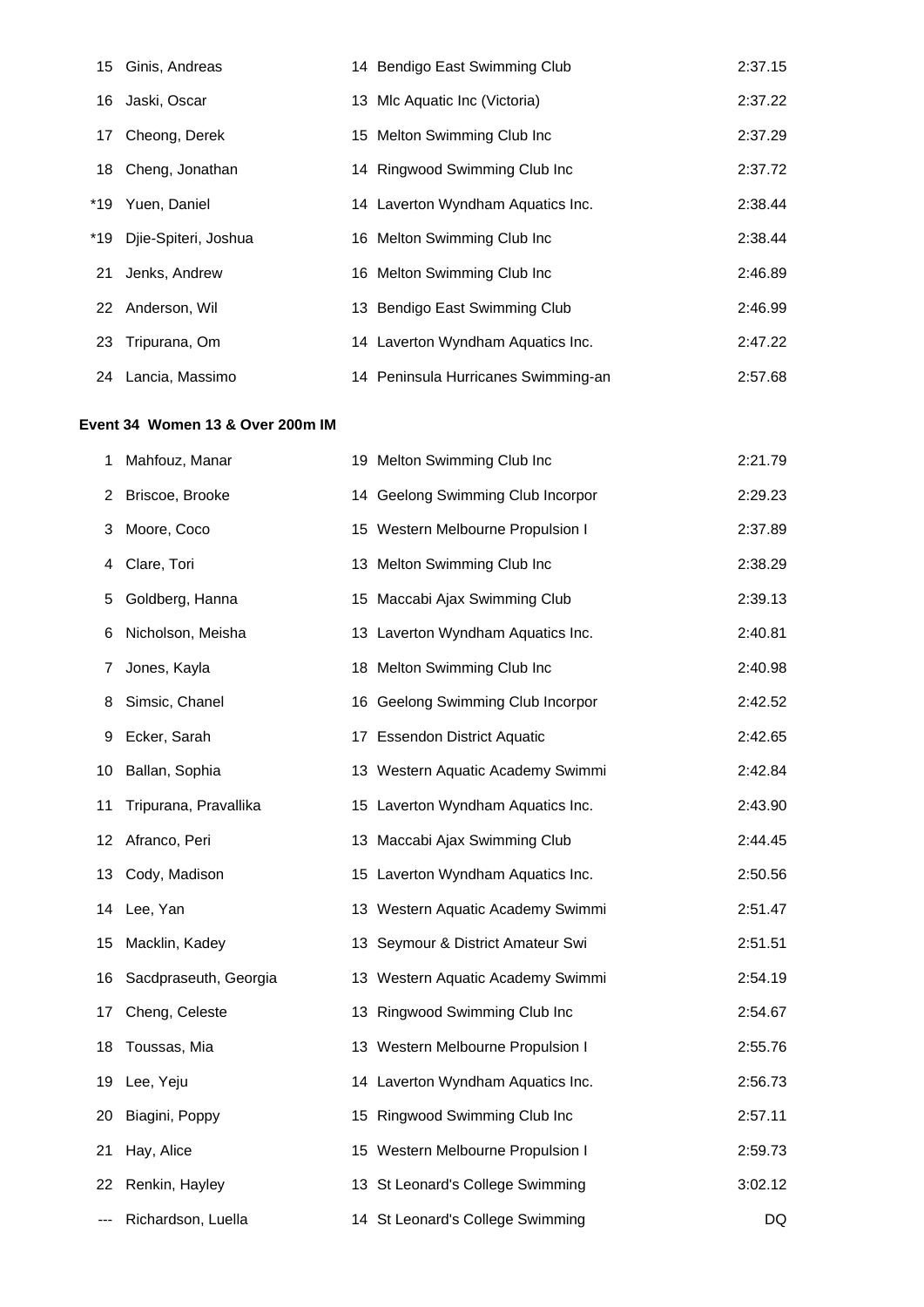#### **Event 35 Men 13 & Over 50m Breaststroke**

| 1  | Stickland, Johann     | 19 Western Melbourne Propulsion I | 28.96 |
|----|-----------------------|-----------------------------------|-------|
| 2  | Dilissen, Robbe       | 22 Western Melbourne Propulsion I | 29.21 |
| 3  | Nimmo, Jacob          | 15 North-West Aquatic             | 30.53 |
| 4  | Gillard, Jack         | 19 Melton Swimming Club Inc       | 30.76 |
| 5  | Uhi, Alan             | 16 Essendon District Aquatic      | 31.63 |
| 6  | Kiosoglous, Henry     | 15 Cheltenham Amateur Swimming CI | 33.13 |
| 7  | Miklosevic, Robert    | 18 Melton Swimming Club Inc       | 34.25 |
| 8  | Qariaqus, Jonathan    | 15 Hume City Swimming Club Inc    | 36.01 |
| 9  | Lachama, Yuan         | 13 Melton Swimming Club Inc       | 36.26 |
| 10 | Van Der Linde, Connor | 16 North-West Aquatic             | 36.45 |
| 11 | Andres, Jhonathan     | 14 Western Aquatic Academy Swimmi | 37.64 |
| 12 | Sreeram, Anagh        | 14 Melton Swimming Club Inc       | 39.08 |
| 13 | Mai, Mathew           | 13 Laverton Wyndham Aquatics Inc. | 39.30 |
| 14 | Goodwin, Aidan        | 13 North-West Aquatic             | 39.88 |
| 15 | Ricchini, Lachlan     | 14 Melbourne Swimming Club-ng     | 42.29 |
| 16 | Curcic, Max           | 13 Hume City Swimming Club Inc    | 43.68 |
| 17 | Roshier, Hayden       | 13 Melton Swimming Club Inc       | 46.76 |
| 18 | Busuttil, Lucas       | 14 Melton Swimming Club Inc       | 46.81 |
|    | 19 Cody, Reef         | 13 Laverton Wyndham Aquatics Inc. | 48.29 |

### **Event 36 Women 13 & Over 50m Breaststroke**

|   | 1 Li, Anna              | 19 Western Melbourne Propulsion I | 34.08 |
|---|-------------------------|-----------------------------------|-------|
|   | 2 Stickland, Lushavel   | 24 Western Melbourne Propulsion I | 35.28 |
|   | 3 Loo-Kercheval, Darcee | 15 EC Waves Swim Club             | 36.17 |
| 4 | King, Chloe             | 16 Western Melbourne Propulsion I | 36.29 |
| 5 | Leetham, Marlee         | 15 Melton Swimming Club Inc       | 36.44 |
| 6 | Lothian, Shylo          | 15 Cheltenham Amateur Swimming CI | 37.34 |
|   | 7 Murdock, Tanami       | 14 Western Aquatic Academy Swimmi | 37.59 |
|   | 8 Valori, Scarlet       | 15 Melton Swimming Club Inc       | 38.49 |
| 9 | Kenda, Ruby             | 14 Essendon District Aquatic      | 38.99 |
|   | 10 Boudville, Frances   | 13 North-West Aquatic             | 39.10 |
|   | 11 Vaughan, Rose        | 14 Western Melbourne Propulsion I | 39.11 |
|   | 12 Cusworth, Abbey      | 14 Essendon District Aquatic      | 39.46 |
|   | 13 Buttigieg, Sophie    | 15 Cheltenham Amateur Swimming CI | 39.49 |
|   | 14 Anderson, Charlotte  | 14 Laverton Wyndham Aquatics Inc. | 42.00 |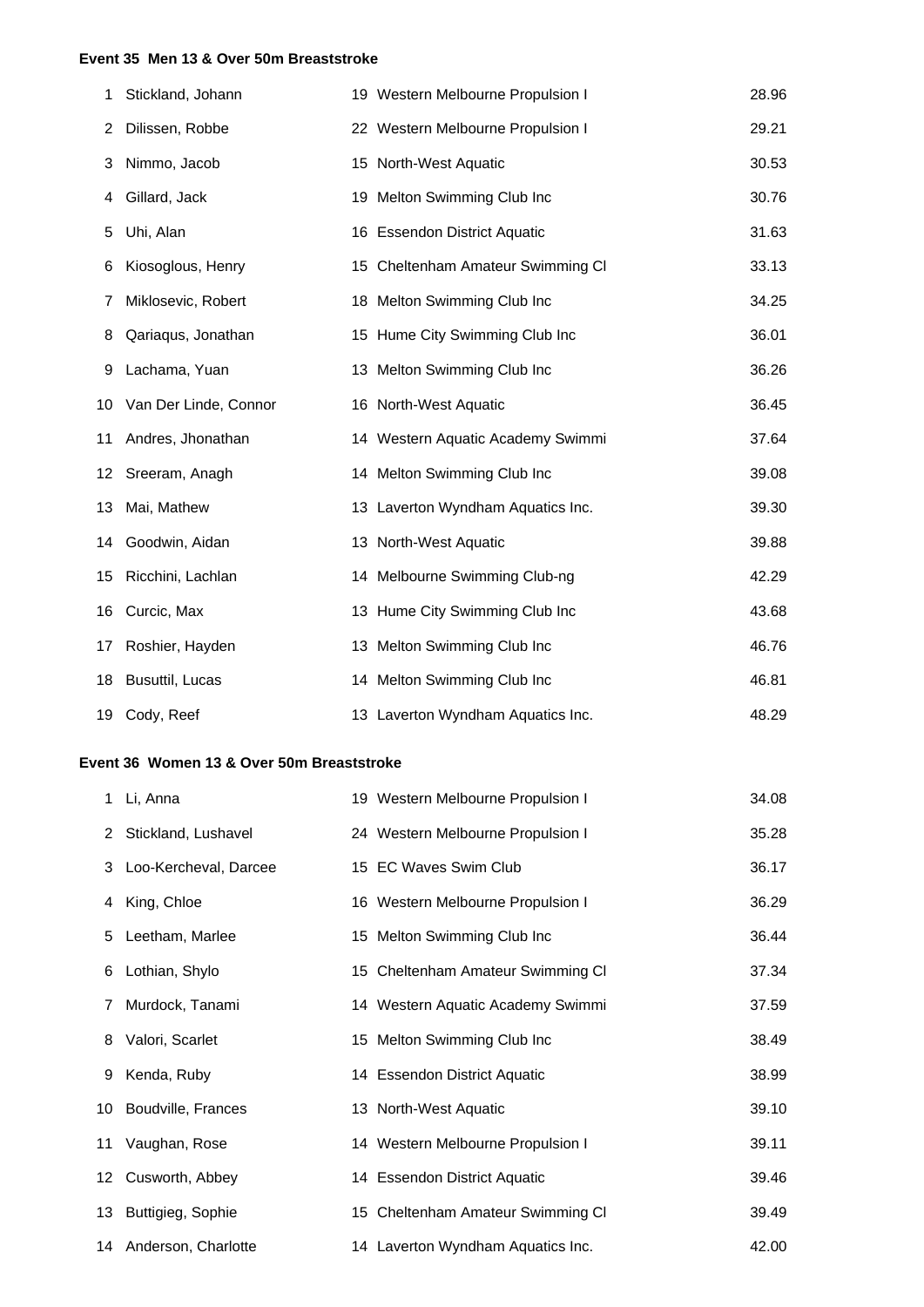|    | 15 Mackenzie, Taylah | 14 Ringwood Swimming Club Inc     | 42.05 |
|----|----------------------|-----------------------------------|-------|
| 16 | Watkins, Keeley      | 13 Cheltenham Amateur Swimming CI | 42.12 |
| 17 | Biagini, Poppy       | 15 Ringwood Swimming Club Inc     | 43.33 |
|    | 18 Sambo, Daniela    | 14 North-West Aquatic             | 43.55 |
| 19 | Barrett, Abigail     | 14 Cheltenham Amateur Swimming CI | 44.14 |
| 20 | Engler, Susannah     | 13 Essendon District Aquatic      | 49.78 |
| 21 | Singh, Tisha         | 13 Laverton Wyndham Aquatics Inc. | 57.88 |

## **Event 37 Men 13 & Over 100m Backstroke**

| 1  | Cruz, Joeuel         | 17 Western Aquatic Academy Swimmi | 1:00.36 |
|----|----------------------|-----------------------------------|---------|
| 2  | Uhi, Alan            | 16 Essendon District Aquatic      | 1:00.81 |
| 3  | Ryland, Andrew       | 15 Melbourne Vicentre Swimming CI | 1:03.21 |
| 4  | Spiteri, Joshua      | 15 Essendon District Aquatic      | 1:03.39 |
| 5  | Nguyen, Martin       | 18 Melton Swimming Club Inc       | 1:03.47 |
| 6  | Scodella, Samuel     | 16 Western Melbourne Propulsion I | 1:03.49 |
| 7  | Berens, Peter        | 14 Melton Swimming Club Inc       | 1:05.47 |
| 8  | Jones, Jack          | 14 Melbourne Swimming Club-ng     | 1:06.10 |
| 9  | Nolta, Benjamin      | 15 Melton Swimming Club Inc       | 1:06.11 |
| 10 | Carracher, Noah      | 17 Firbank Aquastars              | 1:06.68 |
| 11 | Bate, Hayden         | 17 Laverton Wyndham Aquatics Inc. | 1:06.97 |
| 12 | Gray, Maximus        | 16 Melbourne Swimming Club-ng     | 1:07.50 |
| 13 | Elhefny, Adam        | 14 Laverton Wyndham Aquatics Inc. | 1:07.99 |
| 14 | Civelek, Metin       | 15 Laverton Wyndham Aquatics Inc. | 1:08.22 |
| 15 | Salmon, Oliver       | 16 Western Melbourne Propulsion I | 1:08.71 |
| 16 | Schubert, Bryce      | 22 Bendigo East Swimming Club     | 1:08.73 |
| 17 | Panknin, Daniel      | 14 Western Melbourne Propulsion I | 1:11.44 |
| 18 | Buysen, Daniel       | 17 Laverton Wyndham Aquatics Inc. | 1:11.70 |
| 19 | Ballamy, Matthew     | 13 Caulfield Aquatics             | 1:14.66 |
| 20 | Cay, Lucas           | 13 Melton Swimming Club Inc       | 1:15.60 |
| 21 | Krueger, Owen        | 13 Westbourne Swim Club           | 1:16.02 |
| 22 | Green, Jack          | 13 St Leonard's College Swimming  | 1:16.06 |
| 23 | Djie-Spiteri, Joshua | 16 Melton Swimming Club Inc       | 1:17.32 |
| 24 | Kanungo, Yash        | 13 Laverton Wyndham Aquatics Inc. | 1:20.80 |
| 25 | Tang, Rodney         | 13 Laverton Wyndham Aquatics Inc. | 1:21.42 |
| 26 | Mfula, Mapalo        | 13 Caulfield Aquatics             | 1:24.36 |
| 27 | Curcic, Max          | 13 Hume City Swimming Club Inc    | 1:25.15 |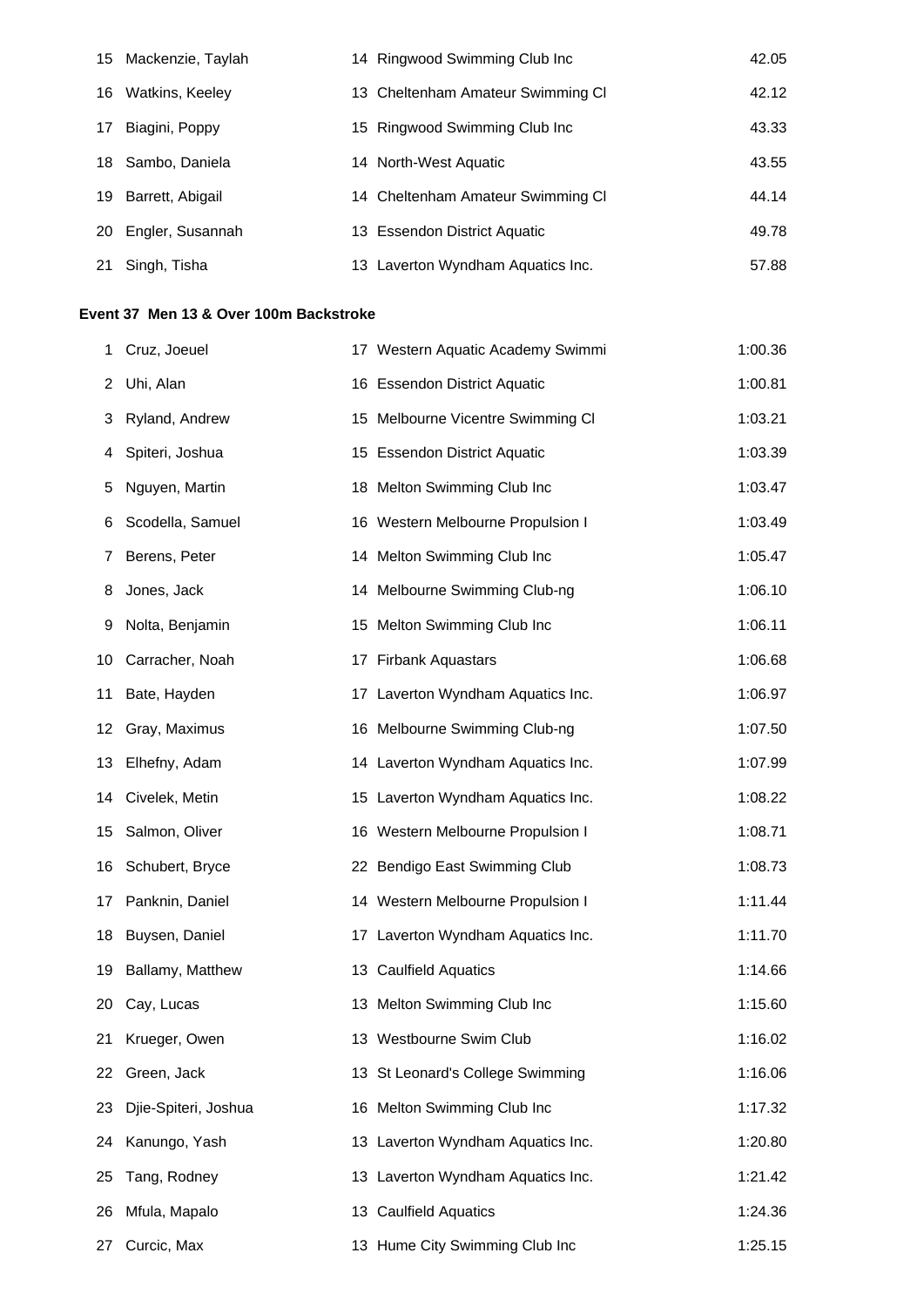#### **Event 38 Women 13 & Over 100m Backstroke**

| 1  | Briscoe, Nicole     | 17 Geelong Swimming Club Incorpor | 1:04.14 |
|----|---------------------|-----------------------------------|---------|
| 2  | Richardson, Ella    | 19 Melton Swimming Club Inc       | 1:11.25 |
| 3  | Molner, Angela      | 19 Melton Swimming Club Inc       | 1:11.91 |
| 4  | Tulloch, Emily      | 14 North-West Aquatic             | 1:12.23 |
| 5  | Koczocik, Jessica   | 17 Cheltenham Amateur Swimming Cl | 1:12.44 |
| 6  | Nicholson, Meisha   | 13 Laverton Wyndham Aquatics Inc. | 1:12.90 |
| 7  | Hutchinson, Chiara  | 15 Western Melbourne Propulsion I | 1:13.33 |
| 8  | Sporcic, Indy       | 14 Essendon District Aquatic      | 1:13.74 |
| 9  | Goldberg, Hanna     | 15 Maccabi Ajax Swimming Club     | 1:14.19 |
| 10 | Ristig, Charlotte   | 14 Western Melbourne Propulsion I | 1:15.33 |
| 11 | Sarman, Nilay       | 13 Melton Swimming Club Inc       | 1:15.59 |
| 12 | Welch, Mayshara     | 13 Western Aquatic Academy Swimmi | 1:15.67 |
| 13 | Lidgett-Egan, Freya | 15 Melton Swimming Club Inc       | 1:15.74 |
| 14 | Mahony, Catherine   | 13 Gisborne Thunder Swimming Club | 1:16.34 |
| 15 | Woolard, Lucy       | 16 Ringwood Swimming Club Inc     | 1:17.20 |
| 16 | Barnett, Dayna      | 15 Western Melbourne Propulsion I | 1:17.65 |
| 17 | Ong, Julia          | 16 Essendon District Aquatic      | 1:20.96 |
| 18 | Greed, Caitlin      | 13 Gisborne Thunder Swimming Club | 1:21.26 |
| 19 | Ha, Michelle        | 18 North-West Aquatic             | 1:21.27 |
| 20 | Guban, Mia          | 16 North-West Aquatic             | 1:27.88 |
| 21 | Grant, Alice        | 13 Essendon District Aquatic      | 1:28.22 |
|    | 22 Kaur, Binny      | 14 Laverton Wyndham Aquatics Inc. | 1:38.77 |

## **Event 39 Men 13 & Over 200m Freestyle**

|   | 1 Zubcic, Luka        | 25 Western Melbourne Propulsion I | 1:54.42 |
|---|-----------------------|-----------------------------------|---------|
|   | 2 Tulloch, Joshua     | 18 North-West Aquatic             | 1:58.55 |
|   | 3 Gillard, Jack       | 19 Melton Swimming Club Inc       | 1:58.68 |
|   | 4 Allen, Willem       | 16 Caulfield Aquatics             | 1:59.80 |
|   | 5 Sorokoletov, Dmitry | 15 Western Aquatic Academy Swimmi | 2:02.93 |
|   | 6 Wilkinson, Joshua   | 16 Geelong Swimming Club Incorpor | 2:07.00 |
|   | 7 Wills, Benjamin     | 21 Melton Swimming Club Inc       | 2:07.70 |
| 8 | Campbell, Oscar       | 15 Cheltenham Amateur Swimming CI | 2:07.74 |
| 9 | De-Fazio, Dante       | 18 North-West Aquatic             | 2:08.48 |
|   | 10 Villegas, Enrico   | 14 Melton Swimming Club Inc       | 2:12.35 |
|   | 11 Young, Matthew     | 17 Laverton Wyndham Aquatics Inc. | 2:12.89 |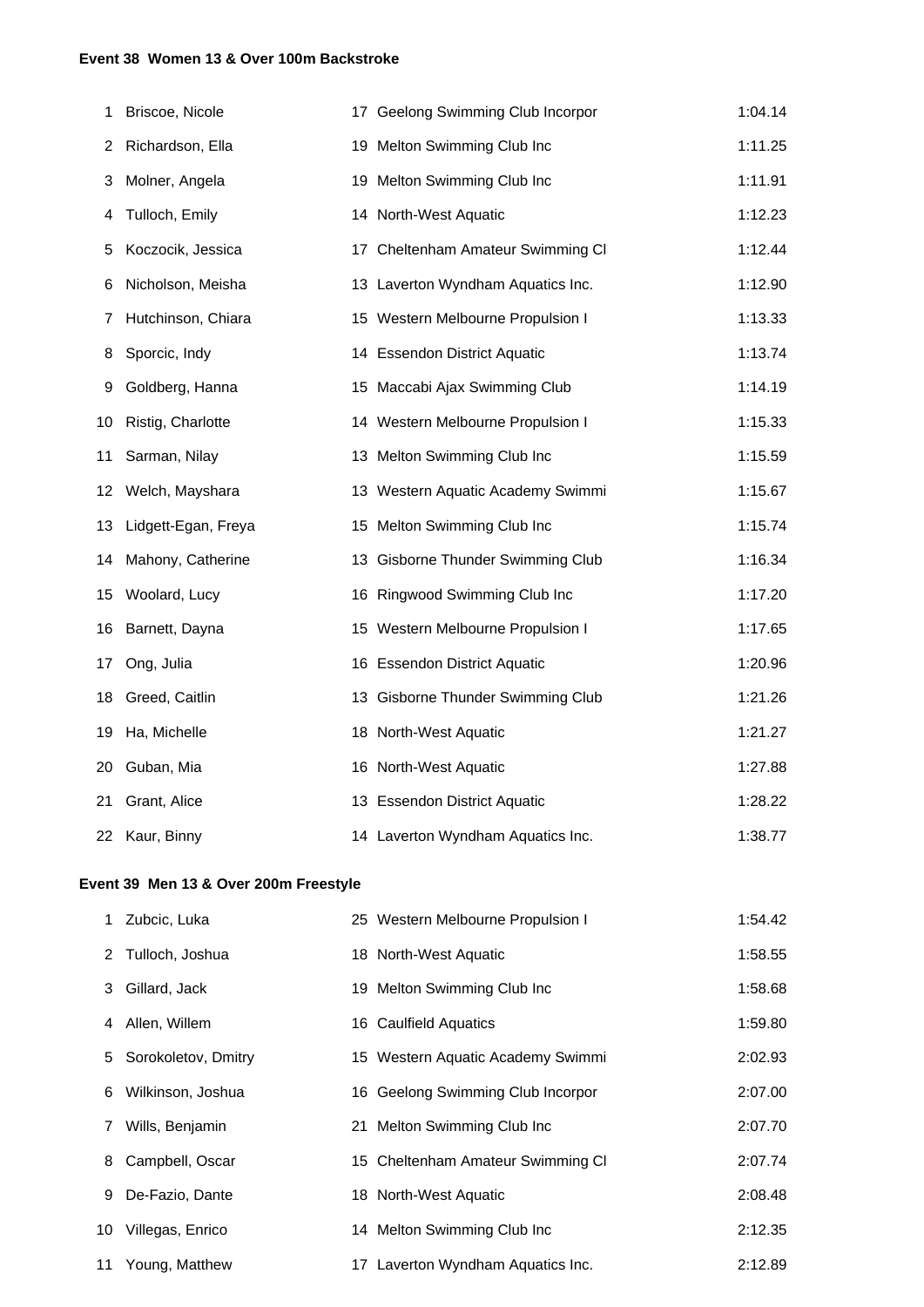| 12  | Mace, Hunter      | 15 Essendon District Aquatic      | 2:13.05 |
|-----|-------------------|-----------------------------------|---------|
| 13  | Elhefny, Adam     | 14 Laverton Wyndham Aquatics Inc. | 2:21.74 |
| 14  | Gleeson, William  | 16 North-West Aquatic             | 2:28.94 |
| 15. | Tripurana, Om     | 14 Laverton Wyndham Aquatics Inc. | 2:32.91 |
| 16  | Acott, Flynn      | 14 Northcote Swim Club            | 2:32.97 |
| 17  | Russell, Jonathan | 14 Western Aquatic Academy Swimmi | 2:40.84 |
| 18  | Goodwin, Aidan    | 13 North-West Aquatic             | 2:42.71 |

# **Event 40 Women 13 & Over 200m Freestyle**

| 1  | Mahfouz, Manar     | 19 Melton Swimming Club Inc       | 2:04.18 |
|----|--------------------|-----------------------------------|---------|
| 2  | Knott, Ruby        | 18 Western Melbourne Propulsion I | 2:06.25 |
| 3  | Hart, Dominique    | 21 Western Melbourne Propulsion I | 2:07.63 |
| 4  | Mahfouz, Layla     | 16 Melton Swimming Club Inc       | 2:12.98 |
| 5  | Kartel, Sara       | 14 EC Waves Swim Club             | 2:18.30 |
| 6  | Afranco, Peri      | 13 Maccabi Ajax Swimming Club     | 2:18.68 |
| 7  | Burke, Chloe       | 13 Melton Swimming Club Inc       | 2:19.53 |
| 8  | Fruscalzo, Emily   | 16 Melton Swimming Club Inc       | 2:21.30 |
| 9  | Boudville, Frances | 13 North-West Aquatic             | 2:21.33 |
| 10 | Ballan, Sophia     | 13 Western Aquatic Academy Swimmi | 2:21.44 |
| 11 | Clare, Tori        | 13 Melton Swimming Club Inc       | 2:21.71 |
| 12 | Jones, Kayla       | 18 Melton Swimming Club Inc       | 2:23.85 |
|    | 13 Ecker, Sarah    | 17 Essendon District Aquatic      | 2:25.86 |
|    | 14 Overell, Alicia | 14 Cheltenham Amateur Swimming Cl | 2:28.01 |
|    | 15 Watkins, Keeley | 13 Cheltenham Amateur Swimming CI | 2:33.89 |
|    | 16 Lee, Yan        | 13 Western Aquatic Academy Swimmi | 2:34.25 |
| 17 | Evans, Mackenzie   | 16 Ringwood Swimming Club Inc     | 2:36.38 |
| 18 | Nguyen, Emma       | 14 Melton Swimming Club Inc       | 2:37.78 |
|    | 19 Griggs, Chloe   | 15 Gisborne Thunder Swimming Club | 2:45.58 |

# **Event 41 Men 13 & Over 50m Butterfly**

|   | Du, Duc-Huy       | 16 North-West Aquatic         | 26.30 |
|---|-------------------|-------------------------------|-------|
| 2 | Uhi, Alan         | 16 Essendon District Aquatic  | 26.32 |
| 3 | De-Fazio, Dante   | 18 North-West Aquatic         | 27.64 |
|   | 4 Schubert, Bryce | 22 Bendigo East Swimming Club | 27.66 |
|   | 5 Whitbread, Jack | 16 Melbourne Swimming Club-ng | 27.68 |
| 6 | Matthews, Brodie  | 19 Melton Swimming Club Inc   | 27.96 |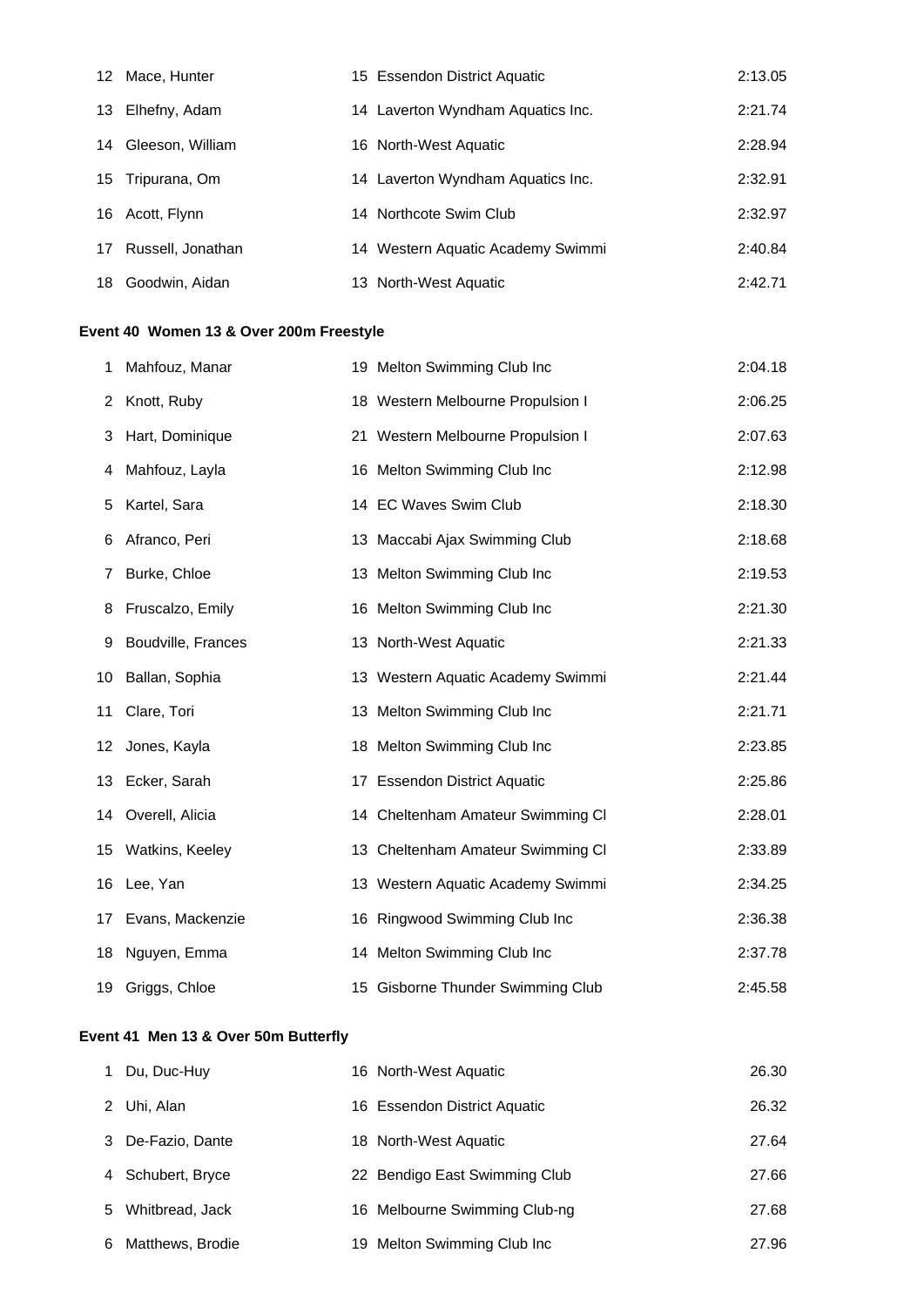| 7  | Jones, Jack              | 14 Melbourne Swimming Club-ng     | 28.59 |
|----|--------------------------|-----------------------------------|-------|
| 8  | Sorokoletov, Dmitry      | 15 Western Aquatic Academy Swimmi | 28.93 |
| 9  | Wong, Bryan              | 14 Ringwood Swimming Club Inc     | 29.57 |
| 10 | Miklosevic, Robert       | 18 Melton Swimming Club Inc       | 30.34 |
| 11 | Coelho, Jayden           | 18 Melton Swimming Club Inc       | 30.50 |
|    | 12 Lachama, Yuan         | 13 Melton Swimming Club Inc       | 30.62 |
|    | *13 Mace, Hunter         | 15 Essendon District Aquatic      | 31.06 |
|    | *13 Jaski, Oscar         | 13 Mlc Aquatic Inc (Victoria)     | 31.06 |
|    | 15 Van Der Linde, Connor | 16 North-West Aquatic             | 31.15 |
|    | 16 Sreeram, Anagh        | 14 Melton Swimming Club Inc       | 32.00 |
| 17 | Russell, Jonathan        | 14 Western Aquatic Academy Swimmi | 33.97 |
|    | 18 Yuen, Daniel          | 14 Laverton Wyndham Aquatics Inc. | 34.24 |
| 19 | Mai, Mathew              | 13 Laverton Wyndham Aquatics Inc. | 34.50 |
|    | Krueger, Owen            | 13 Westbourne Swim Club           | DQ    |

# **Event 42 Women 13 & Over 50m Butterfly**

| 1  | Hart, Dominique       | 21 Western Melbourne Propulsion I | 28.64 |
|----|-----------------------|-----------------------------------|-------|
| 2  | Moore, Coco           | 15 Western Melbourne Propulsion I | 31.24 |
| 3  | Loo-Kercheval, Darcee | 15 EC Waves Swim Club             | 31.45 |
| 4  | Old, Alyssa           | 13 Western Aquatic Academy Swimmi | 31.48 |
| 5  | Cusworth, Abbey       | 14 Essendon District Aquatic      | 32.32 |
| 6  | Ong, Julia            | 16 Essendon District Aquatic      | 32.36 |
| 7  | Halse, Leila          | 14 St Leonard's College Swimming  | 32.73 |
| 8  | Scodella, Sienna      | 14 Western Melbourne Propulsion I | 32.87 |
| 9  | Sporcic, Indy         | 14 Essendon District Aquatic      | 33.27 |
| 10 | Overell, Alicia       | 14 Cheltenham Amateur Swimming CI | 33.70 |
| 11 | Valori, Scarlet       | 15 Melton Swimming Club Inc       | 34.00 |
| 12 | Murdock, Tanami       | 14 Western Aquatic Academy Swimmi | 34.37 |
|    | 13 Leetham, Marlee    | 15 Melton Swimming Club Inc       | 34.52 |
| 14 | Lee, Yeju             | 14 Laverton Wyndham Aquatics Inc. | 34.57 |
| 15 | Sacdpraseuth, Georgia | 13 Western Aquatic Academy Swimmi | 35.01 |
| 16 | Boudville, Frances    | 13 North-West Aquatic             | 36.02 |
| 17 | Mei, Cindy            | 13 EC Waves Swim Club             | 36.13 |
| 18 | Richardson, Luella    | 14 St Leonard's College Swimming  | 36.47 |
| 19 | Biagini, Poppy        | 15 Ringwood Swimming Club Inc     | 36.53 |
| 20 | Guban, Mia            | 16 North-West Aquatic             | 36.54 |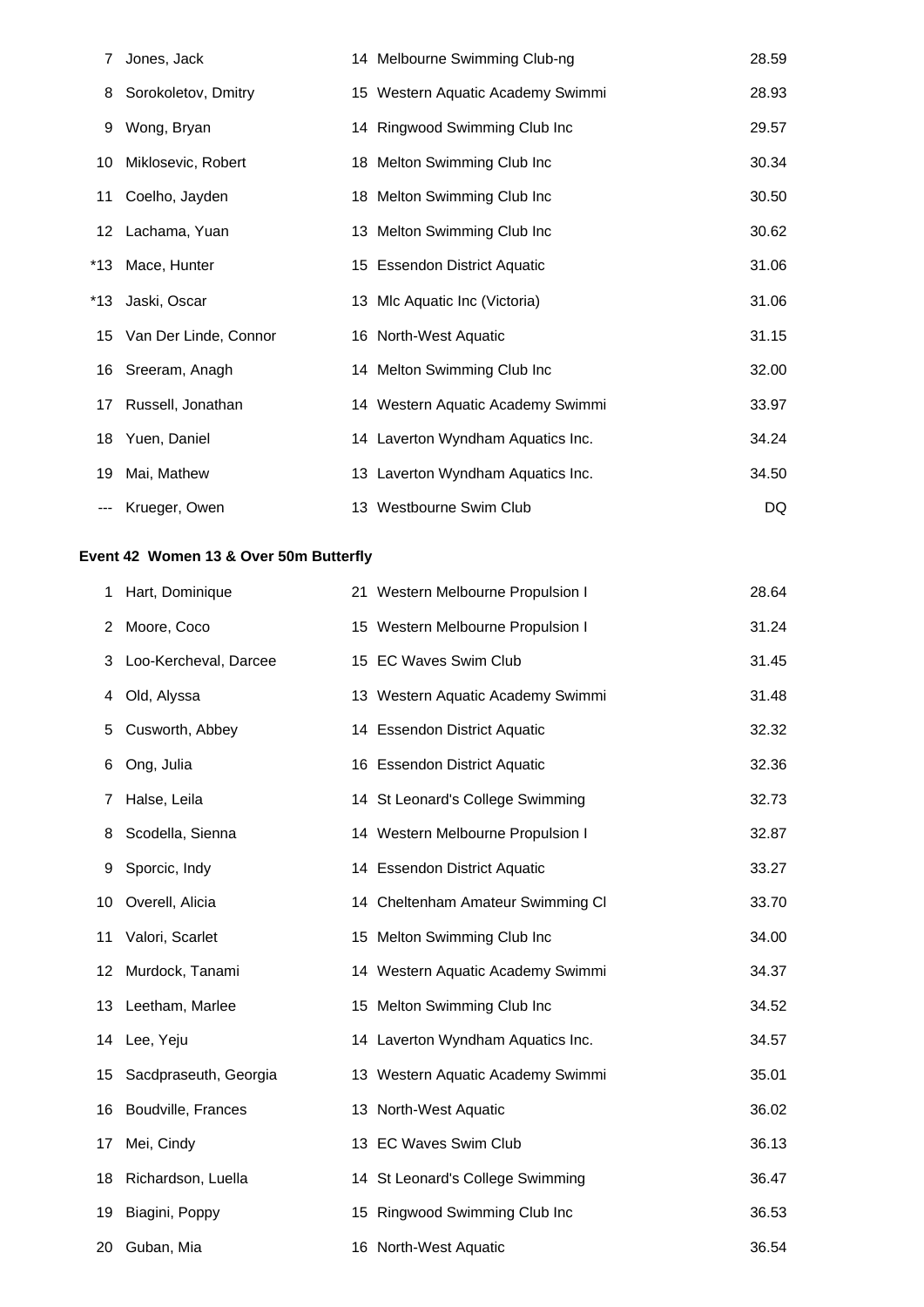| -21 | Toussas, Mia        | 13 Western Melbourne Propulsion I | 36.92 |
|-----|---------------------|-----------------------------------|-------|
|     | 22 Grant, Alice     | 13 Essendon District Aquatic      | 37.09 |
|     | 23 Ha, Michelle     | 18 North-West Aquatic             | 37.29 |
|     | 24 Padrigo, Reginae | 14 Melton Swimming Club Inc       | 39.76 |

#### **Event 43 Men 13 & Over 100m Breaststroke**

| 1  | Selwood, Adam       | 22 Western Melbourne Propulsion I | 1:00.77 |
|----|---------------------|-----------------------------------|---------|
| 2  | Dilissen, Robbe     | 22 Western Melbourne Propulsion I | 1:04.10 |
| 3  | Zubcic, Luka        | 25 Western Melbourne Propulsion I | 1:06.66 |
| 4  | Nimmo, Jacob        | 15 North-West Aquatic             | 1:08.68 |
| 5  | Morrow, James       | 17 Western Melbourne Propulsion I | 1:09.49 |
| 6  | Buckland, Alexander | 15 Surrey Park Swimming Club Inc  | 1:12.62 |
| 7  | Civelek, Metin      | 15 Laverton Wyndham Aquatics Inc. | 1:13.53 |
| 8  | Bate, Hayden        | 17 Laverton Wyndham Aquatics Inc. | 1:13.57 |
| 9  | Miklosevic, Robert  | 18 Melton Swimming Club Inc       | 1:13.65 |
| 10 | Kiosoglous, Henry   | 15 Cheltenham Amateur Swimming CI | 1:14.36 |
| 11 | Morrow, Jack        | 15 Western Melbourne Propulsion I | 1:15.33 |
| 12 | Panknin, Luke       | 15 Western Melbourne Propulsion I | 1:15.40 |
| 13 | Berens, Peter       | 14 Melton Swimming Club Inc       | 1:15.73 |
| 14 | Gleeson, William    | 16 North-West Aquatic             | 1:15.84 |
| 15 | Cheong, Derek       | 15 Melton Swimming Club Inc       | 1:17.47 |
| 16 | Salmon, Oliver      | 16 Western Melbourne Propulsion I | 1:17.83 |
| 17 | Young, Matthew      | 17 Laverton Wyndham Aquatics Inc. | 1:18.70 |
| 18 | Lachama, Yuan       | 13 Melton Swimming Club Inc       | 1:19.15 |
| 19 | Cay, Lucas          | 13 Melton Swimming Club Inc       | 1:20.18 |
| 20 | Bloss, Ethan        | 14 Melton Swimming Club Inc       | 1:20.77 |
| 21 | Hay, James          | 13 Western Melbourne Propulsion I | 1:20.92 |
| 22 | Qariaqus, Jonathan  | 15 Hume City Swimming Club Inc    | 1:21.33 |
| 23 | Panknin, Daniel     | 14 Western Melbourne Propulsion I | 1:21.61 |
| 24 | Ginis, Andreas      | 14 Bendigo East Swimming Club     | 1:25.07 |
| 25 | Gilbertson, Lachlan | 13 North-West Aquatic             | 1:25.65 |
| 26 | Mai, Mathew         | 13 Laverton Wyndham Aquatics Inc. | 1:26.70 |
| 27 | Tripurana, Om       | 14 Laverton Wyndham Aquatics Inc. | 1:26.83 |
| 28 | Goodwin, Aidan      | 13 North-West Aquatic             | 1:30.33 |
| 29 | Ricchini, Lachlan   | 14 Melbourne Swimming Club-ng     | 1:31.69 |
| 30 | Acott, Flynn        | 14 Northcote Swim Club            | 1:31.93 |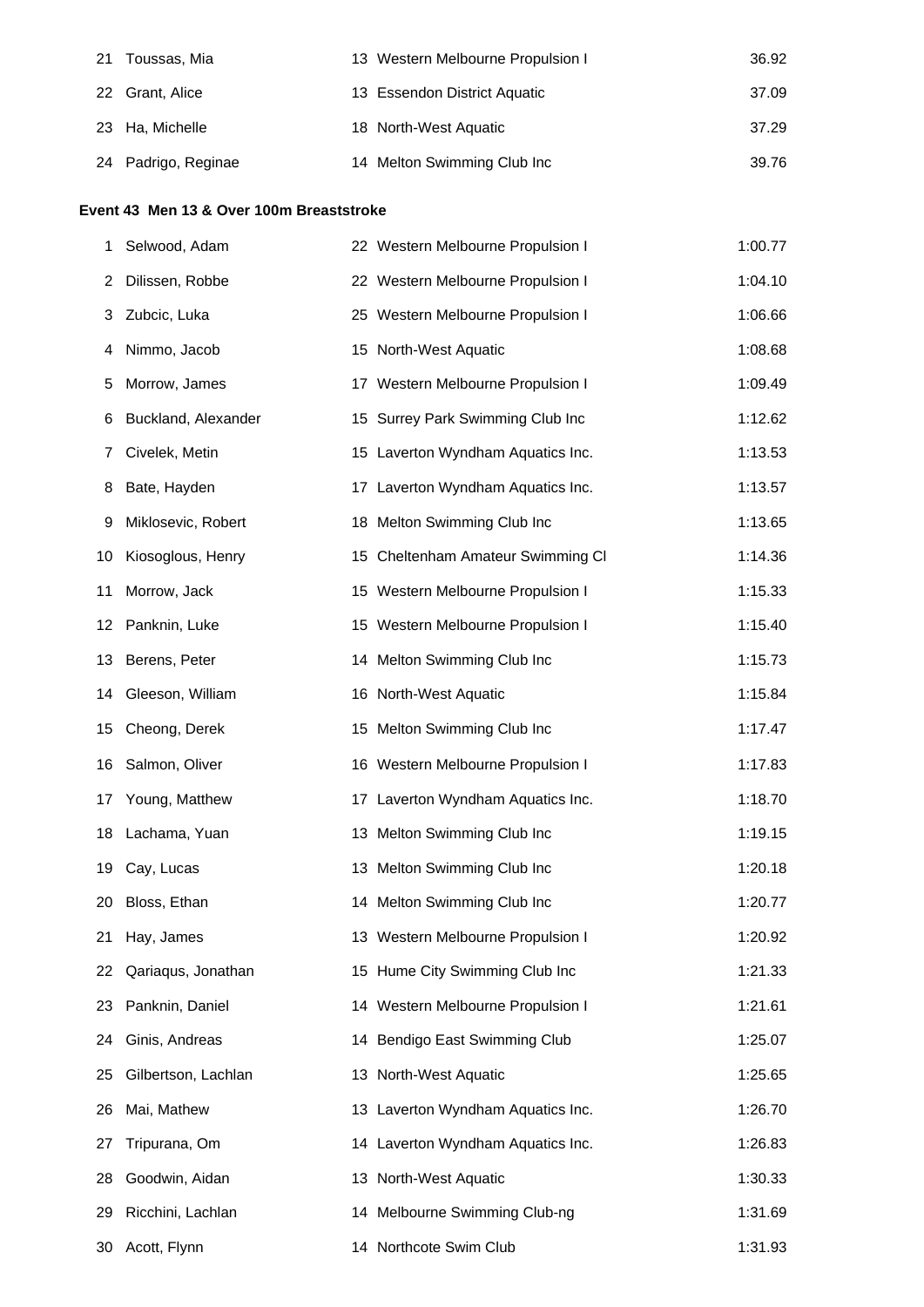| 31 Tang, Rodney      | 13 Laverton Wyndham Aquatics Inc. | 1:32.61 |
|----------------------|-----------------------------------|---------|
| 32 Green, Jack       | 13 St Leonard's College Swimming  | 1:33.02 |
| 33 Kanungo, Yash     | 13 Laverton Wyndham Aquatics Inc. | 1:33.21 |
| 34 Russell, Jonathan | 14 Western Aquatic Academy Swimmi | 1:33.28 |
| 35 Mfula, Mapalo     | 13 Caulfield Aquatics             | 1:34.27 |
| 36 Roshier, Hayden   | 13 Melton Swimming Club Inc       | 1:40.92 |
| 37 Cody, Reef        | 13 Laverton Wyndham Aquatics Inc. | 1:45.68 |
| 38 Bayley, Henry     | 13 Hume City Swimming Club Inc    | 1:46.35 |
| --- Heyer, Tomas     | 15 Hume City Swimming Club Inc    | DQ      |

# **Event 44 Women 13 & Over 100m Breaststroke**

| 1  | Li, Anna               | 19 Western Melbourne Propulsion I | 1:13.95 |
|----|------------------------|-----------------------------------|---------|
| 2  | Brownbill, Aleesha     | 19 Melton Swimming Club Inc       | 1:14.84 |
| 3  | Briscoe, Nicole        | 17 Geelong Swimming Club Incorpor | 1:17.61 |
| 4  | King, Chloe            | 16 Western Melbourne Propulsion I | 1:18.87 |
| 5  | Lothian, Shylo         | 15 Cheltenham Amateur Swimming CI | 1:21.98 |
| 6  | Sarman, Nilay          | 13 Melton Swimming Club Inc       | 1:22.09 |
| 7  | Murdock, Tanami        | 14 Western Aquatic Academy Swimmi | 1:23.50 |
| 8  | Lee, Yan               | 13 Western Aquatic Academy Swimmi | 1:24.59 |
| 9  | Briscoe, Brooke        | 14 Geelong Swimming Club Incorpor | 1:25.01 |
| 10 | Kenda, Ruby            | 14 Essendon District Aquatic      | 1:25.83 |
| 11 | Cody, Madison          | 15 Laverton Wyndham Aquatics Inc. | 1:25.86 |
|    | 12 Lidgett-Egan, Freya | 15 Melton Swimming Club Inc       | 1:25.95 |
| 13 | Mahony, Catherine      | 13 Gisborne Thunder Swimming Club | 1:26.02 |
|    | 14 Buttigieg, Sophie   | 15 Cheltenham Amateur Swimming CI | 1:26.20 |
| 15 | Vaughan, Rose          | 14 Western Melbourne Propulsion I | 1:26.33 |
| 16 | Tripurana, Pravallika  | 15 Laverton Wyndham Aquatics Inc. | 1:26.49 |
| 17 | Afranco, Peri          | 13 Maccabi Ajax Swimming Club     | 1:26.73 |
| 18 | Macklin, Kadey         | 13 Seymour & District Amateur Swi | 1:27.37 |
| 19 | Barnett, Dayna         | 15 Western Melbourne Propulsion I | 1:28.69 |
| 20 | Nicholson, Meisha      | 13 Laverton Wyndham Aquatics Inc. | 1:29.02 |
|    | 21 Harnden, Angela     | 13 St Leonard's College Swimming  | 1:30.54 |
| 22 | Tabart, Lucinda        | 14 Laverton Wyndham Aquatics Inc. | 1:31.33 |
| 23 | Cheng, Celeste         | 13 Ringwood Swimming Club Inc     | 1:32.20 |
| 24 | Griggs, Sophie         | 14 Gisborne Thunder Swimming Club | 1:32.24 |
| 25 | Mac, Olivia            | 13 Mlc Aquatic Inc (Victoria)     | 1:33.42 |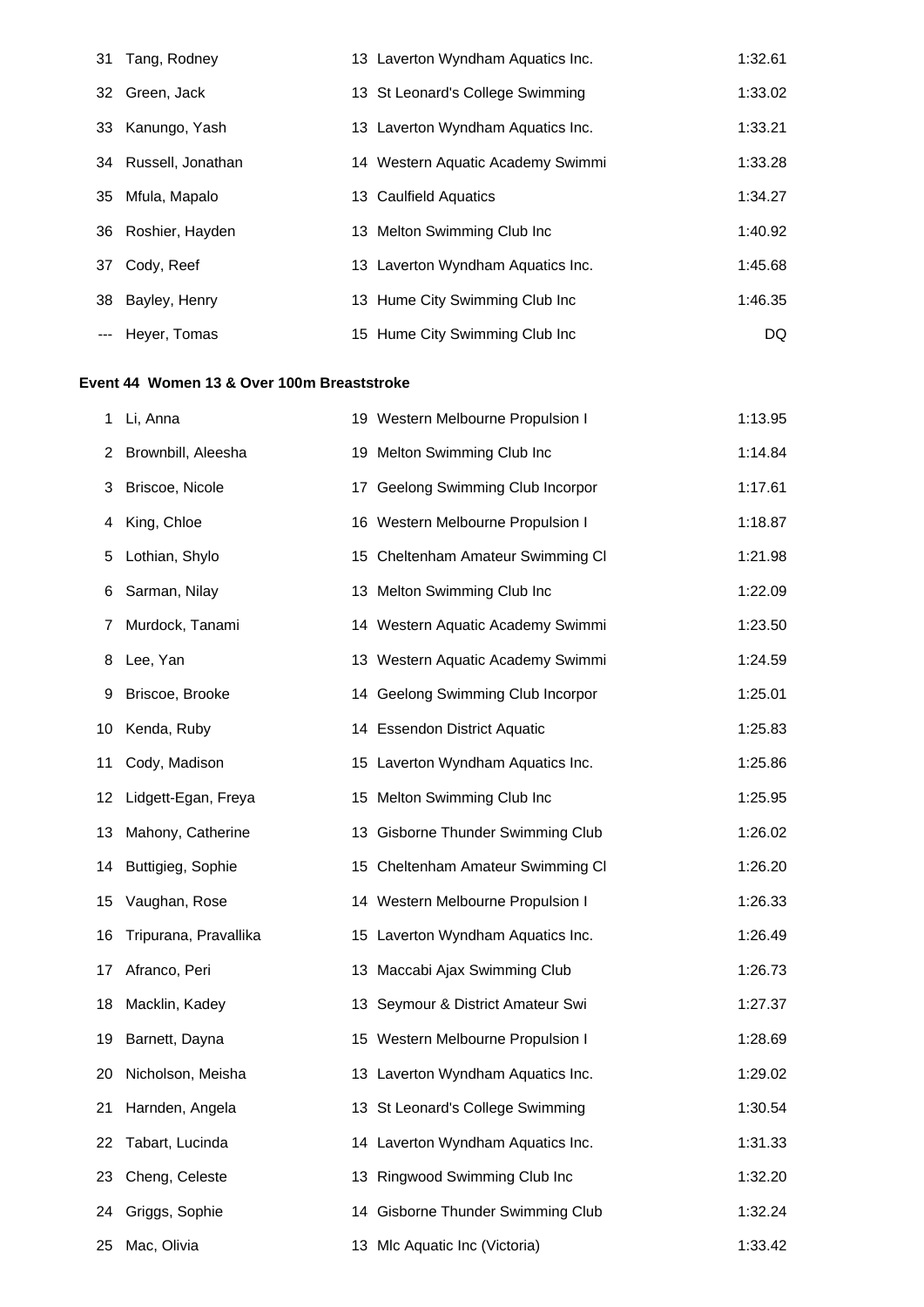| 26 Barrett, Abigail | 14 Cheltenham Amateur Swimming CI | 1:37.13 |
|---------------------|-----------------------------------|---------|
| 27 Grant, Alice     | 13 Essendon District Aquatic      | 1:39.25 |
| 28 Kaur, Binny      | 14 Laverton Wyndham Aquatics Inc. | 2:01.29 |

## **Event 45 Men 13 & Over 200m Backstroke**

|   | 1 Tulloch, Joshua    | 18 North-West Aquatic             | 2:12.72 |
|---|----------------------|-----------------------------------|---------|
|   | 2 Scodella, Samuel   | 16 Western Melbourne Propulsion I | 2:17.88 |
|   | 3 Spiteri, Joshua    | 15 Essendon District Aquatic      | 2:21.27 |
|   | 4 Ryland, Andrew     | 15 Melbourne Vicentre Swimming CI | 2:21.41 |
|   | 5 Carracher, Noah    | 17 Firbank Aquastars              | 2:23.44 |
| 6 | Wills, Mitchell      | 24 Melton Swimming Club Inc       | 2:24.62 |
| 7 | Gray, Maximus        | 16 Melbourne Swimming Club-ng     | 2:25.83 |
|   | 8 Sutherland, Thomas | 15 Western Melbourne Propulsion I | 2:25.86 |
| 9 | Wilkinson, Joshua    | 16 Geelong Swimming Club Incorpor | 2:29.60 |
|   | 10 Wills, Benjamin   | 21 Melton Swimming Club Inc       | 2:35.88 |
|   | 11 Ballamy, Matthew  | 13 Caulfield Aquatics             | 2:43.77 |
|   | --- Nolta, Benjamin  | 15 Melton Swimming Club Inc       | DQ      |

# **Event 46 Women 13 & Over 200m Backstroke**

|    | Feliciani, Sabina     | 23 Ringwood Swimming Club Inc     | 2:32.21 |
|----|-----------------------|-----------------------------------|---------|
|    | 2 Tulloch, Emily      | 14 North-West Aquatic             | 2:36.08 |
| 3  | Golby, Kate           | 14 Cheltenham Amateur Swimming CI | 2:36.35 |
|    | 4 Sporcic, Indy       | 14 Essendon District Aquatic      | 2:41.34 |
| 5. | Van Diemen, Millicent | 13 North-West Aquatic             | 2:43.12 |
| 6  | Woolard, Lucy         | 16 Ringwood Swimming Club Inc     | 2:43.63 |

## **Event 47 Men 13 & Over 50m Freestyle**

|   | 1 Laidlaw, William  | 21 Western Melbourne Propulsion I | 22.57 |
|---|---------------------|-----------------------------------|-------|
|   | 2 Stickland, Johann | 19 Western Melbourne Propulsion I | 23.61 |
|   | 3 Drew, William     | 18 Mlc Aquatic Inc (Victoria)     | 24.53 |
| 4 | Uhi, Alan           | 16 Essendon District Aquatic      | 24.74 |
|   | 5 Simsic, Jack      | 18 Geelong Swimming Club Incorpor | 24.85 |
| 6 | Cruz, Joeuel        | 17 Western Aquatic Academy Swimmi | 25.10 |
| 7 | Staples, Wilson     | 20 Western Melbourne Propulsion I | 25.17 |
| 8 | Sorokoletov, Dmitry | 15 Western Aquatic Academy Swimmi | 25.38 |
| 9 | Barrett, Alexander  | 16 Cheltenham Amateur Swimming CI | 25.40 |
|   | 10 De-Fazio, Dante  | 18 North-West Aquatic             | 25.76 |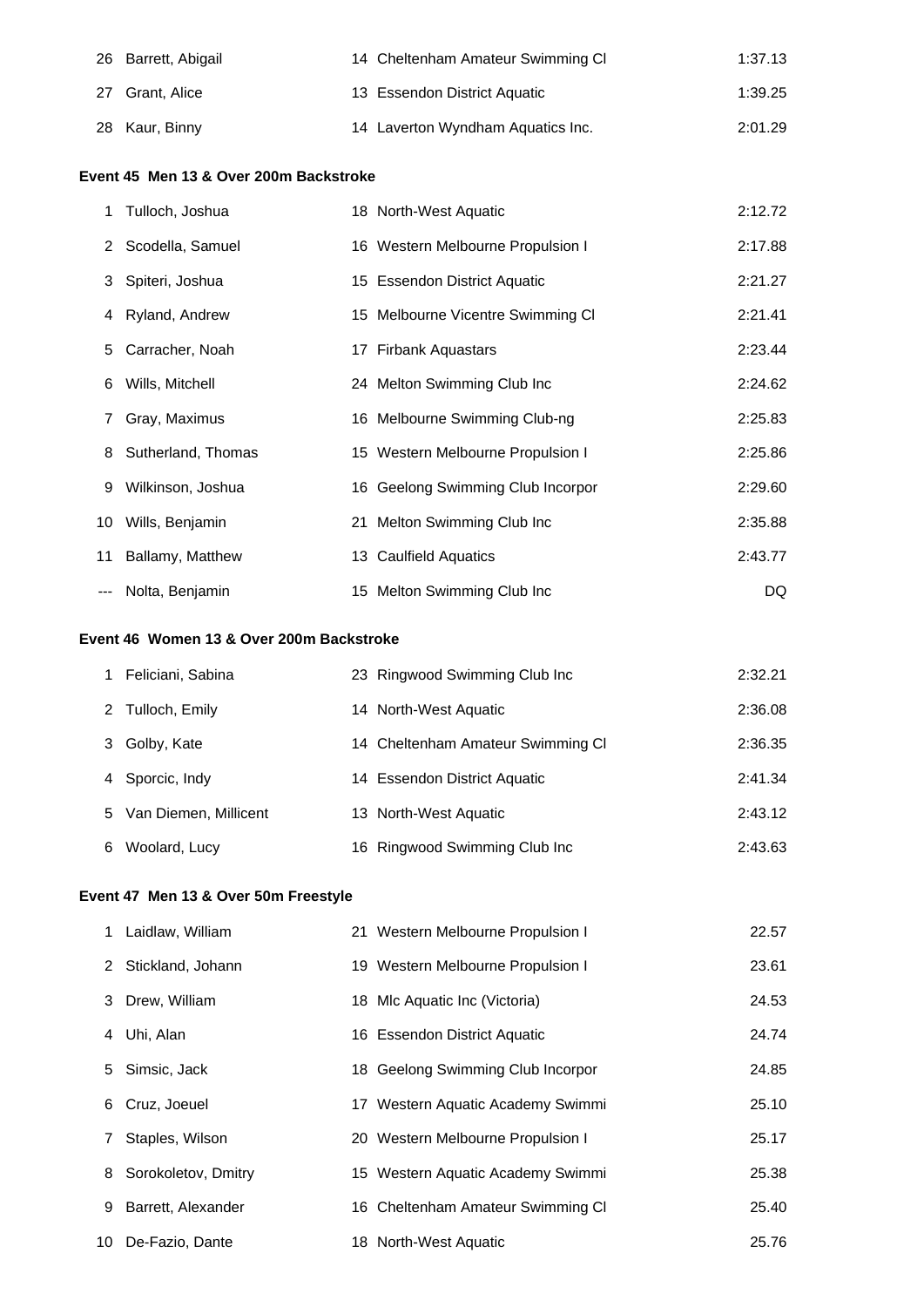| 11 | Whitbread, Jack       | 16 Melbourne Swimming Club-ng     | 25.88 |
|----|-----------------------|-----------------------------------|-------|
| 12 | Corry, Heath          | 15 Yarraville Swimming Club Inc.  | 25.92 |
| 13 | Matthews, Brodie      | 19 Melton Swimming Club Inc       | 25.96 |
| 14 | Schubert, Bryce       | 22 Bendigo East Swimming Club     | 26.05 |
| 15 | Nguyen, Martin        | 18 Melton Swimming Club Inc       | 26.25 |
| 16 | Campbell, Oscar       | 15 Cheltenham Amateur Swimming CI | 26.67 |
| 17 | Mace, Hunter          | 15 Essendon District Aquatic      | 26.87 |
| 18 | Du, Duc-Huy           | 16 North-West Aquatic             | 27.07 |
| 19 | Jones, Jack           | 14 Melbourne Swimming Club-ng     | 27.28 |
| 20 | Elhefny, Adam         | 14 Laverton Wyndham Aquatics Inc. | 27.33 |
| 21 | Salmon, Oliver        | 16 Western Melbourne Propulsion I | 27.39 |
| 22 | Miklosevic, Robert    | 18 Melton Swimming Club Inc       | 27.45 |
| 23 | Coelho, Jayden        | 18 Melton Swimming Club Inc       | 27.53 |
| 24 | Trofimichine, Nikolai | 13 St Leonard's College Swimming  | 27.64 |
| 25 | Kiosoglous, Henry     | 15 Cheltenham Amateur Swimming CI | 27.73 |
| 26 | Wong, Bryan           | 14 Ringwood Swimming Club Inc     | 28.07 |
| 27 | Gray, Maximus         | 16 Melbourne Swimming Club-ng     | 28.22 |
| 28 | Krueger, Owen         | 13 Westbourne Swim Club           | 28.23 |
| 29 | Gleeson, William      | 16 North-West Aquatic             | 28.26 |
| 30 | Lachama, Yuan         | 13 Melton Swimming Club Inc       | 28.29 |
| 31 | Anderson, Wil         | 13 Bendigo East Swimming Club     | 28.49 |
| 32 | Davies, Mitchell      | 14 Melton Swimming Club Inc       | 28.75 |
| 33 | Gilbertson, Lachlan   | 13 North-West Aquatic             | 28.90 |
| 34 | Sreeram, Anagh        | 14 Melton Swimming Club Inc       | 28.99 |
| 35 | Ginis, Andreas        | 14 Bendigo East Swimming Club     | 29.09 |
| 36 | Qariaqus, Jonathan    | 15 Hume City Swimming Club Inc    | 29.19 |
| 37 | Cheng, Jonathan       | 14 Ringwood Swimming Club Inc     | 29.29 |
| 38 | Russell, Jonathan     | 14 Western Aquatic Academy Swimmi | 30.61 |
| 39 | Mai, Mathew           | 13 Laverton Wyndham Aquatics Inc. | 31.07 |
| 40 | Ricchini, Lachlan     | 14 Melbourne Swimming Club-ng     | 31.22 |
| 41 | Kanungo, Yash         | 13 Laverton Wyndham Aquatics Inc. | 31.27 |
| 42 | Curcic, Max           | 13 Hume City Swimming Club Inc    | 33.56 |
| 43 | Busuttil, Lucas       | 14 Melton Swimming Club Inc       | 36.42 |
| 44 | Roshier, Hayden       | 13 Melton Swimming Club Inc       | 38.09 |
| 45 | Cody, Reef            | 13 Laverton Wyndham Aquatics Inc. | 39.60 |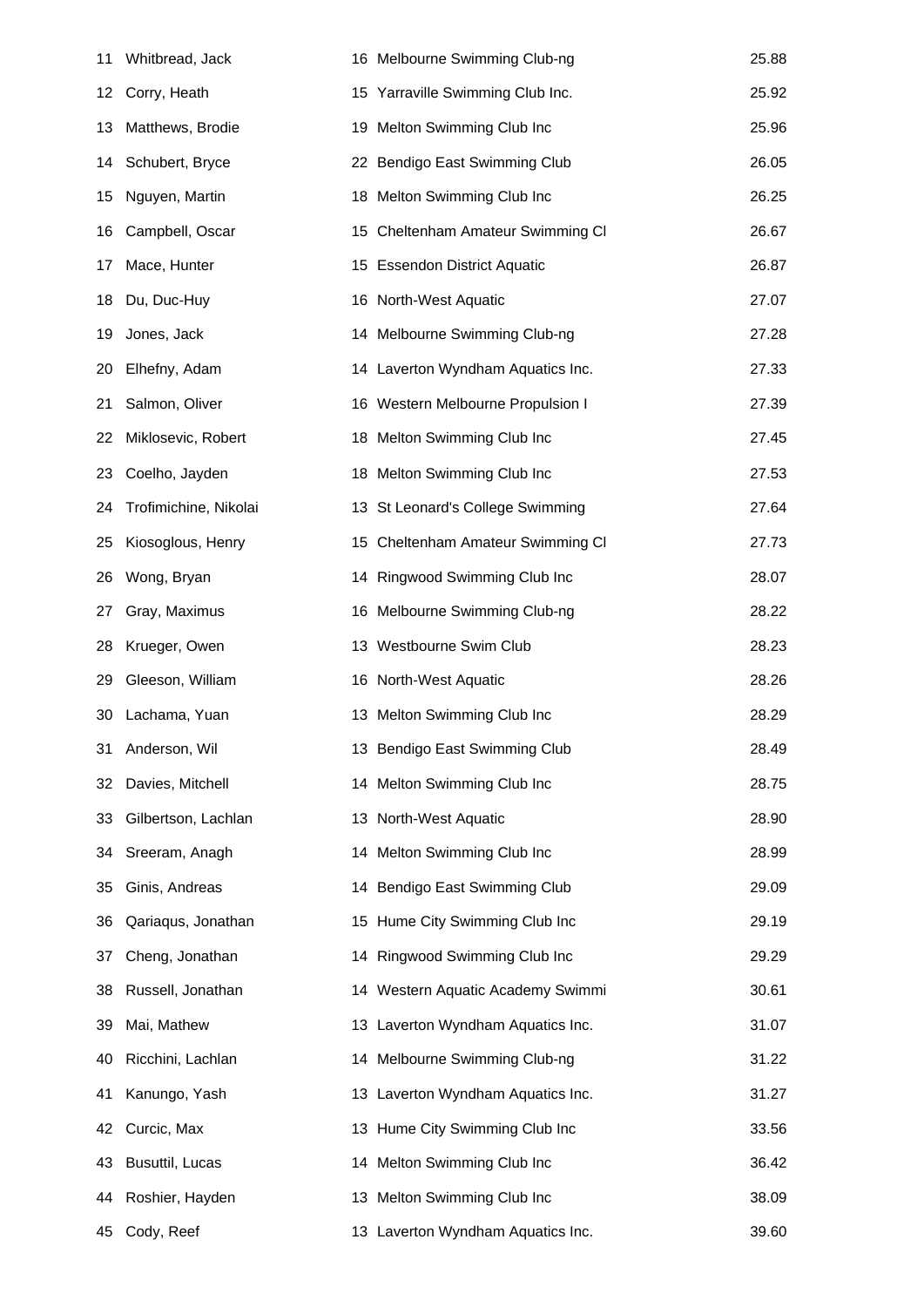#### **Event 48 Women 13 & Over 50m Freestyle**

| 1   | Feliciani, Sabina   | 23 Ringwood Swimming Club Inc     | 26.84 |
|-----|---------------------|-----------------------------------|-------|
| 2   | Hart, Dominique     | 21 Western Melbourne Propulsion I | 27.35 |
| 3   | Stickland, Lushavel | 24 Western Melbourne Propulsion I | 27.41 |
| 4   | Briscoe, Nicole     | 17 Geelong Swimming Club Incorpor | 27.71 |
| 5   | Courtney, Sophie    | 18 Mlc Aquatic Inc (Victoria)     | 28.39 |
| 6   | Mahfouz, Layla      | 16 Melton Swimming Club Inc       | 28.56 |
| 7   | Ballan, Sophia      | 13 Western Aquatic Academy Swimmi | 28.69 |
| 8   | Knott, Ruby         | 18 Western Melbourne Propulsion I | 28.71 |
| 9   | Molner, Angela      | 19 Melton Swimming Club Inc       | 29.02 |
| 10  | Afranco, Peri       | 13 Maccabi Ajax Swimming Club     | 29.30 |
| 11  | Moore, Coco         | 15 Western Melbourne Propulsion I | 29.32 |
| *12 | Li, Anna            | 19 Western Melbourne Propulsion I | 29.36 |
| *12 | Cusworth, Abbey     | 14 Essendon District Aquatic      | 29.36 |
| 14  | Boudville, Frances  | 13 North-West Aquatic             | 29.39 |
| 15  | Goldberg, Hanna     | 15 Maccabi Ajax Swimming Club     | 29.78 |
| 16  | Ineson, Imogen      | 14 Camberwell Grammar Aquatic-ar  | 29.88 |
| *17 | Ecker, Sarah        | 17 Essendon District Aquatic      | 29.89 |
| *17 | Halse, Leila        | 14 St Leonard's College Swimming  | 29.89 |
| 19  | Macklin, Kadey      | 13 Seymour & District Amateur Swi | 30.00 |
|     | 20 Overell, Alicia  | 14 Cheltenham Amateur Swimming CI | 30.05 |
|     | 21 Simsic, Chanel   | 16 Geelong Swimming Club Incorpor | 30.10 |
| 22  | Ong, Julia          | 16 Essendon District Aquatic      | 30.21 |
| 23  | Ristig, Charlotte   | 14 Western Melbourne Propulsion I | 30.31 |
| 24  | Murdock, Tanami     | 14 Western Aquatic Academy Swimmi | 30.35 |
| 25  | Barnett, Dayna      | 15 Western Melbourne Propulsion I | 30.42 |
| 26  | Scodella, Sienna    | 14 Western Melbourne Propulsion I | 30.44 |
| 27  | Lothian, Shylo      | 15 Cheltenham Amateur Swimming CI | 30.45 |
| 28  | Mackenzie, Taylah   | 14 Ringwood Swimming Club Inc     | 30.71 |
| 29  | Buttigieg, Sophie   | 15 Cheltenham Amateur Swimming CI | 30.72 |
| 30  | Sarman, Nilay       | 13 Melton Swimming Club Inc       | 31.09 |
| 31  | Leetham, Marlee     | 15 Melton Swimming Club Inc       | 31.12 |
| 32  | Cheng, Celeste      | 13 Ringwood Swimming Club Inc     | 31.13 |
| 33  | Lee, Yeju           | 14 Laverton Wyndham Aquatics Inc. | 31.14 |
| 34  | Richardson, Luella  | 14 St Leonard's College Swimming  | 31.35 |
| 35  | Burke, Chloe        | 13 Melton Swimming Club Inc       | 31.49 |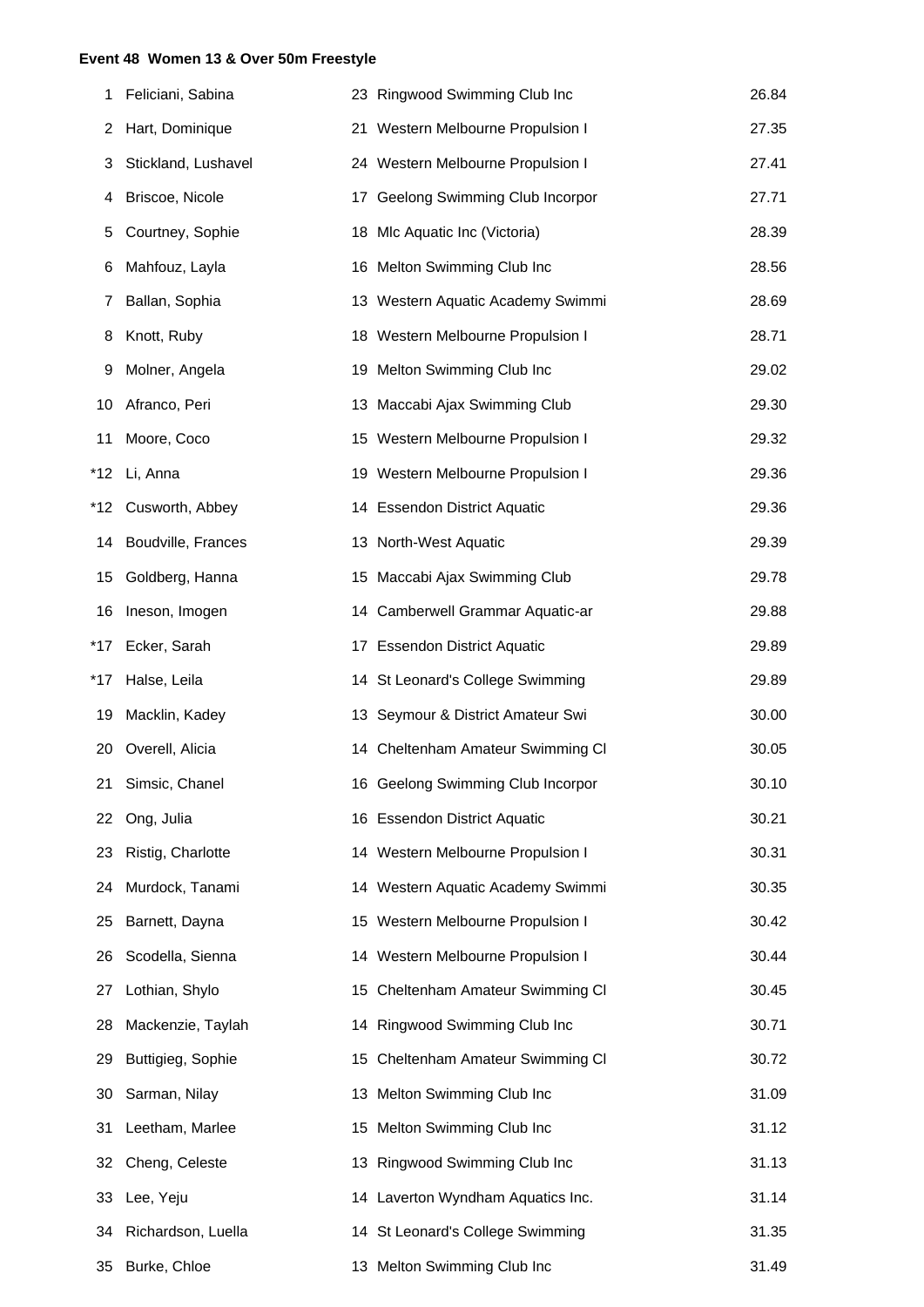| 36 | Vaughan, Rose         | 14 Western Melbourne Propulsion I | 31.53 |
|----|-----------------------|-----------------------------------|-------|
| 37 | Mei, Cindy            | 13 EC Waves Swim Club             | 31.66 |
| 38 | Griggs, Sophie        | 14 Gisborne Thunder Swimming Club | 31.72 |
| 39 | Sacdpraseuth, Georgia | 13 Western Aquatic Academy Swimmi | 31.82 |
| 40 | Mahony, Catherine     | 13 Gisborne Thunder Swimming Club | 31.85 |
| 41 | Welch, Mayshara       | 13 Western Aquatic Academy Swimmi | 31.95 |
| 42 | Nguyen, Emma          | 14 Melton Swimming Club Inc       | 32.02 |
| 43 | Toussas, Mia          | 13 Western Melbourne Propulsion I | 32.08 |
| 44 | Renkin, Hayley        | 13 St Leonard's College Swimming  | 32.27 |
| 45 | Valori, Scarlet       | 15 Melton Swimming Club Inc       | 32.44 |
| 46 | Greed, Caitlin        | 13 Gisborne Thunder Swimming Club | 32.46 |
| 47 | Watkins, Keeley       | 13 Cheltenham Amateur Swimming CI | 32.59 |
| 48 | Biagini, Poppy        | 15 Ringwood Swimming Club Inc     | 32.96 |
| 49 | Harnden, Angela       | 13 St Leonard's College Swimming  | 33.07 |
| 50 | Ha, Michelle          | 18 North-West Aquatic             | 33.08 |
| 51 | Guban, Mia            | 16 North-West Aquatic             | 33.25 |
| 52 | Grant, Alice          | 13 Essendon District Aquatic      | 33.27 |
| 53 | Anderson, Charlotte   | 14 Laverton Wyndham Aquatics Inc. | 33.30 |
| 54 | Griggs, Chloe         | 15 Gisborne Thunder Swimming Club | 33.78 |
| 55 | Padrigo, Reginae      | 14 Melton Swimming Club Inc       | 35.78 |
| 56 | Engler, Susannah      | 13 Essendon District Aquatic      | 39.97 |
| 57 | Kaur, Binny           | 14 Laverton Wyndham Aquatics Inc. | 40.86 |
| 58 | Singh, Tisha          | 13 Laverton Wyndham Aquatics Inc. | 45.89 |

## **Event 49 Men 13 & Over 100m Butterfly**

|    | Gillard, Jack         | 19 Melton Swimming Club Inc       | 58.64   |
|----|-----------------------|-----------------------------------|---------|
|    | 2 Ricchini, Cameron   | 16 Geelong Swimming Club Incorpor | 59.78   |
|    | 3 De-Fazio, Dante     | 18 North-West Aquatic             | 1:01.83 |
|    | 4 Kearney, Xavier     | 16 Cheltenham Amateur Swimming Cl | 1:01.96 |
|    | 5 Elgammal, Ahmed     | 15 Western Melbourne Propulsion I | 1:02.61 |
|    | 6 Sorokoletov, Dmitry | 15 Western Aquatic Academy Swimmi | 1:03.04 |
| 7  | Whitbread, Jack       | 16 Melbourne Swimming Club-ng     | 1:03.49 |
|    | 8 Panknin, Luke       | 15 Western Melbourne Propulsion I | 1:04.15 |
| 9  | Nimmo, Jacob          | 15 North-West Aquatic             | 1:04.41 |
| 10 | Du, Duc-Huy           | 16 North-West Aquatic             | 1:04.64 |
|    | 11 Bate, Hayden       | 17 Laverton Wyndham Aquatics Inc. | 1:04.98 |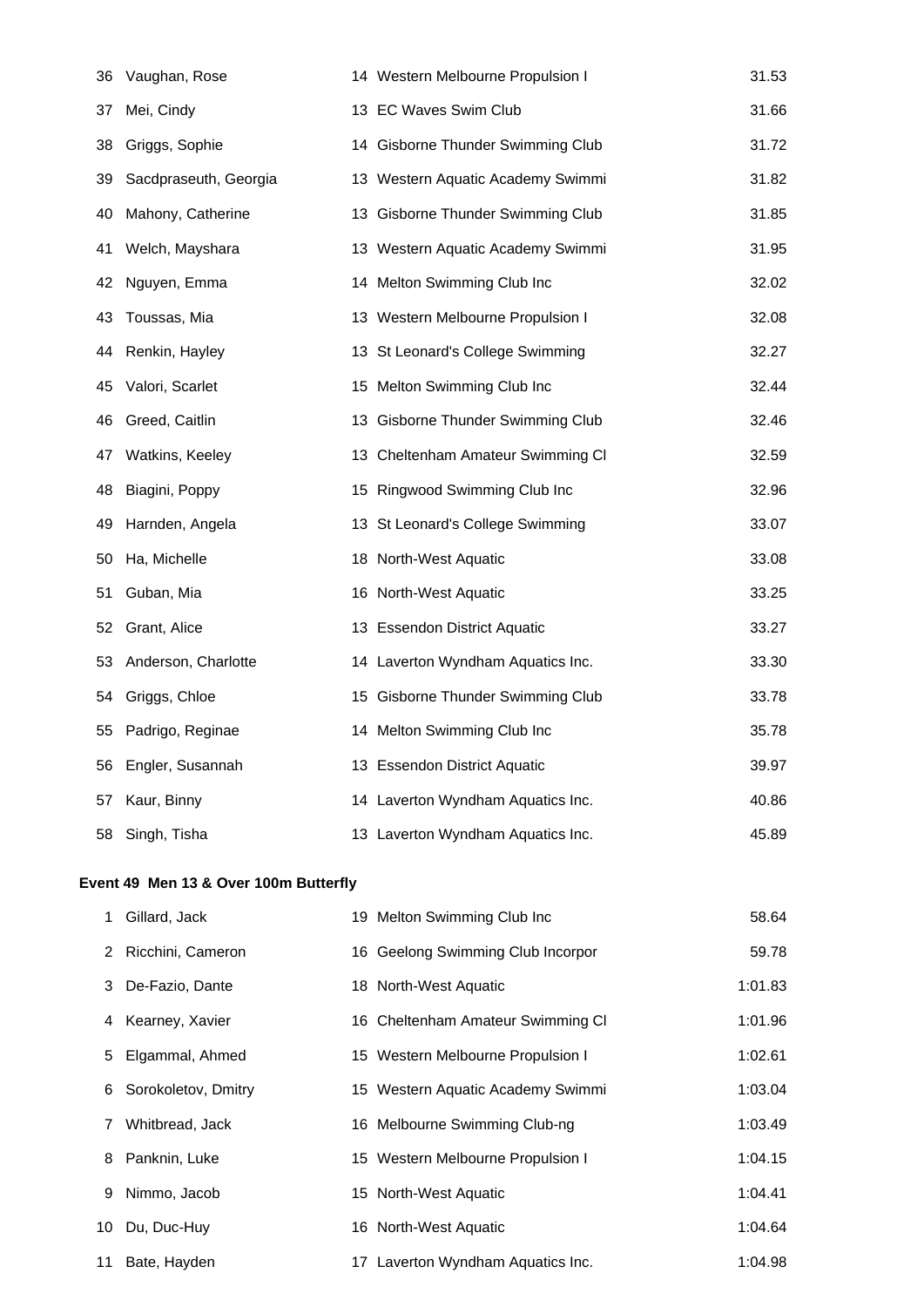| 12                                     | Tulloch, Joshua       |  | 18 North-West Aquatic             | 1:05.73 |  |  |  |
|----------------------------------------|-----------------------|--|-----------------------------------|---------|--|--|--|
| 13                                     | Elhefny, Adam         |  | 14 Laverton Wyndham Aquatics Inc. | 1:07.49 |  |  |  |
| 14                                     | Morrow, Jack          |  | 15 Western Melbourne Propulsion I | 1:07.71 |  |  |  |
| 15                                     | Nolta, Benjamin       |  | 15 Melton Swimming Club Inc       | 1:07.94 |  |  |  |
| 16                                     | Wills, Benjamin       |  | 21 Melton Swimming Club Inc       | 1:08.99 |  |  |  |
| 17                                     | Jaski, Oscar          |  | 13 Mlc Aquatic Inc (Victoria)     | 1:10.26 |  |  |  |
| 18                                     | Djie-Spiteri, Joshua  |  | 16 Melton Swimming Club Inc       | 1:10.38 |  |  |  |
| 19                                     | Villegas, Enrico      |  | 14 Melton Swimming Club Inc       | 1:10.70 |  |  |  |
| 20                                     | Hay, James            |  | 13 Western Melbourne Propulsion I | 1:11.60 |  |  |  |
| 21                                     | Van Der Linde, Connor |  | 16 North-West Aquatic             | 1:11.66 |  |  |  |
| 22                                     | Ginis, Andreas        |  | 14 Bendigo East Swimming Club     | 1:11.81 |  |  |  |
| 23                                     | Jenks, Andrew         |  | 16 Melton Swimming Club Inc       | 1:12.26 |  |  |  |
| 24                                     | Andres, Jhonathan     |  | 14 Western Aquatic Academy Swimmi | 1:12.92 |  |  |  |
| 25                                     | Krueger, Owen         |  | 13 Westbourne Swim Club           | 1:15.11 |  |  |  |
| 26                                     | Sreeram, Anagh        |  | 14 Melton Swimming Club Inc       | 1:15.85 |  |  |  |
| 27                                     | Green, Jack           |  | 13 St Leonard's College Swimming  | 1:16.42 |  |  |  |
| 28                                     | Tang, Rodney          |  | 13 Laverton Wyndham Aquatics Inc. | 1:20.71 |  |  |  |
| 29                                     | Tripurana, Om         |  | 14 Laverton Wyndham Aquatics Inc. | 1:22.64 |  |  |  |
| vent 50 Women 13 & Over 100m Butterfly |                       |  |                                   |         |  |  |  |
|                                        |                       |  |                                   |         |  |  |  |

#### **Event 50 Women 13 & Over 100m Butterfly**

| 1  | Mahfouz, Manar           | 19 Melton Swimming Club Inc       | 1:01.20 |
|----|--------------------------|-----------------------------------|---------|
|    | 2 Hart, Dominique        | 21 Western Melbourne Propulsion I | 1:04.69 |
| 3  | Feliciani, Sabina        | 23 Ringwood Swimming Club Inc     | 1:09.15 |
| 4  | Hutchinson, Chiara       | 15 Western Melbourne Propulsion I | 1:09.63 |
| 5  | Koczocik, Jessica        | 17 Cheltenham Amateur Swimming CI | 1:11.70 |
| 6  | Cusworth, Abbey          | 14 Essendon District Aquatic      | 1:11.99 |
| 7  | Clare, Tori              | 13 Melton Swimming Club Inc       | 1:12.88 |
| 8  | Jones, Kayla             | 18 Melton Swimming Club Inc       | 1:13.12 |
| 9  | Nicholson, Meisha        | 13 Laverton Wyndham Aquatics Inc. | 1:13.46 |
| 10 | Scodella, Sienna         | 14 Western Melbourne Propulsion I | 1:14.02 |
| 11 | Tripurana, Pravallika    | 15 Laverton Wyndham Aquatics Inc. | 1:15.27 |
|    | 12 Sacdpraseuth, Georgia | 13 Western Aquatic Academy Swimmi | 1:15.84 |
|    | 13 Overell, Alicia       | 14 Cheltenham Amateur Swimming CI | 1:16.07 |
|    | 14 Lee, Yeju             | 14 Laverton Wyndham Aquatics Inc. | 1:22.15 |
|    | --- Old, Alyssa          | 13 Western Aquatic Academy Swimmi | DQ      |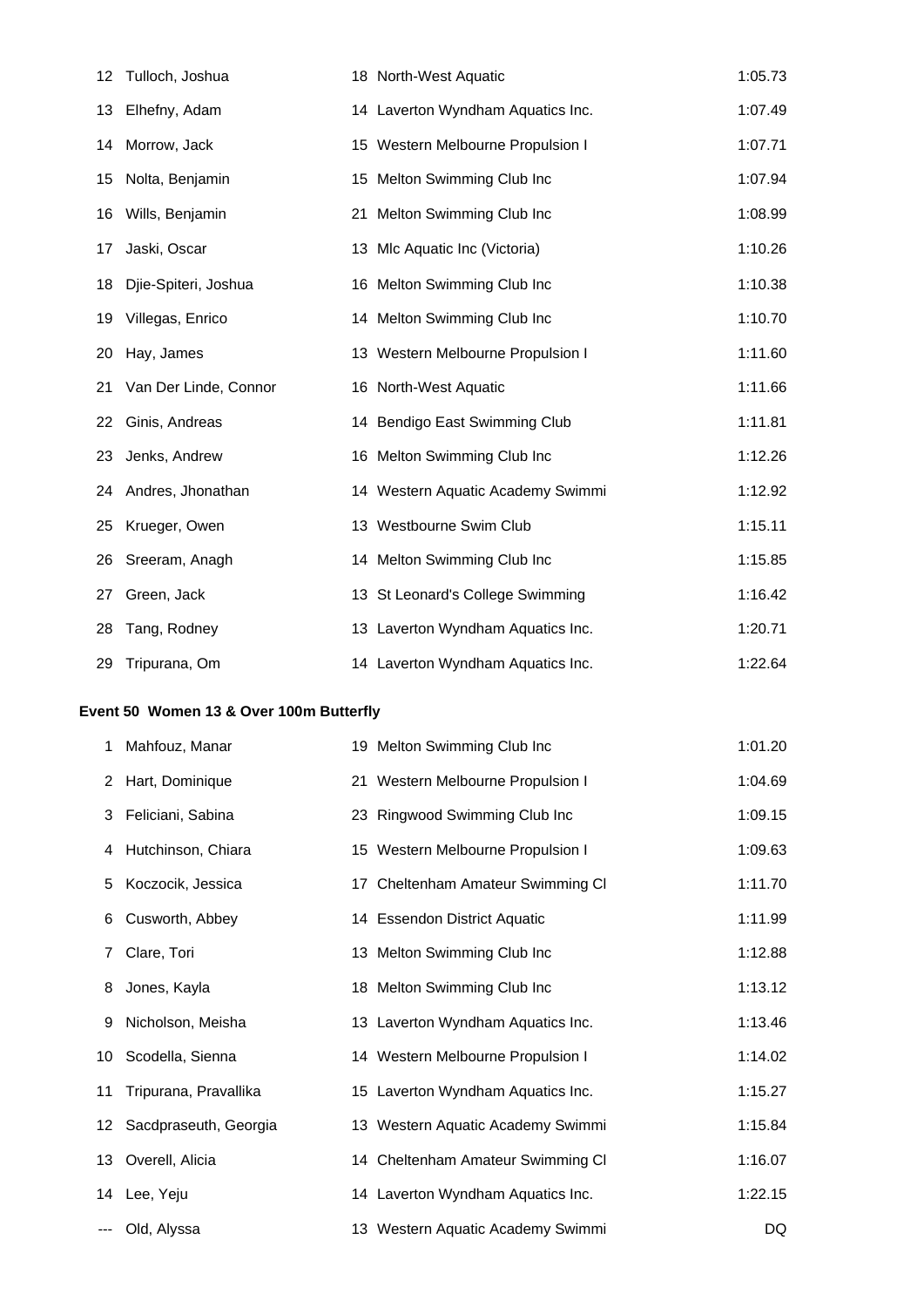#### **Event 51 Men 13 & Over 200m Breaststroke**

| 1  | Dilissen, Robbe  | 22 Western Melbourne Propulsion I | 2:20.39 |
|----|------------------|-----------------------------------|---------|
| 2  | Allen, Willem    | 16 Caulfield Aquatics             | 2:33.14 |
| 3  | Paterson, Nathan | 18 Melton Swimming Club Inc       | 2:36.33 |
| 4  | Civelek, Metin   | 15 Laverton Wyndham Aquatics Inc. | 2:38.11 |
| 5. | Davies, Mitchell | 14 Melton Swimming Club Inc       | 2:40.21 |
| 6  | Lachama, Yuan    | 13 Melton Swimming Club Inc       | 2:55.07 |
|    | Cay, Lucas       | 13 Melton Swimming Club Inc       | 2:57.72 |

## **Event 52 Women 13 & Over 200m Breaststroke**

| 1 Mahfouz, Layla         | 16 Melton Swimming Club Inc       | 2:56.10 |
|--------------------------|-----------------------------------|---------|
| 2 Burke, Chloe           | 13 Melton Swimming Club Inc       | 2:57.32 |
| 3 Cody, Madison          | 15 Laverton Wyndham Aquatics Inc. | 2:58.08 |
| 4 Murdock, Tanami        | 14 Western Aquatic Academy Swimmi | 2:58.47 |
| 5 Lee, Yan               | 13 Western Aquatic Academy Swimmi | 3:02.21 |
| 6 Kenda, Ruby            | 14 Essendon District Aquatic      | 3:02.62 |
| 7 Golby, Kate            | 14 Cheltenham Amateur Swimming CI | 3:03.50 |
| 8 Fruscalzo, Emily       | 16 Melton Swimming Club Inc       | 3:03.94 |
| 9 Buttigieg, Sophie      | 15 Cheltenham Amateur Swimming CI | 3:06.68 |
| 10 Sarman, Nilay         | 13 Melton Swimming Club Inc       | 3:07.46 |
| 11 Tripurana, Pravallika | 15 Laverton Wyndham Aquatics Inc. | 3:07.85 |
| 12 Mac, Olivia           | 13 Mlc Aquatic Inc (Victoria)     | 3:19.87 |

## **Event 53 Men 13 & Over 50m Backstroke**

|   | 1 Stickland, Johann   | 19 Western Melbourne Propulsion I | 27.54 |
|---|-----------------------|-----------------------------------|-------|
|   | 2 Uhi, Alan           | 16 Essendon District Aquatic      | 27.70 |
|   | 3 Cruz, Joeuel        | 17 Western Aquatic Academy Swimmi | 28.31 |
|   | 4 Scodella, Samuel    | 16 Western Melbourne Propulsion I | 29.15 |
|   | 5 Spiteri, Joshua     | 15 Essendon District Aquatic      | 29.61 |
|   | 6 Campbell, Oscar     | 15 Cheltenham Amateur Swimming CI | 29.71 |
| 7 | Kearney, Xavier       | 16 Cheltenham Amateur Swimming CI | 29.75 |
|   | 8 Jones, Jack         | 14 Melbourne Swimming Club-ng     | 30.07 |
|   | 9 Carracher, Noah     | 17 Firbank Aquastars              | 30.92 |
|   | 10 Schubert, Bryce    | 22 Bendigo East Swimming Club     | 31.31 |
|   | 11 Miklosevic, Robert | 18 Melton Swimming Club Inc       | 32.07 |
|   | 12 Corry, Heath       | 15 Yarraville Swimming Club Inc.  | 32.08 |
|   | 13 Gray, Maximus      | 16 Melbourne Swimming Club-ng     | 32.36 |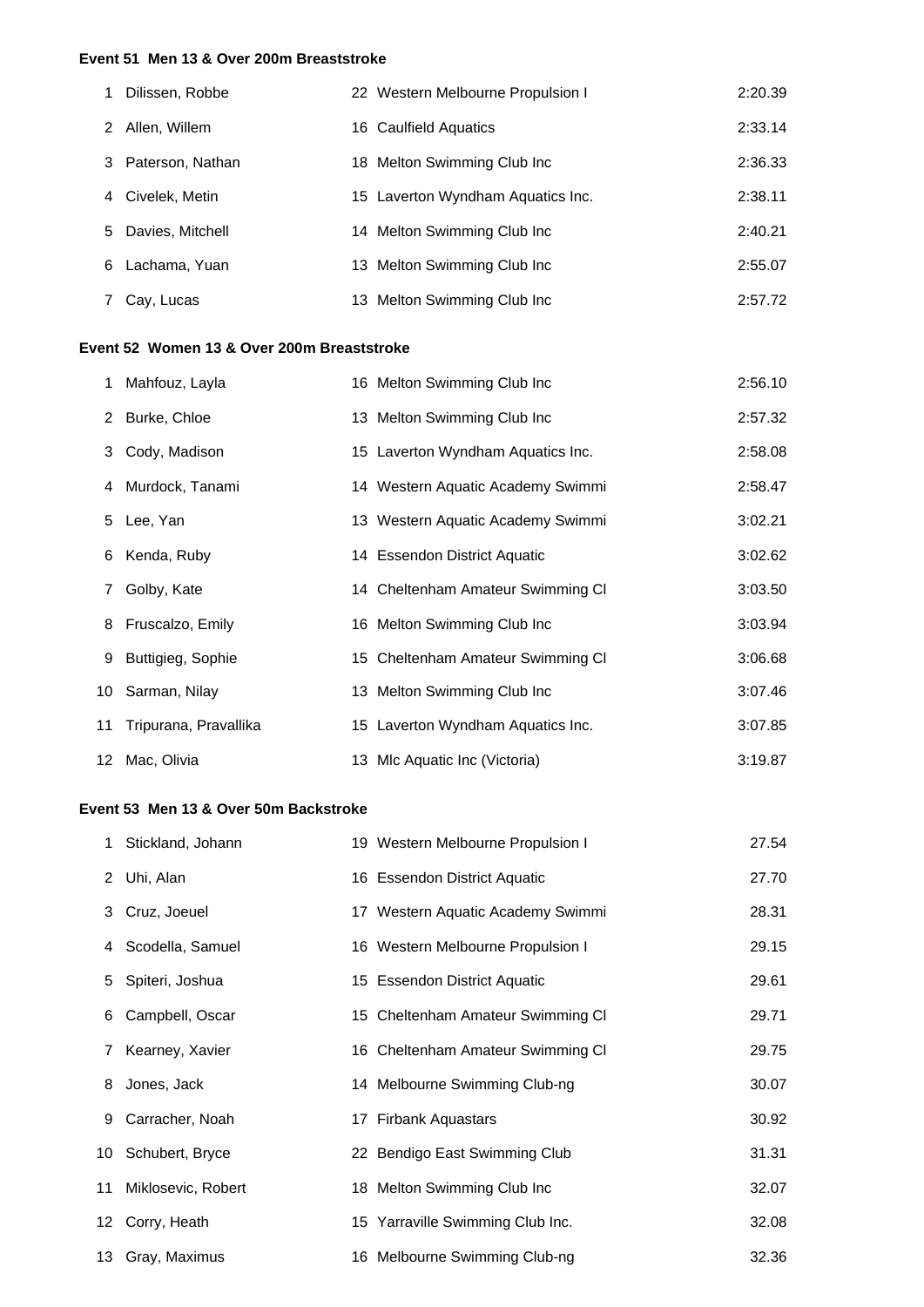|    | 14 Yuen, Daniel      | 14 Laverton Wyndham Aquatics Inc. | 32.74 |
|----|----------------------|-----------------------------------|-------|
|    | 15 Coelho, Jayden    | 18 Melton Swimming Club Inc       | 33.32 |
|    | 16 Andres, Jhonathan | 14 Western Aquatic Academy Swimmi | 33.59 |
| 17 | Krueger, Owen        | 13 Westbourne Swim Club           | 34.41 |
|    | 18 Ballamy, Matthew  | 13 Caulfield Aquatics             | 34.43 |
|    | 19 Ginis, Andreas    | 14 Bendigo East Swimming Club     | 34.55 |
| 20 | Mai, Mathew          | 13 Laverton Wyndham Aquatics Inc. | 35.59 |
| 21 | Engler, Thomas       | 14 Essendon District Aquatic      | 36.99 |
|    | 22 Kanungo, Yash     | 13 Laverton Wyndham Aquatics Inc. | 37.90 |
|    | 23 Curcic, Max       | 13 Hume City Swimming Club Inc    | 39.63 |
|    | 24 Bayley, Henry     | 13 Hume City Swimming Club Inc    | 44.70 |
|    | 25 Roshier, Hayden   | 13 Melton Swimming Club Inc       | 47.32 |
|    | 26 Cody, Reef        | 13 Laverton Wyndham Aquatics Inc. | 48.52 |

## **Event 54 Women 13 & Over 50m Backstroke**

| 1  | Stickland, Lushavel | 24 Western Melbourne Propulsion I | 29.50 |
|----|---------------------|-----------------------------------|-------|
| 2  | Briscoe, Nicole     | 17 Geelong Swimming Club Incorpor | 30.23 |
| 3  | Richardson, Ella    | 19 Melton Swimming Club Inc       | 32.46 |
| 4  | Tulloch, Emily      | 14 North-West Aquatic             | 32.88 |
| 5  | Molner, Angela      | 19 Melton Swimming Club Inc       | 32.97 |
| 6  | Sporcic, Indy       | 14 Essendon District Aquatic      | 33.53 |
| 7  | Ineson, Imogen      | 14 Camberwell Grammar Aquatic-ar  | 35.06 |
| 8  | Boudville, Frances  | 13 North-West Aquatic             | 35.51 |
| 9  | Welch, Mayshara     | 13 Western Aquatic Academy Swimmi | 35.91 |
| 10 | Murdock, Tanami     | 14 Western Aquatic Academy Swimmi | 36.02 |
| 11 | Ballan, Sophia      | 13 Western Aquatic Academy Swimmi | 36.56 |
| 12 | Toussas, Mia        | 13 Western Melbourne Propulsion I | 36.99 |
| 13 | Valori, Scarlet     | 15 Melton Swimming Club Inc       | 37.07 |
| 14 | Richardson, Luella  | 14 St Leonard's College Swimming  | 37.37 |
| 15 | Anderson, Charlotte | 14 Laverton Wyndham Aquatics Inc. | 38.04 |
| 16 | Ha, Michelle        | 18 North-West Aquatic             | 38.11 |
| 17 | Harnden, Angela     | 13 St Leonard's College Swimming  | 38.75 |
| 18 | Renkin, Hayley      | 13 St Leonard's College Swimming  | 39.25 |
| 19 | Padrigo, Reginae    | 14 Melton Swimming Club Inc       | 42.45 |
| 20 | Engler, Susannah    | 13 Essendon District Aquatic      | 51.03 |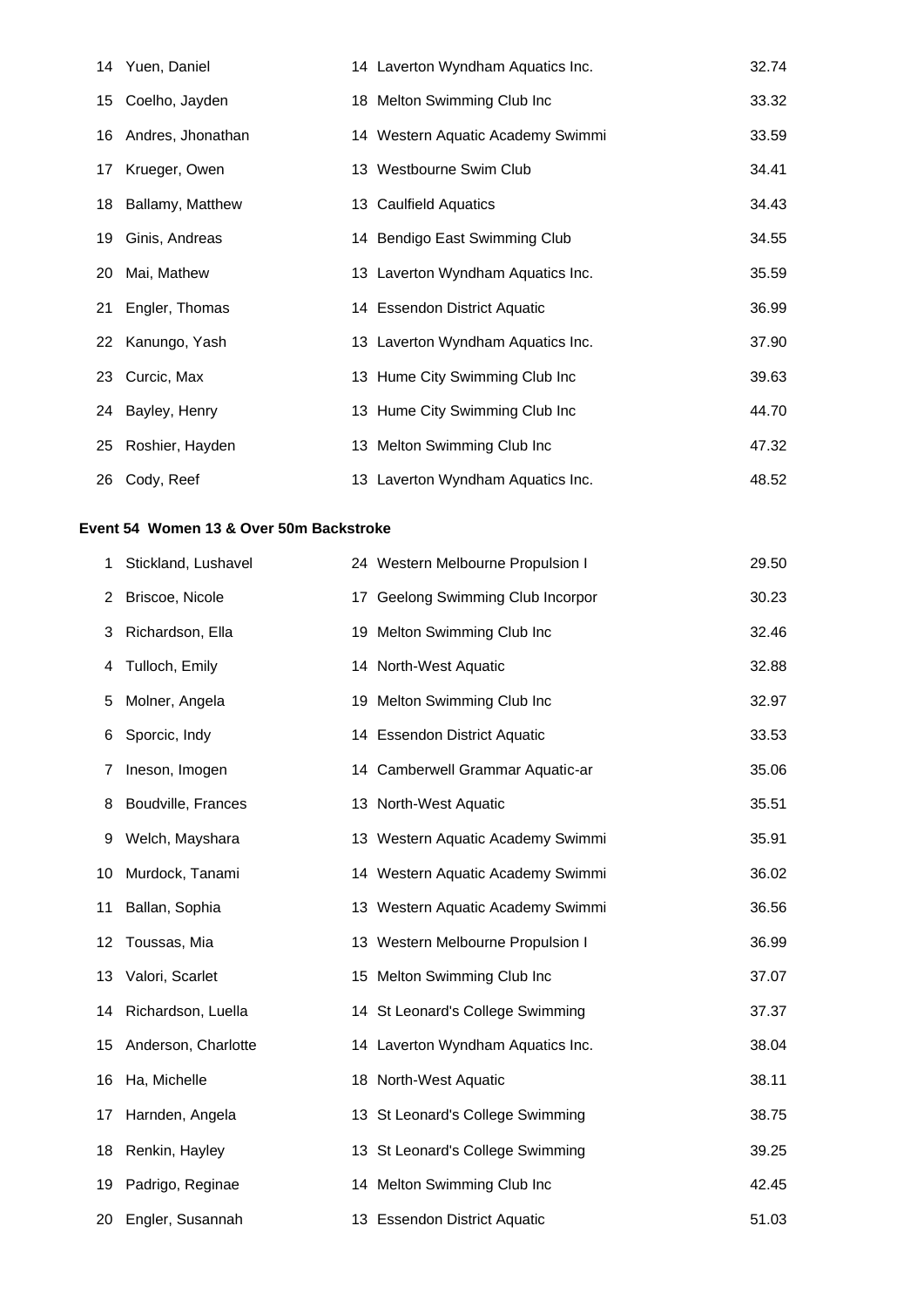#### **Event 55 Men 13 & Over 100m Freestyle**

| 1  | Laidlaw, William      | 21 Western Melbourne Propulsion I | 49.16   |
|----|-----------------------|-----------------------------------|---------|
| 2  | Selwood, Adam         | 22 Western Melbourne Propulsion I | 51.91   |
| 3  | Tulloch, Joshua       | 18 North-West Aquatic             | 53.34   |
| 4  | Ricchini, Cameron     | 16 Geelong Swimming Club Incorpor | 54.19   |
| 5  | Sorokoletov, Dmitry   | 15 Western Aquatic Academy Swimmi | 55.41   |
| 6  | Wills, Mitchell       | 24 Melton Swimming Club Inc       | 56.15   |
| 7  | Whitbread, Jack       | 16 Melbourne Swimming Club-ng     | 57.14   |
| 8  | Barrett, Alexander    | 16 Cheltenham Amateur Swimming CI | 57.38   |
| 9  | Uhi, Alan             | 16 Essendon District Aquatic      | 58.01   |
| 10 | Sutherland, Thomas    | 15 Western Melbourne Propulsion I | 58.19   |
| 11 | Young, Matthew        | 17 Laverton Wyndham Aquatics Inc. | 58.34   |
| 12 | De-Fazio, Dante       | 18 North-West Aquatic             | 58.49   |
| 13 | Cruz, Joeuel          | 17 Western Aquatic Academy Swimmi | 58.50   |
| 14 | Corry, Heath          | 15 Yarraville Swimming Club Inc.  | 58.66   |
| 15 | Panknin, Luke         | 15 Western Melbourne Propulsion I | 58.72   |
| 16 | Nguyen, Martin        | 18 Melton Swimming Club Inc       | 58.84   |
| 17 | Villegas, Enrico      | 14 Melton Swimming Club Inc       | 59.23   |
| 18 | Elhefny, Adam         | 14 Laverton Wyndham Aquatics Inc. | 59.46   |
| 19 | Nolta, Benjamin       | 15 Melton Swimming Club Inc       | 59.48   |
| 20 | Elgammal, Ahmed       | 15 Western Melbourne Propulsion I | 59.66   |
|    | 21 Mace, Hunter       | 15 Essendon District Aquatic      | 59.68   |
| 22 | Du, Duc-Huy           | 16 North-West Aquatic             | 1:00.71 |
| 23 | Salmon, Oliver        | 16 Western Melbourne Propulsion I | 1:01.17 |
| 24 | Gray, Maximus         | 16 Melbourne Swimming Club-ng     | 1:01.29 |
| 25 | Van Der Linde, Connor | 16 North-West Aquatic             | 1:01.51 |
| 26 | Cheong, Derek         | 15 Melton Swimming Club Inc       | 1:02.09 |
| 27 | Kiosoglous, Henry     | 15 Cheltenham Amateur Swimming CI | 1:02.23 |
| 28 | Bate, Hayden          | 17 Laverton Wyndham Aquatics Inc. | 1:02.30 |
| 29 | Anderson, Wil         | 13 Bendigo East Swimming Club     | 1:02.55 |
| 30 | Gleeson, William      | 16 North-West Aquatic             | 1:02.73 |
| 31 | Djie-Spiteri, Joshua  | 16 Melton Swimming Club Inc       | 1:02.80 |
| 32 | Jaski, Oscar          | 13 Mlc Aquatic Inc (Victoria)     | 1:03.33 |
| 33 | Davies, Mitchell      | 14 Melton Swimming Club Inc       | 1:03.54 |
| 34 | Panknin, Daniel       | 14 Western Melbourne Propulsion I | 1:03.56 |
| 35 | Yuen, Daniel          | 14 Laverton Wyndham Aquatics Inc. | 1:04.88 |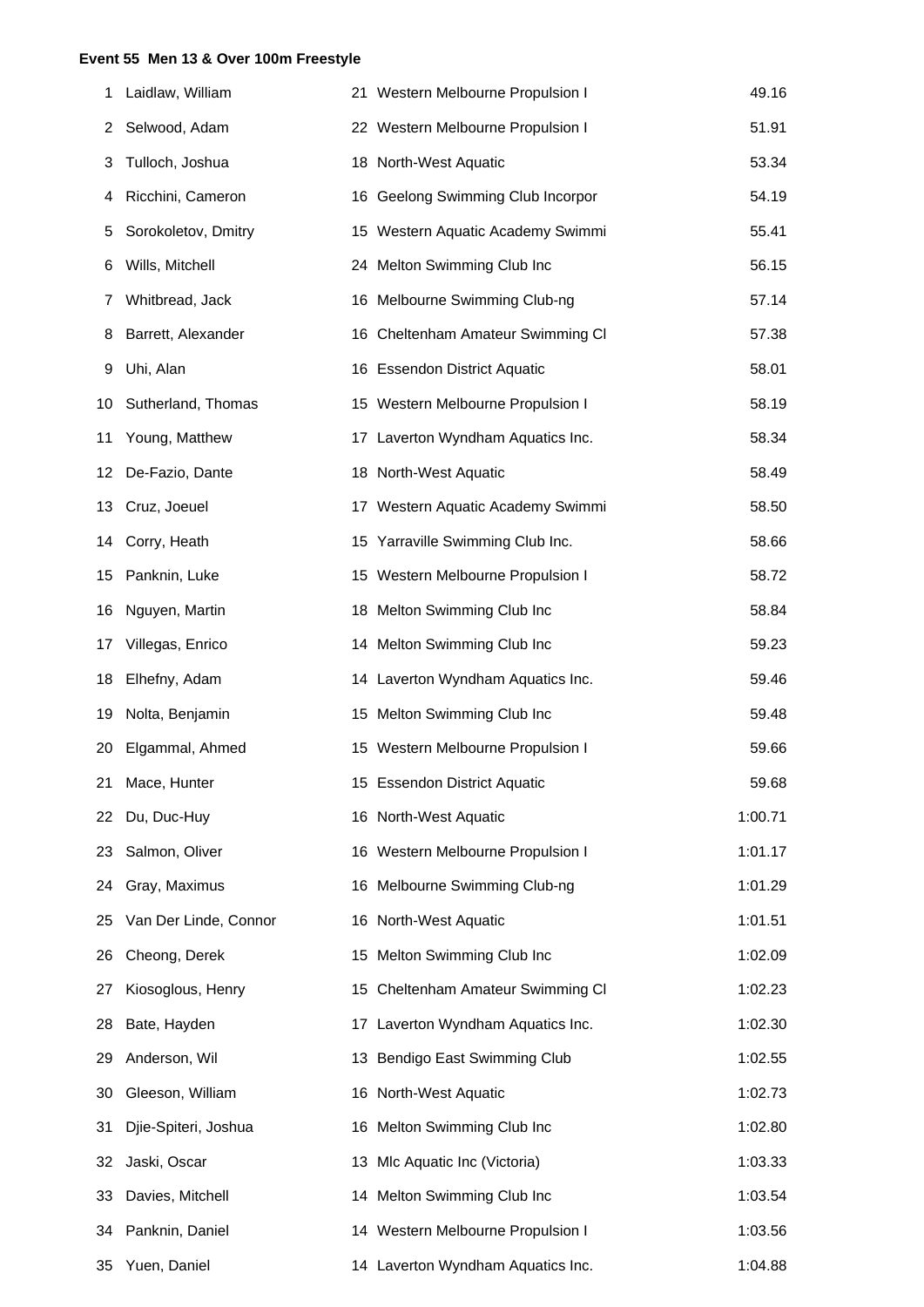| 36 | Qariaqus, Jonathan  | 15 Hume City Swimming Club Inc    | 1:05.09 |
|----|---------------------|-----------------------------------|---------|
| 37 | Gilbertson, Lachlan | 13 North-West Aquatic             | 1:05.92 |
| 38 | Cheng, Jonathan     | 14 Ringwood Swimming Club Inc     | 1:06.23 |
| 39 | Bloss, Ethan        | 14 Melton Swimming Club Inc       | 1:06.88 |
| 40 | Tang, Rodney        | 13 Laverton Wyndham Aquatics Inc. | 1:06.92 |
| 41 | Jenks, Andrew       | 16 Melton Swimming Club Inc       | 1:06.95 |
| 42 | Krueger, Owen       | 13 Westbourne Swim Club           | 1:07.78 |
| 43 | Sreeram, Anagh      | 14 Melton Swimming Club Inc       | 1:07.80 |
| 44 | Ricchini, Lachlan   | 14 Melbourne Swimming Club-ng     | 1:09.79 |
| 45 | Green, Jack         | 13 St Leonard's College Swimming  | 1:10.08 |
| 46 | Russell, Jonathan   | 14 Western Aquatic Academy Swimmi | 1:10.13 |
| 47 | Goodwin, Aidan      | 13 North-West Aquatic             | 1:10.60 |
| 48 | Heyer, Tomas        | 15 Hume City Swimming Club Inc    | 1:12.21 |
| 49 | Mfula, Mapalo       | 13 Caulfield Aquatics             | 1:14.25 |
| 50 | Engler, Thomas      | 14 Essendon District Aquatic      | 1:14.49 |
| 51 | Kanungo, Yash       | 13 Laverton Wyndham Aquatics Inc. | 1:14.91 |
| 52 | Curcic, Max         | 13 Hume City Swimming Club Inc    | 1:19.07 |
| 53 | Roshier, Hayden     | 13 Melton Swimming Club Inc       | 1:27.94 |
| 54 | Bayley, Henry       | 13 Hume City Swimming Club Inc    | 1:30.10 |

## **Event 56 Women 13 & Over 100m Freestyle**

| 1  | Mahfouz, Manar       | 19 Melton Swimming Club Inc       | 57.34   |
|----|----------------------|-----------------------------------|---------|
|    | 2 Briscoe, Brooke    | 14 Geelong Swimming Club Incorpor | 1:00.03 |
|    | 3 Feliciani, Sabina  | 23 Ringwood Swimming Club Inc     | 1:00.27 |
|    | 4 Knott, Ruby        | 18 Western Melbourne Propulsion I | 1:01.09 |
| 5  | Afranco, Peri        | 13 Maccabi Ajax Swimming Club     | 1:03.68 |
| 6  | Ballan, Sophia       | 13 Western Aquatic Academy Swimmi | 1:03.88 |
| 7  | Boudville, Frances   | 13 North-West Aquatic             | 1:04.03 |
| 8  | Halse, Leila         | 14 St Leonard's College Swimming  | 1:04.29 |
| 9  | Simsic, Chanel       | 16 Geelong Swimming Club Incorpor | 1:05.15 |
|    | 10 Nicholson, Meisha | 13 Laverton Wyndham Aquatics Inc. | 1:05.39 |
| 11 | Moore, Coco          | 15 Western Melbourne Propulsion I | 1:05.48 |
|    | 12 Lothian, Shylo    | 15 Cheltenham Amateur Swimming CI | 1:06.10 |
|    | 13 Mackenzie, Taylah | 14 Ringwood Swimming Club Inc     | 1:06.42 |
|    | 14 Ecker, Sarah      | 17 Essendon District Aquatic      | 1:06.70 |
|    | 15 Jones, Kayla      | 18 Melton Swimming Club Inc       | 1:06.75 |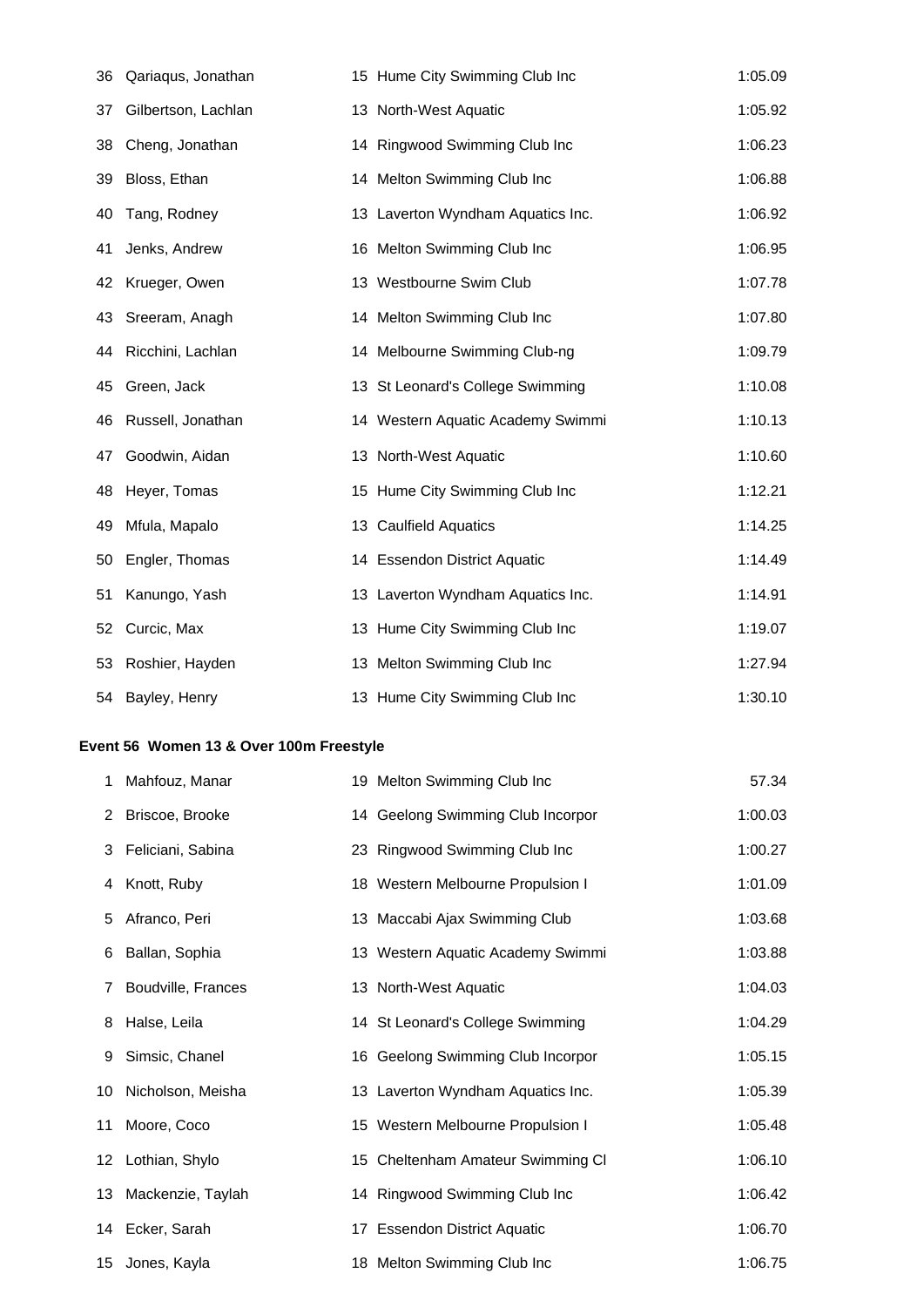| 16 | Old, Alyssa           | 13 Western Aquatic Academy Swimmi | 1:06.80 |
|----|-----------------------|-----------------------------------|---------|
| 17 | Ristig, Charlotte     | 14 Western Melbourne Propulsion I | 1:07.20 |
| 18 | Kenda, Ruby           | 14 Essendon District Aquatic      | 1:07.27 |
| 19 | Tulloch, Emily        | 14 North-West Aquatic             | 1:07.34 |
| 20 | Mahony, Catherine     | 13 Gisborne Thunder Swimming Club | 1:08.02 |
| 21 | Ong, Julia            | 16 Essendon District Aquatic      | 1:08.07 |
| 22 | Leetham, Marlee       | 15 Melton Swimming Club Inc       | 1:08.17 |
| 23 | Barnett, Dayna        | 15 Western Melbourne Propulsion I | 1:08.49 |
| 24 | Murdock, Tanami       | 14 Western Aquatic Academy Swimmi | 1:08.71 |
| 25 | Van Diemen, Millicent | 13 North-West Aquatic             | 1:09.04 |
| 26 | Evans, Mackenzie      | 16 Ringwood Swimming Club Inc     | 1:09.16 |
| 27 | Cheng, Celeste        | 13 Ringwood Swimming Club Inc     | 1:09.26 |
| 28 | Lidgett-Egan, Freya   | 15 Melton Swimming Club Inc       | 1:09.60 |
| 29 | Lee, Yeju             | 14 Laverton Wyndham Aquatics Inc. | 1:09.79 |
| 30 | Vaughan, Rose         | 14 Western Melbourne Propulsion I | 1:10.03 |
| 31 | Griggs, Sophie        | 14 Gisborne Thunder Swimming Club | 1:10.12 |
| 32 | Richardson, Luella    | 14 St Leonard's College Swimming  | 1:10.26 |
| 33 | Hay, Alice            | 15 Western Melbourne Propulsion I | 1:10.34 |
| 34 | Sacdpraseuth, Georgia | 13 Western Aquatic Academy Swimmi | 1:10.92 |
| 35 | Renkin, Hayley        | 13 St Leonard's College Swimming  | 1:11.04 |
| 36 | Tabart, Lucinda       | 14 Laverton Wyndham Aquatics Inc. | 1:11.80 |
| 37 | Mei, Cindy            | 13 EC Waves Swim Club             | 1:12.09 |
| 38 | Woolard, Lucy         | 16 Ringwood Swimming Club Inc     | 1:12.16 |
| 39 | Greed, Caitlin        | 13 Gisborne Thunder Swimming Club | 1:12.29 |
| 40 | Biagini, Poppy        | 15 Ringwood Swimming Club Inc     | 1:12.36 |
| 41 | Grant, Alice          | 13 Essendon District Aquatic      | 1:12.60 |
| 42 | Harnden, Angela       | 13 St Leonard's College Swimming  | 1:12.68 |
| 43 | Barrett, Abigail      | 14 Cheltenham Amateur Swimming Cl | 1:15.55 |
| 44 | Griggs, Chloe         | 15 Gisborne Thunder Swimming Club | 1:18.03 |
| 45 | Kaur, Binny           | 14 Laverton Wyndham Aquatics Inc. | 1:30.16 |
|    | Scodella, Sienna      | 14 Western Melbourne Propulsion I | DQ      |

## **Event 57 Men 13 & Over 200m Butterfly**

| Morrow, James   | Western Melbourne Propulsion I<br>17 | 2:16.92 |
|-----------------|--------------------------------------|---------|
| 2 Simsic, Jack  | 18 Geelong Swimming Club Incorpor    | 2:23.60 |
| 3 Berens, Peter | 14 Melton Swimming Club Inc          | 2:27.43 |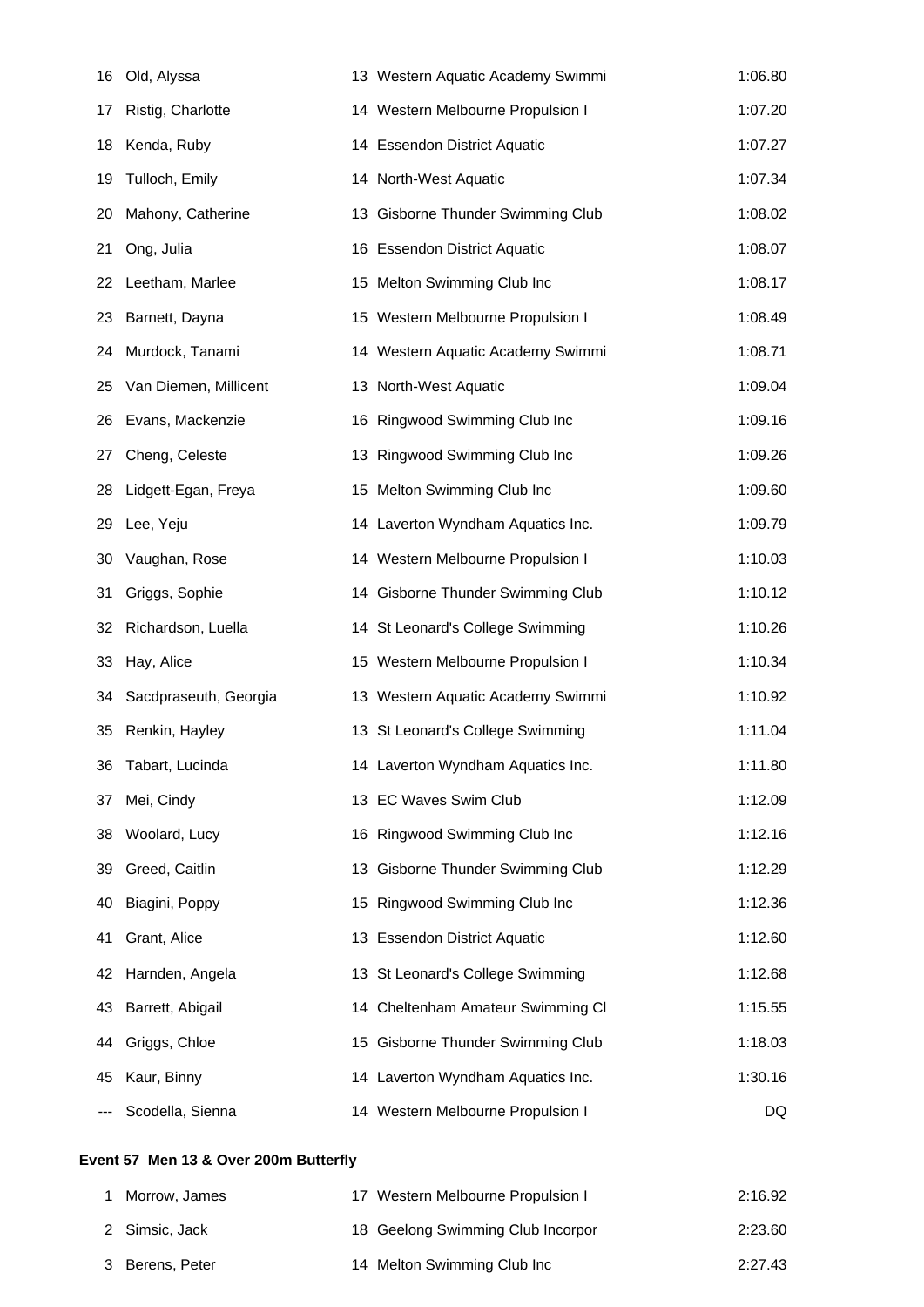| 4  | Trofimichine, Nikolai                   | 13 St Leonard's College Swimming  | 2:35.91 |
|----|-----------------------------------------|-----------------------------------|---------|
| 5  | Tripurana, Om                           | 14 Laverton Wyndham Aquatics Inc. | 3:06.47 |
|    | Event 58 Women 13 & Over 200m Butterfly |                                   |         |
| 1  | Burke, Chloe                            | 13 Melton Swimming Club Inc       | 2:47.32 |
|    | Event 59 Men 13 & Over 100m IM          |                                   |         |
| 1  | Laidlaw, William                        | 21 Western Melbourne Propulsion I | 56.44   |
| 2  | Gillard, Jack                           | 19 Melton Swimming Club Inc       | 59.06   |
| 3  | Allen, Willem                           | 16 Caulfield Aquatics             | 1:03.13 |
| 4  | Drew, William                           | 18 Mlc Aquatic Inc (Victoria)     | 1:03.15 |
| 5  | Uhi, Alan                               | 16 Essendon District Aquatic      | 1:03.30 |
| 6  | Paterson, Nathan                        | 18 Melton Swimming Club Inc       | 1:04.15 |
|    | Tulloch, Joshua                         | 18 North-West Aquatic             | 1:04.41 |
| *8 | Matthews, Brodie                        | 19 Melton Swimming Club Inc       | 1:04.73 |
| *8 | Nimmo, Jacob                            | 15 North-West Aquatic             | 1:04.73 |
| 10 | Kearney, Xavier                         | 16 Cheltenham Amateur Swimming CI | 1:04.74 |
| 11 | Wills, Mitchell                         | 24 Melton Swimming Club Inc       | 1:06.40 |
| 12 | Panknin, Luke                           | 15 Western Melbourne Propulsion I | 1:06.97 |
| 13 | Campbell, Oscar                         | 15 Cheltenham Amateur Swimming CI | 1:07.00 |
|    | 14 Civelek, Metin                       | 15 Laverton Wyndham Aquatics Inc. | 1:07.26 |
|    | 15 Morrow, Jack                         | 15 Western Melbourne Propulsion I | 1:07.45 |
| 16 | Miklosevic, Robert                      | 18 Melton Swimming Club Inc       | 1:07.73 |
| 17 | Carracher, Noah                         | 17 Firbank Aquastars              | 1:07.86 |
| 18 | Whitbread, Jack                         | 16 Melbourne Swimming Club-ng     | 1:08.16 |
| 19 | Spiteri, Joshua                         | 15 Essendon District Aquatic      | 1:08.37 |
| 20 | Nolta, Benjamin                         | 15 Melton Swimming Club Inc       | 1:08.78 |
| 21 | Young, Matthew                          | 17 Laverton Wyndham Aquatics Inc. | 1:09.05 |
| 22 | Wills, Benjamin                         | 21 Melton Swimming Club Inc       | 1:09.25 |
| 23 | Jones, Jack                             | 14 Melbourne Swimming Club-ng     | 1:09.58 |
| 24 | Wong, Bryan                             | 14 Ringwood Swimming Club Inc     | 1:10.80 |
| 25 | Cheong, Derek                           | 15 Melton Swimming Club Inc       | 1:10.97 |
| 26 | Davies, Mitchell                        | 14 Melton Swimming Club Inc       | 1:11.26 |
| 27 | Salmon, Oliver                          | 16 Western Melbourne Propulsion I | 1:11.32 |
| 28 | Panknin, Daniel                         | 14 Western Melbourne Propulsion I | 1:12.65 |
| 29 | Staples, Wilson                         | 20 Western Melbourne Propulsion I | 1:12.89 |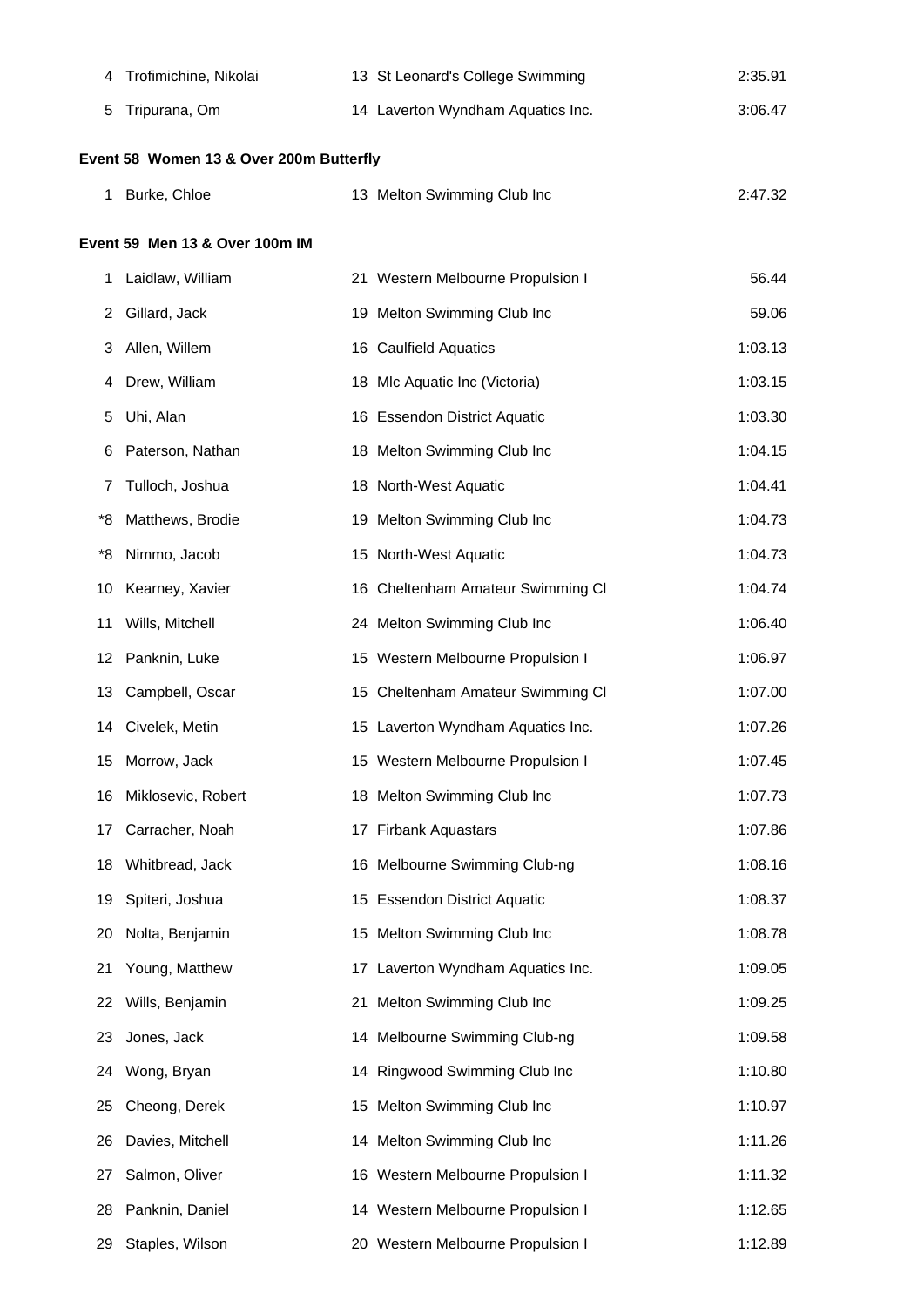| 30 | Hay, James             | 13 Western Melbourne Propulsion I   | 1:13.03 |
|----|------------------------|-------------------------------------|---------|
| 31 | Mace, Hunter           | 15 Essendon District Aquatic        | 1:13.39 |
| 32 | Ginis, Andreas         | 14 Bendigo East Swimming Club       | 1:13.81 |
| 33 | Coelho, Jayden         | 18 Melton Swimming Club Inc         | 1:14.30 |
| 34 | Jenks, Andrew          | 16 Melton Swimming Club Inc         | 1:14.44 |
| 35 | Yuen, Daniel           | 14 Laverton Wyndham Aquatics Inc.   | 1:14.64 |
| 36 | Bloss, Ethan           | 14 Melton Swimming Club Inc         | 1:14.80 |
| 37 | Cheng, Jonathan        | 14 Ringwood Swimming Club Inc       | 1:15.67 |
| 38 | Cay, Lucas             | 13 Melton Swimming Club Inc         | 1:15.89 |
| 39 | Tang, Rodney           | 13 Laverton Wyndham Aquatics Inc.   | 1:17.56 |
| 40 | Gilbertson, Lachlan    | 13 North-West Aquatic               | 1:17.60 |
| 41 | Sreeram, Anagh         | 14 Melton Swimming Club Inc         | 1:17.91 |
| 42 | Kanungo, Yash          | 13 Laverton Wyndham Aquatics Inc.   | 1:21.28 |
| 43 | Lancia, Massimo        | 14 Peninsula Hurricanes Swimming-an | 1:21.29 |
| 44 | Goodwin, Aidan         | 13 North-West Aquatic               | 1:21.37 |
| 45 | Russell, Jonathan      | 14 Western Aquatic Academy Swimmi   | 1:24.00 |
| 46 | Ballamy, Matthew       | 13 Caulfield Aquatics               | 1:25.51 |
| 47 | <b>Busuttil, Lucas</b> | 14 Melton Swimming Club Inc         | 1:32.92 |

## **Event 60 Women 13 & Over 100m IM**

| 1  | Mahfouz, Manar       | 19 Melton Swimming Club Inc       | 1:03.85 |
|----|----------------------|-----------------------------------|---------|
|    | 2 Brownbill, Aleesha | 19 Melton Swimming Club Inc       | 1:06.76 |
| 3  | Hart, Dominique      | 21 Western Melbourne Propulsion I | 1:07.52 |
| 4  | Mahfouz, Layla       | 16 Melton Swimming Club Inc       | 1:09.66 |
| 5  | Molner, Angela       | 19 Melton Swimming Club Inc       | 1:10.84 |
| 6  | Courtney, Sophie     | 18 Mlc Aquatic Inc (Victoria)     | 1:11.41 |
| 7  | Lang, Rebecca        | 16 Melbourne Vicentre Swimming CI | 1:11.47 |
| 8  | Hutchinson, Chiara   | 15 Western Melbourne Propulsion I | 1:12.00 |
| 9  | Clare, Tori          | 13 Melton Swimming Club Inc       | 1:13.05 |
| 10 | Moore, Coco          | 15 Western Melbourne Propulsion I | 1:13.34 |
| 11 | Feliciani, Sabina    | 23 Ringwood Swimming Club Inc     | 1:13.47 |
|    | 12 Lothian, Shylo    | 15 Cheltenham Amateur Swimming CI | 1:13.83 |
|    | 13 Koczocik, Jessica | 17 Cheltenham Amateur Swimming CI | 1:14.43 |
|    | 14 Richardson, Ella  | 19 Melton Swimming Club Inc       | 1:14.82 |
|    | 15 Halse, Leila      | 14 St Leonard's College Swimming  | 1:15.09 |
|    | 16 King, Chloe       | 16 Western Melbourne Propulsion I | 1:15.12 |